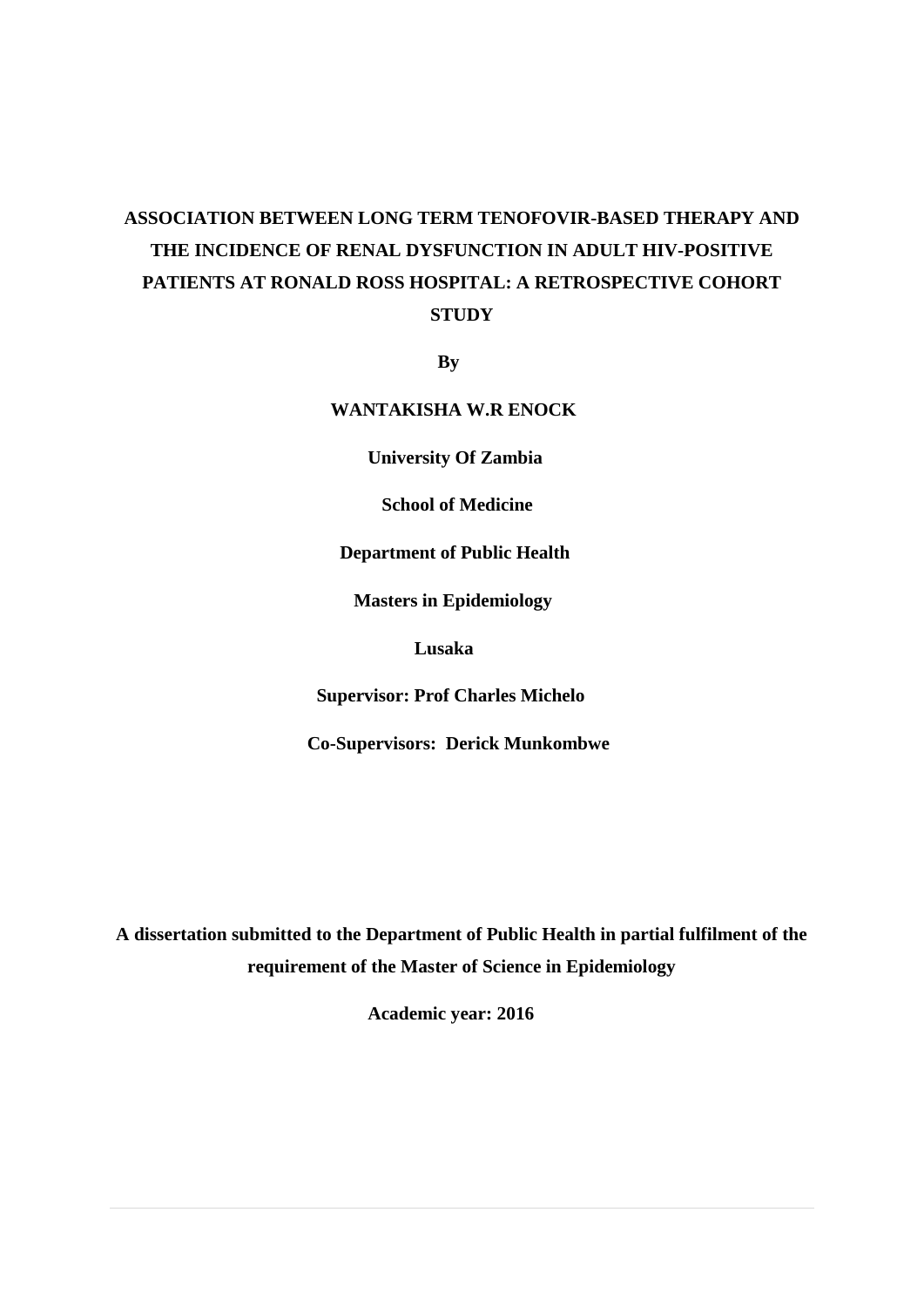# **DECLARATION**

I, WANTAKISHA WABENGA ROBERT ENOCK hereby declare that this dissertation is my original work and has not been presented for any other awards at the University of Zambia or any other University.

| Name of Candidate                         | : Wantakisha Enock                                                   |
|-------------------------------------------|----------------------------------------------------------------------|
| Signature                                 |                                                                      |
| Date                                      | : <u>____________________</u>                                        |
| Name of Supervisor : Prof Charles Michelo |                                                                      |
| Signature                                 | <u>: ______________________</u>                                      |
| Date                                      | : <u>_______________________</u>                                     |
| Name of Co-supervisor : Derick Munkombwe  |                                                                      |
| Signature                                 | $\colon$ . The contract of the contract of $\mathcal{L}_\mathcal{A}$ |
| Date                                      |                                                                      |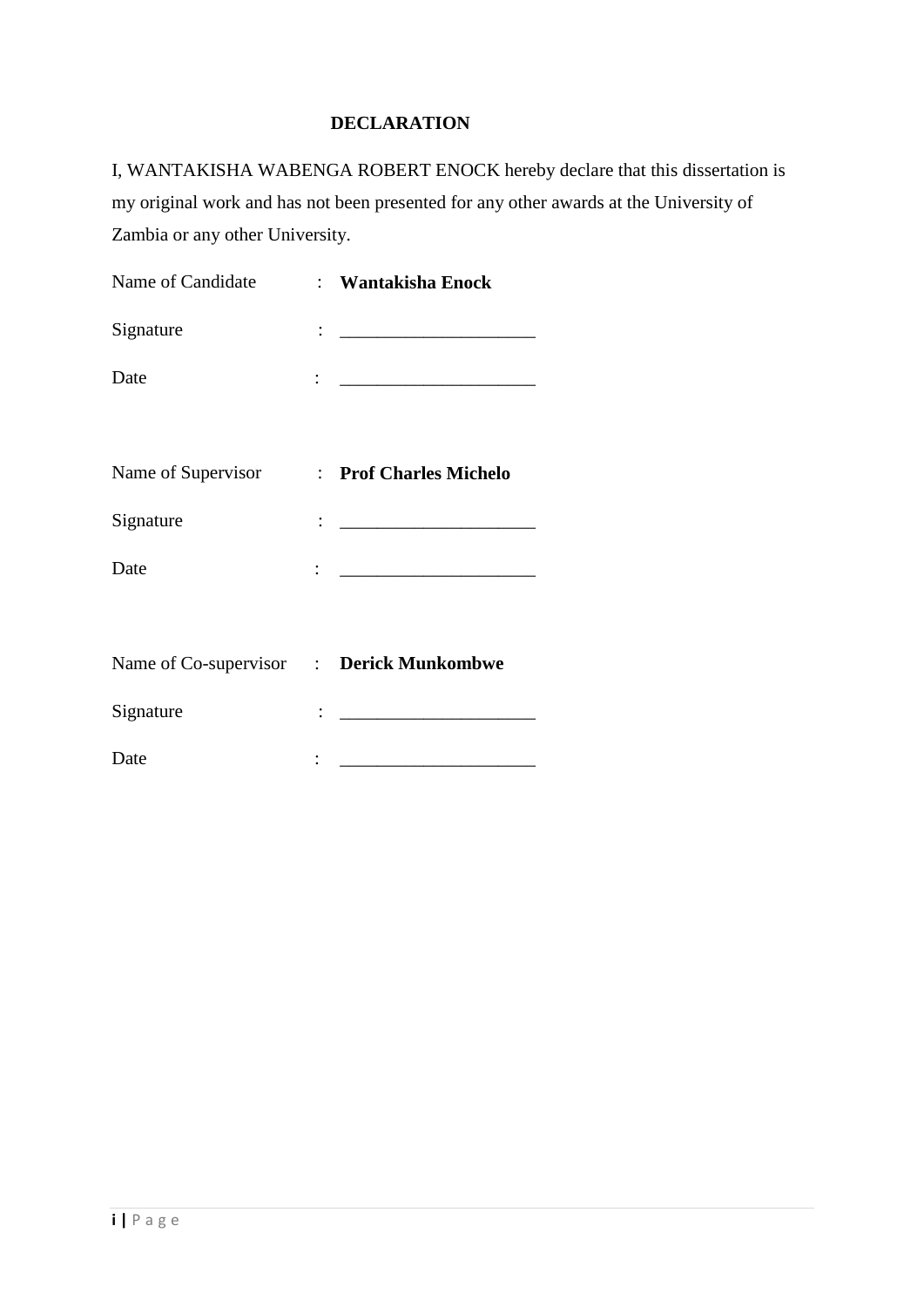# **CERTIFICATE OF APPROVAL**

The Board of Examiners has approved the dissertation of WANTAKISHA WABENGA ENOCK as partial fulfilment of the requirements for the award of the Degree of Master of Science in Epidemiology of the University of Zambia.

# **Head of Department**

| Name                     |                |                                                                   |
|--------------------------|----------------|-------------------------------------------------------------------|
| Signature                |                |                                                                   |
| Date                     |                | <u> 1989 - Jan James James, politik eta idazleari (h. 1989).</u>  |
| <b>Examiner 1</b>        |                |                                                                   |
| Name                     |                | <u> 1989 - Johann Barn, mars an t-Amerikaansk politiker (</u>     |
| Signature                | $\ddot{\cdot}$ | <u> 2008 - Jan James James Barnett, amerikansk politik (d. 18</u> |
| Date                     |                | <u> 2000 - Jan James James Barnett, amerikansk politik (</u>      |
| <b>Examiner 2</b>        |                |                                                                   |
| Name                     |                | <u> 1980 - Jan James James Barnett, fransk politik (d. 1980)</u>  |
| Signature                |                |                                                                   |
| Date                     |                |                                                                   |
| <b>External Examiner</b> |                |                                                                   |
| Name                     |                |                                                                   |
| Signature                | $\ddot{\cdot}$ |                                                                   |
| Date                     |                |                                                                   |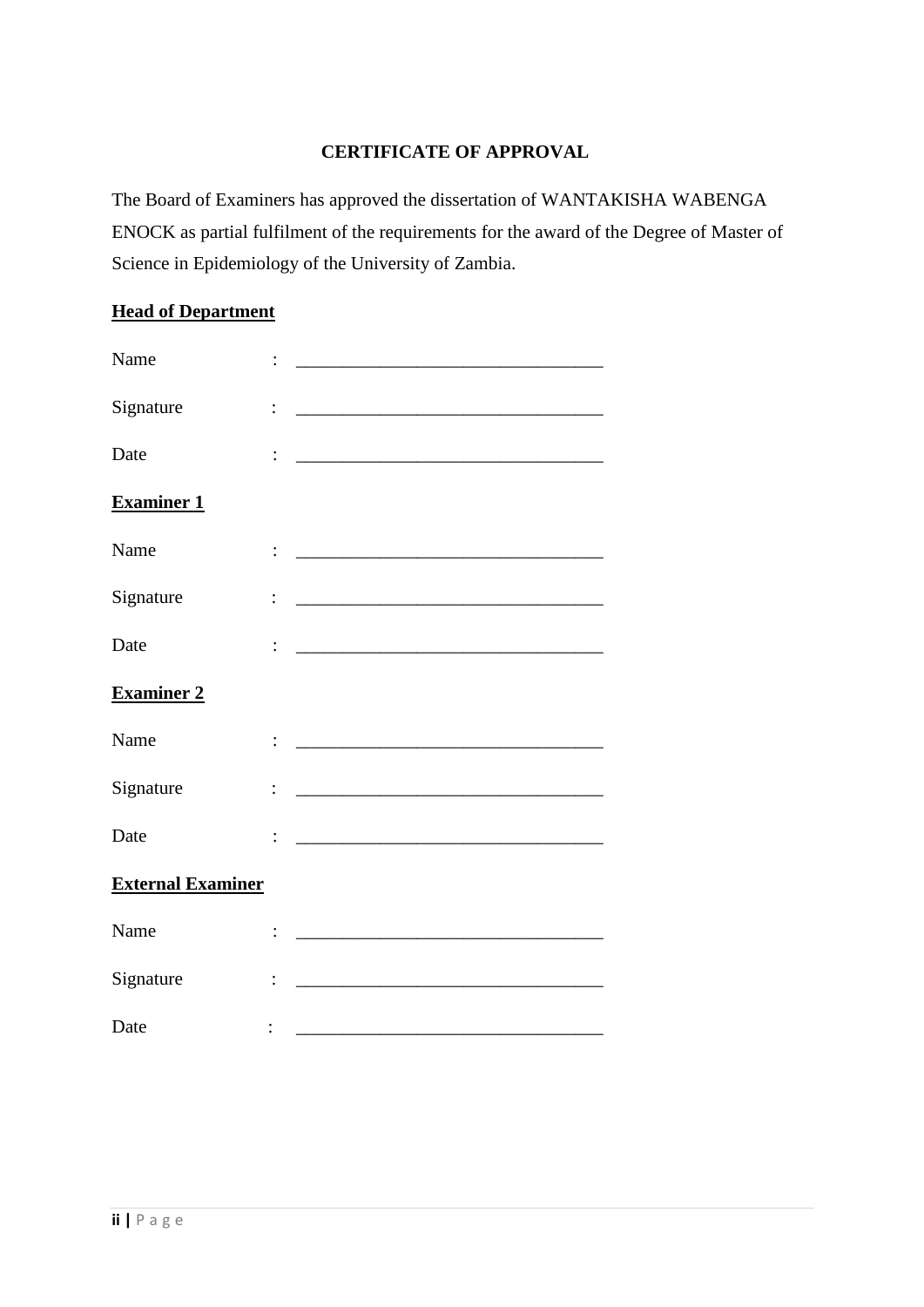# <span id="page-3-0"></span>**TABLE OF CONTENTS**

| <b>Contents</b>                                                   |    |
|-------------------------------------------------------------------|----|
|                                                                   |    |
|                                                                   |    |
|                                                                   |    |
|                                                                   |    |
|                                                                   |    |
|                                                                   |    |
| 1.1 BACKGROUND ON HIV AND EPIDEMIOLOGY OF RENAL DYSFUNCTION  11   |    |
|                                                                   |    |
| 1.1.2 MORTALITY AND RENAL DYSFUNCTION IN HIV INFECTED PATIENTS 13 |    |
|                                                                   |    |
|                                                                   |    |
|                                                                   |    |
|                                                                   |    |
|                                                                   |    |
|                                                                   |    |
|                                                                   |    |
|                                                                   |    |
|                                                                   |    |
|                                                                   |    |
|                                                                   |    |
|                                                                   |    |
|                                                                   | 21 |
|                                                                   |    |
|                                                                   |    |
|                                                                   |    |
|                                                                   |    |
|                                                                   |    |
|                                                                   |    |
|                                                                   |    |
|                                                                   |    |
|                                                                   |    |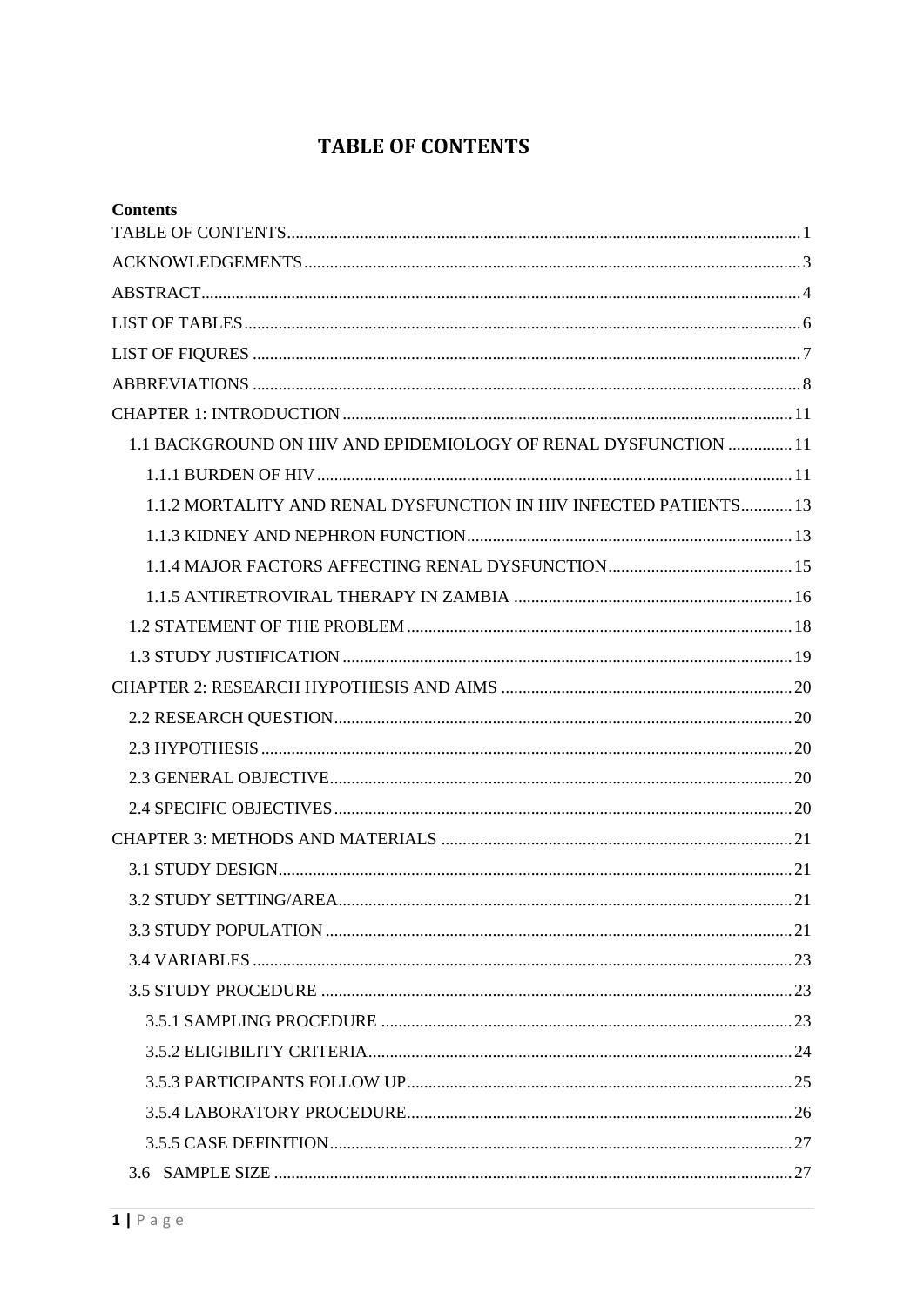| 7.0                                                                                    |  |
|----------------------------------------------------------------------------------------|--|
| 8.0                                                                                    |  |
| 8.1 Stages of Chronic Kidney Diseases According to the Kidney Disease Outcomes Quality |  |
|                                                                                        |  |
|                                                                                        |  |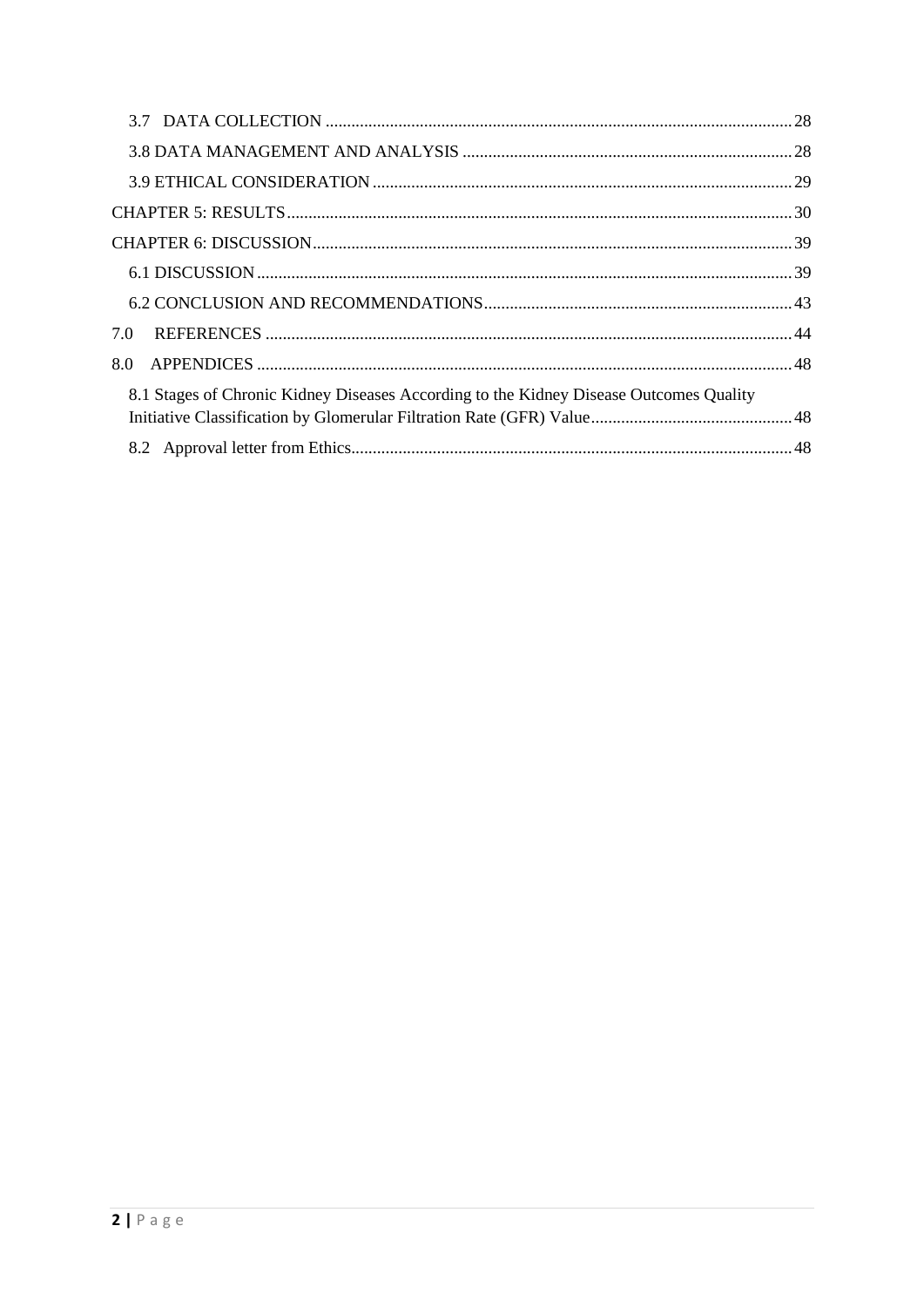### <span id="page-5-0"></span> **ACKNOWLEDGEMENTS**

I would like to thank the Government of Zambia through Ministry of Health for the financial and material support throughout my master's programme. The University of Zambia for the skills learned. My special thanks to my supervisor Professor Charles Michelo and Cosupervisor Derick Munkombwe who provided guidance in the entire process of this dissertation

Would like to say thank you to; Gallet Zulu, Mary Phiri, and James Malakata for the assistance with the data collection and review of patient's files. I am also grateful to my wife Edina, Alice and Joshua my children for giving love and support.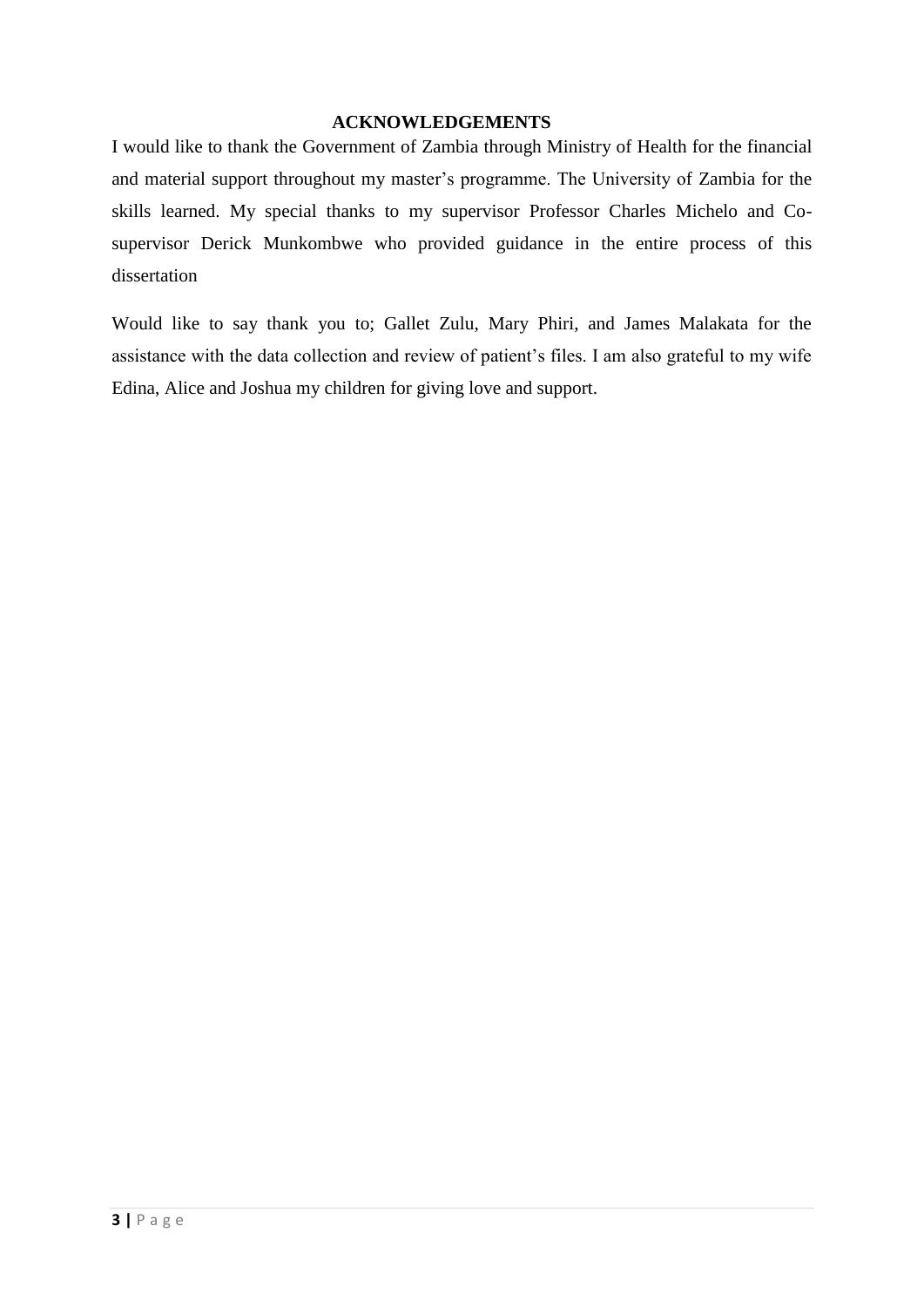# <span id="page-6-0"></span>**ABSTRACT**

**Background & Aim**: Tenofovir disoproxil fumerate (TDF)-based antiretroviral therapy places HIV-infected patients at high risk of renal dysfunction. Therefore, we evaluated if the incidence of renal dysfunction in HIV positive adults patients on long term tenofovir-based regimen versus those on non-tenofovir use.

**Methods**: We performed a retrospective cohort analysis of 834 HIV positive patients at the counselling and testing center (CTC) at Ronald Ross General Hospital. Patients were evaluated at baseline and with every follow up visit for creatinine and creatinine clearance (Cockcroft-Gault formula) calculated. Patients' records in data management software called SMARTCARE from 2008 to 2014 were reviewed to compare renal function between patients on TDF-containing regimen (447 patients) with non-TDF containing regimen (387 patients). We evaluated Glomerular Filtration Rate (GFR) using creatinine clearance as defined by the Kidney Disease Outcomes Quality Initiative Classification (K/DOQI) by GFR.The effect of creatinine, urea and exposure to TB medication, Cotrimoxazole use and CD4 cell count on GFR were also follow up for 18 months. Univariate and Multivariate logistic regression was used to determine the factors associated with renal dysfunction. We report multivariable hazard ratios (Cox modeling) and binary outcomes with predictors retained if  $P < 0.05$  and analyzed survival time. Renal function was categorized as CrCl <50 ml/min and  $\geq$  50 ml/min. Potential predictor variables for renal dysfunction included in the multivariable models were age, sex, weight, creatinine and treatment with tenofovir.

**Results**: The CD4 cell count, urea, anti-TB medication, Cotrimoxazole use, education level, employment status and creatinine clearance were similar at baseline between the two groups. There was no significant difference from exposure to TDF between groups on renal dysfunction development (OR: 2.52, 95% CI, 0.79-8.0,  $P$ -value=0.118) as a predictor of renal dysfunction in both univariate and multivariate analysis. Creatinine and creatinine clearance between groups at baseline and 18 months were not statistically different. The prevalence of mild and severe renal dysfunction among HIV-positive adults on TDF-based therapy was 18.4% and 0.2% respectively at 18 months during therapy. Those patients on TDF who were older than 50 years and presented with CrCl <50 ml/min and a CD4 cell count below 500 cells/uL at baseline were more likely to develop renal dysfunction. Twenty-four (5.5%) and 2 (0.5%) patients presented with mild and severe renal dysfunction respectively at baseline.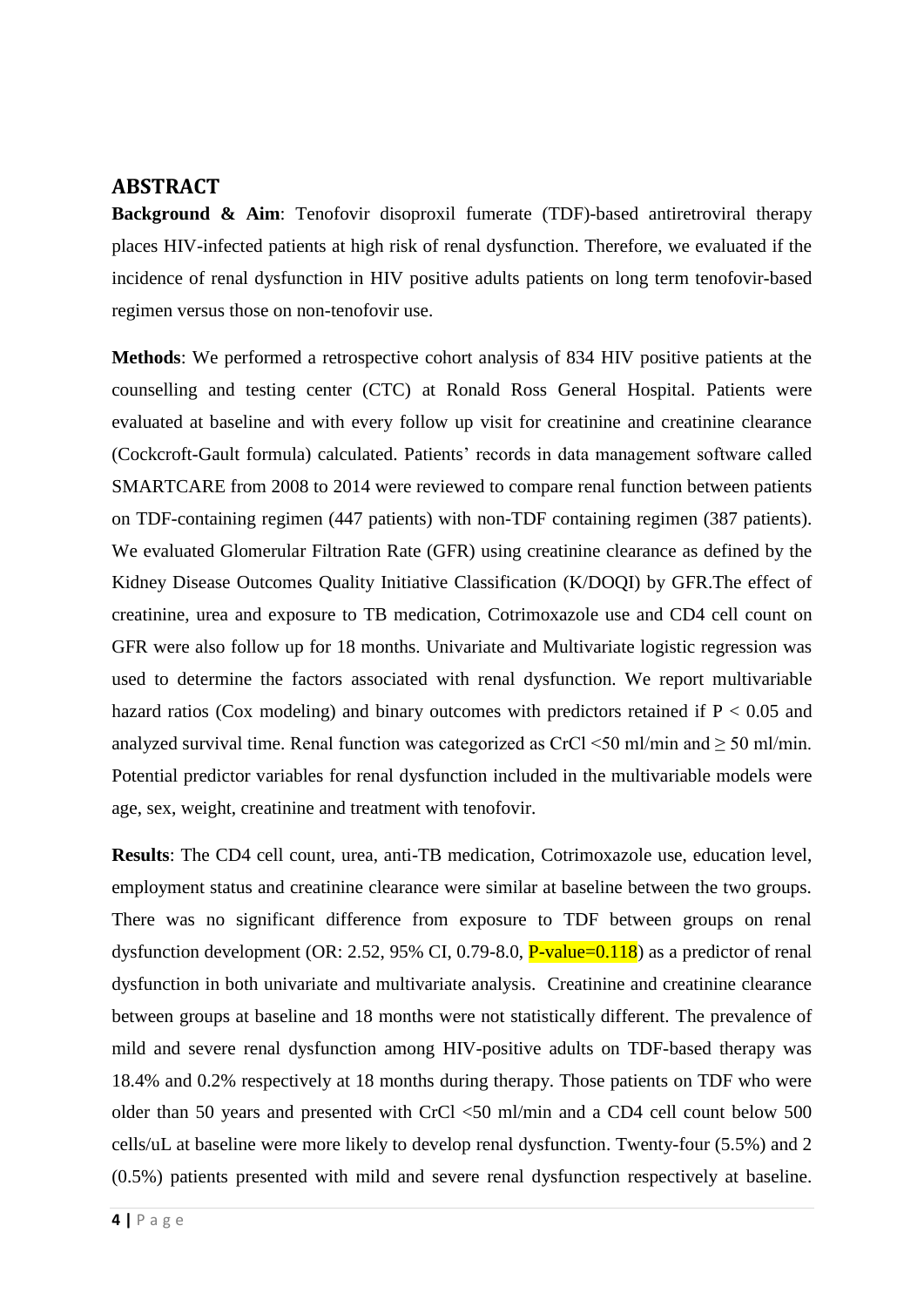Further, Univariate and multivariate analysis showed that ages <49 years than >50 (AOR: 6.35 (2.18-18.4),  $p$ -value=0.001), and higher CD4+ cell count >500 cells/uL (AOR: 1.24  $(0.97-1.07)$ ,  $P$ -value= $0.051$ ) were less likely associated with renal dysfunction. Age per yearincrease (OR: 6.35, 95% CI -2.18-18.4, P<0.001) and CD4 cell count per 1 cell-increase/µl (OR: 3.03, 95% CI, 0.98-9.28, P=0.053) on univariate were important factors affecting renal dysfunction.

**Conclusion**: We found no evidence to suggest that TDF-based therapy is associated with decline in renal function and that it does not affect creatinine clearance. However, there is need for close renal monitoring of patients initiated on TDF by using creatinine clearance.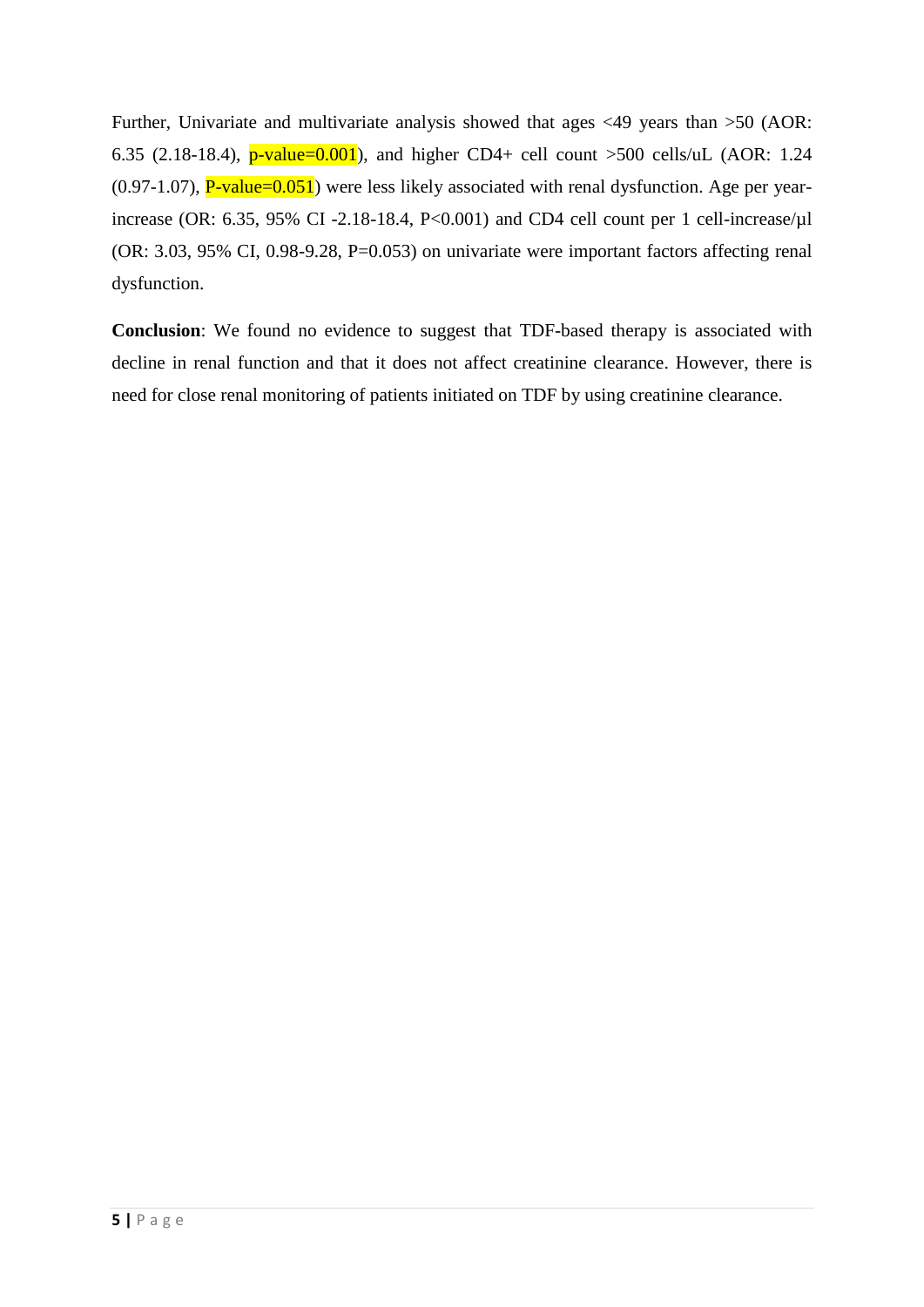# **LIST OF TABLES**

<span id="page-8-0"></span>

|                                                                       | .25 |
|-----------------------------------------------------------------------|-----|
|                                                                       |     |
|                                                                       | .26 |
|                                                                       |     |
|                                                                       |     |
|                                                                       |     |
|                                                                       | .37 |
|                                                                       |     |
| Table 5: Univariate and Multivariate Analysis of renal dysfunction 34 |     |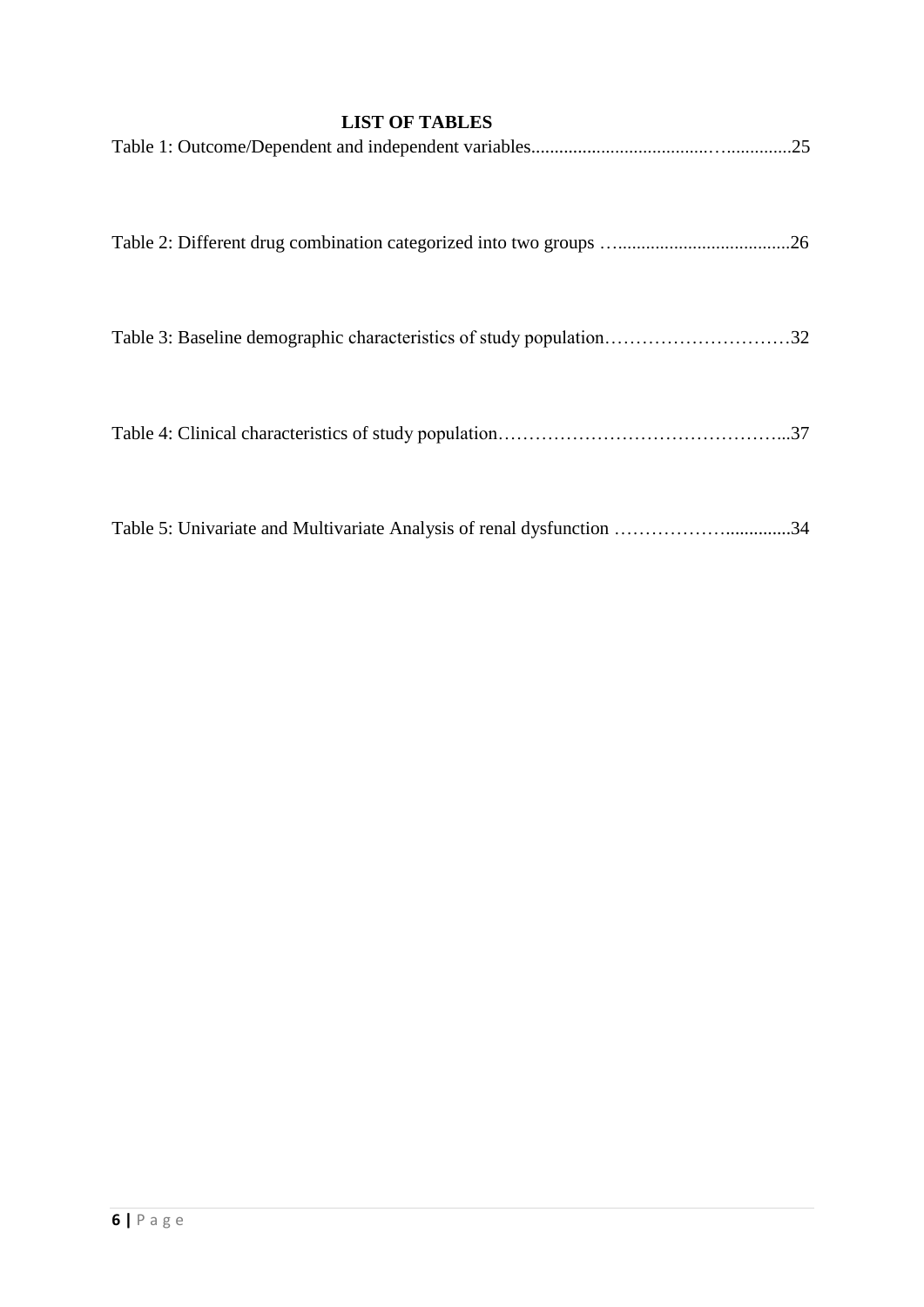# <span id="page-9-0"></span> **LIST OF FIQURES**

| .24 |
|-----|
|     |
| .27 |
|     |
| .36 |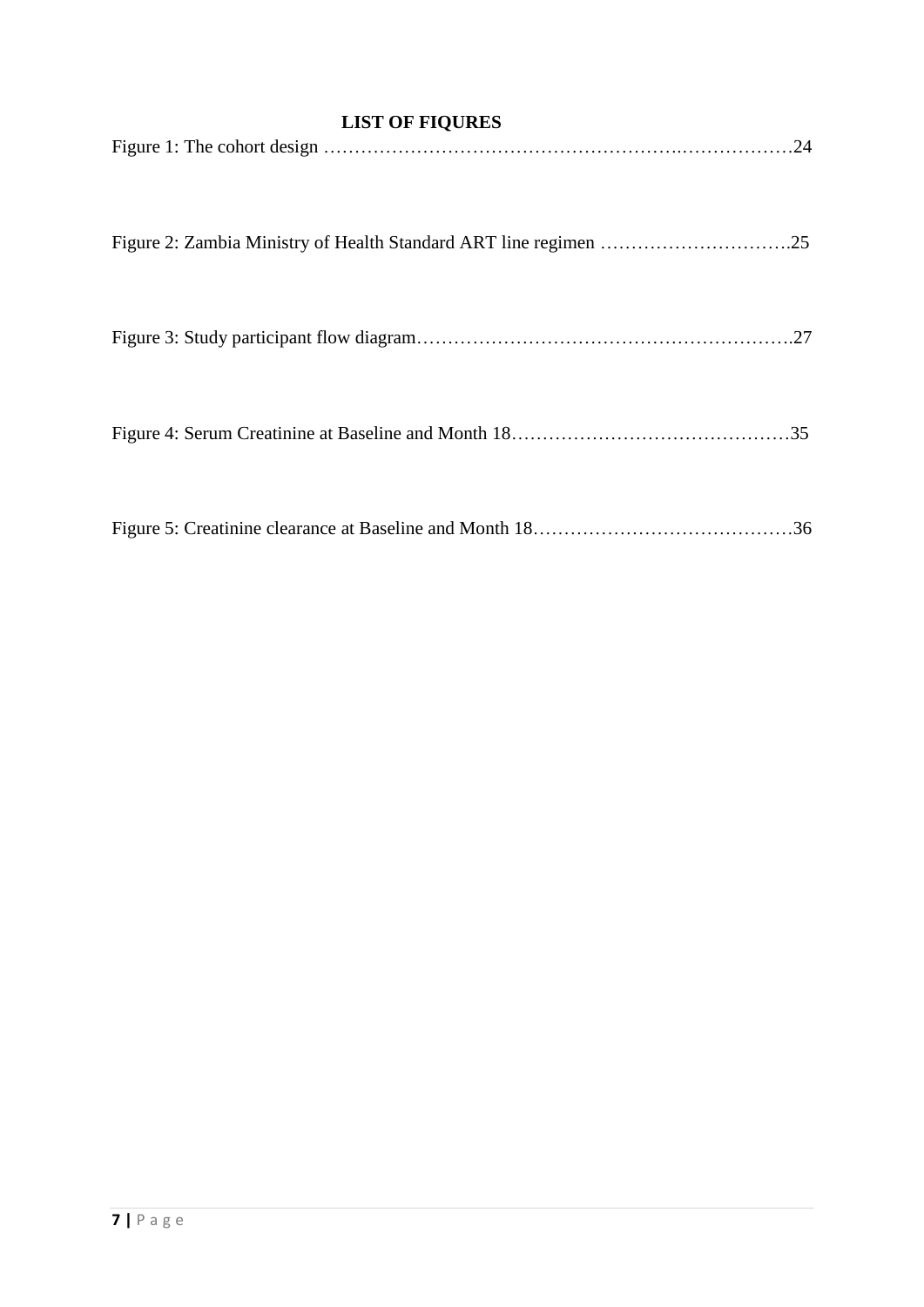### <span id="page-10-0"></span> **ABBREVIATIONS**

**AIDS**-Acquired Immunodeficiency Syndrome

**ART**- Antiretroviral Therapy

**AKI**-Acute Kidney Injury

**ARVs**-Antiretroviral Drugs

**AZT-**Zidovudine (also known as ZDV)

**CD4**-Cluster Differentiation

**CrCl**-Creatinine Clearance

**CSF**-Cerebral Spinal Fluid

**CTC**-Counselling and Testing Centre

**CTX**-Cotrimoxazole

**D4T**-Stavudine

**DNA**- Deoxyribonucleic Acid

**ESRD**-End stage Renal Disease

**EFV**-Efavirenz

**FTC**-Emtricitabine

**GFR**-Glomerular Filtration Rate

**GRZ**-Government of the Republic of Zambia

**HAART**- Highly Active Antiretroviral Therapy

**HIV**- Human Immunodeficiency Virus

**HIVAN**-HIV-Associated Nephropathy

**HMIS**-Health Management Information System

**LPV/r-**Lopinevir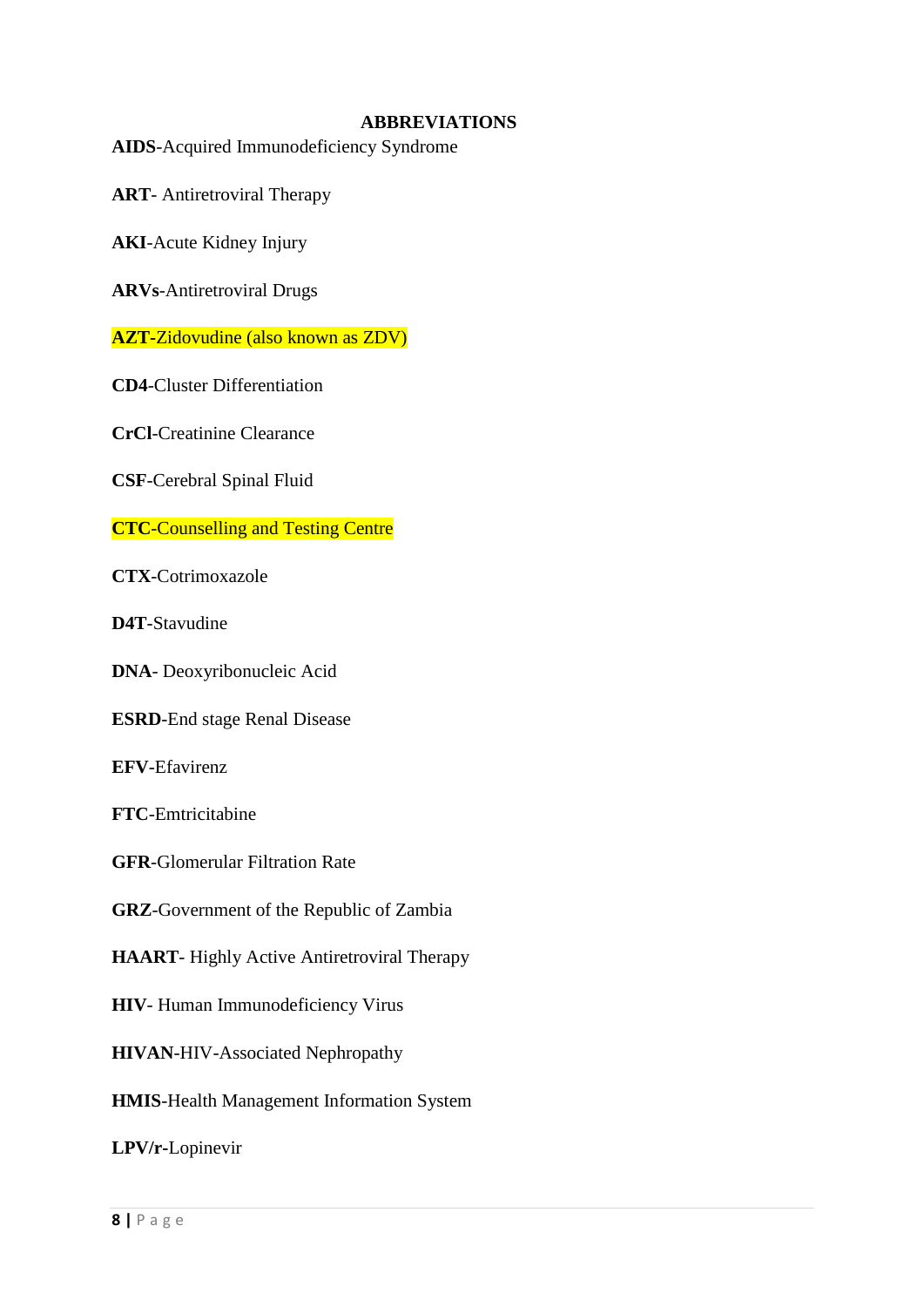**IQR-**Interquartile range

**NNRTIs**- Non-Nucleoside Reverse Transcriptase Inhibitors

**NRTIs**-Nucleoside Reverse Transcriptase Inhibitors

**NVP**-Nevirapine

**MDRO**- Modification of diet in renal disease

**PIs**- Protease Inhibitors

**RNA**-Ribonucleic Acid

**RRGH**-Ronald Ross General Hospital

**RT**-Reverse Transcriptase

**SOP**-Standard Operating Procedure

**TDF**-Tenovir Disoproxil Fumerate

**TDF+FTC-**Truvada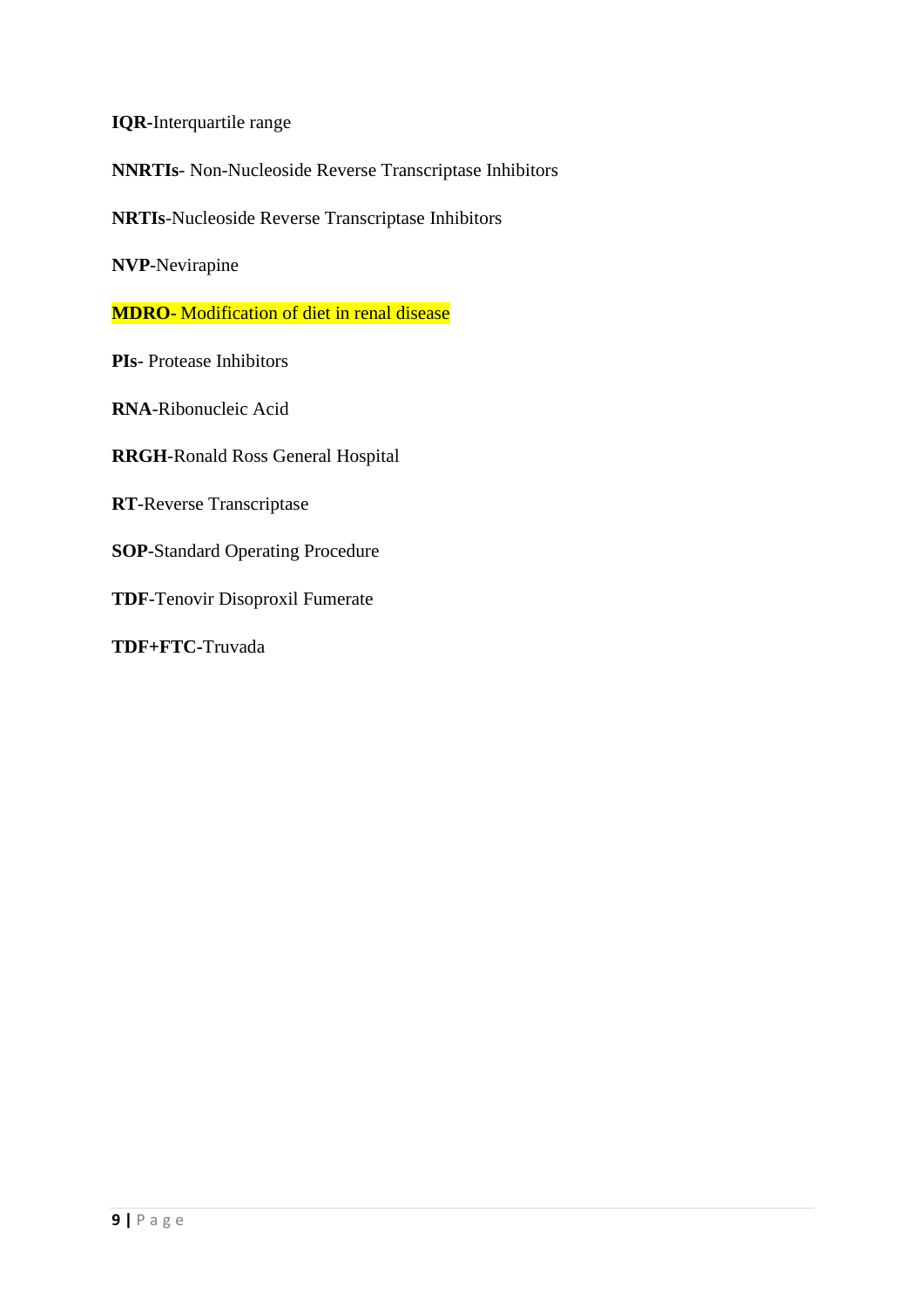# **DEFINITIONS**

**First line regimen**-This is the first regimen of ART treatment in HIV patients.

**Second line regimen**-This is the second regimen of ART treatment in HIV patients after first treatment failure.

**Tubulointerstitial Nephrotic** -A kidney disease marked by increased protein in urine, abnormal low blood protein (albumen) and fluid gathering in the tissues.

**Nephrolithiasis** - The presence of stones in the kidney.

**Renal impairment**- Renal impairment defined as GFR < 50 ml/min/1.73 m<sup>2</sup>

**Proteinuria** - The presence of excess of serum protein in the urine.

**Hypertension**- Sustained elevation of systemic arterial blood pressure to a level likely to induce cardiovascular damage or other adverse consequences.

**Glomerular filtration rate** - This is basically the measure of the rate at which the kidney is excreting certain metabolites such as creatinine to determine renal function.

**Nephropathy** -Disease of the kidney which can be in various categories, i.e. kidney insufficiency, nephritic syndrome.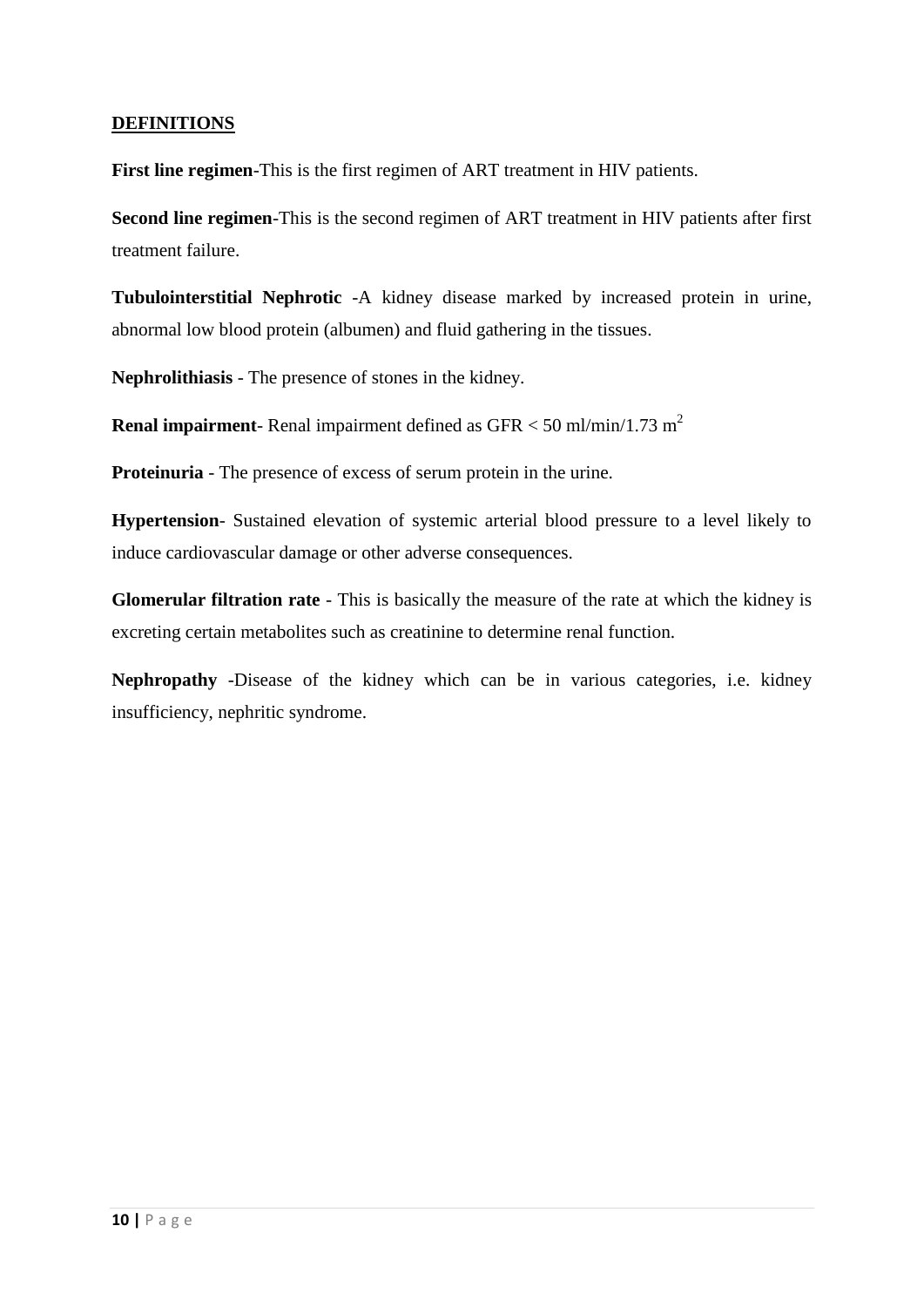#### <span id="page-13-0"></span> **CHAPTER 1: INTRODUCTION**

### <span id="page-13-1"></span>**1.1 BACKGROUND ON HIV AND EPIDEMIOLOGY OF RENAL DYSFUNCTION**

#### <span id="page-13-2"></span>**1.1.1 BURDEN OF HIV**

In Africa, many of the countries have developed and expanded their responses to the Acquired Immunodeficiency Syndrome (AIDS) epidemic and increased access to antiretroviral treatment [\(Wools-Kaloustian et al., 2007,](#page-49-0) [Struik et al., 2011\)](#page-48-0). Despite this progress, Zambia remains one of the countries still highly affected with Human Immunodeficiency Virus (HIV). The effects are most seen in infants' morbidity and mortality rates.

Zambia, in southern Africa, is one of the countries affected with HIV/AIDS epidemic with HIV prevalence in adults standing at 13% [\(Central Statistical Office et al., 2014\)](#page-46-1). More than one in every seven adults in the country are living with HIV and life expectancy at birth has fallen to just 49.4 years from 56 years [\(Central Statistical Office et al., 2014\)](#page-46-1). In 2011, nearly 42,000 adults and 9,500 children were newly infected with HIV that is about 115 new infections each day in adults [\(UNAIDS, 2011\)](#page-49-1). As of 2014, overall HIV prevalence was 13 percent, 15% in women and 11% in men [\(Central Statistical Office et al., 2014\)](#page-46-1); however, it has been reported as considerably higher in some urban areas [\(Mulenga et al., 2008,](#page-48-1) [Central](#page-46-1)  [Statistical Office et al., 2014\)](#page-46-1).

The increased morbidity and mortality rates are partial consequences of high sero-prevelence of HIV infection [\(Quesada et al., 2015,](#page-48-2) [Mulenga et al., 2008,](#page-48-1) [Patel et al., 2010\)](#page-48-3). With significant reductions in mortality and risk of progression to AIDS in the era of Highly Active Antiretroviral Therapy (HAART), complications of long-standing HIV infection and treatment have become increasingly important. Such complications include the nephrotoxic effects associated with HAART [\(Izzedine et al., 2009,](#page-47-0) [Szczech, 2008,](#page-49-2) [Thuppal et al., 2015,](#page-49-3) [Quinn et al., 2010\)](#page-48-4).

Early diagnosis and regular monitoring of renal dysfunction in HIV-positive patients is essential for prognosis, medication dosing, and treatment. The risk of undiagnosed HAART associated renal dysfunction is worrisome especially in resource-limited settings where routine laboratory testing is often not available [\(Banda et al., 2010,](#page-46-2) [Quesada et al., 2015,](#page-48-2) [Mauss et al., 2005,](#page-47-1) [Della Negra et al., 2015\)](#page-46-3). The World Health Organization (WHO) recommends calculating creatinine clearance (CrCl) for patients at initiation of tenofovir and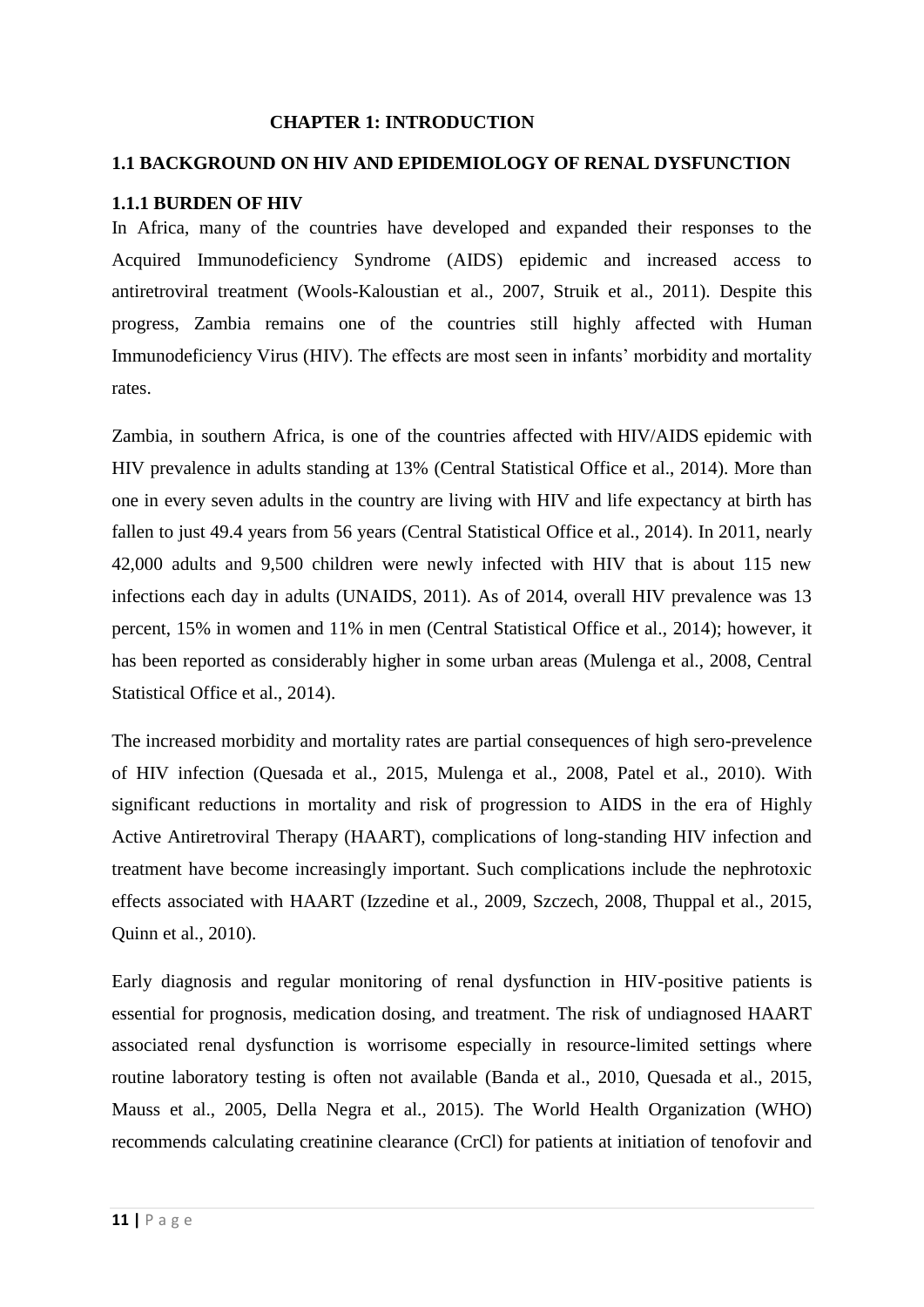every six months "if feasible," though inability to test does not preclude tenofovir use [\(UNAIDS, 2009,](#page-49-4) [Mizushima et al., 2014\)](#page-47-2).

In high-resource countries, renal monitoring is recommended at HIV diagnosis and at least yearly, thereafter for patients with chronic kidney disease (CKD) extensive renal monitoring. Existing risk factors include African ethnicity, CD4+ T-cell (CD4) count <200 cells/mm3, or plasma viral load >4000 copies/mL [\(Wools-Kaloustian et al., 2007\)](#page-49-0). In Sub-Saharan Africa, screening may even be more urgent because many patients have all of these risk factors, often first presented for care when they already have low CD4 counts and high viral loads.

Renal disease disproportionately affects patients living with HIV [\(Banda et al., 2010\)](#page-46-2). Although Sub-Saharan Africa endures over 60% of the world's burden of HIV disease [\(UNAIDS, 2009\)](#page-49-4), there is limited data in the region on HIV related kidney disease, with most available data coming from the developed countries [\(Banda et al., 2010,](#page-46-2) [Struik et al., 2011\)](#page-48-0). Kidney disease is a recognised complication in HIV infected patients whose presentation can be acute renal failure (ARF) or chronic kidney disease (CKD).

The few outpatient renal screening studies that have been done in Sub-Saharan Africa describe varying prevalence ranging between 6% to almost 50% [\(Banda et al., 2010,](#page-46-2) [Gupta et](#page-46-4)  [al., 2011\)](#page-46-4). Screening outpatient studies in South Africa reported 6% renal dysfunction, 33.5% in Zambia and 48.5% in Uganda [\(Fabian and Naicker, 2008,](#page-46-5) [Mulenga et al., 2008\)](#page-48-1). In hospitalised HIV infected patients in Zambia, prevalence is up to 10 times higher and carries high mortality [\(Banda et al., 2010\)](#page-46-2).

In 2009, a prevalence of renal dysfunction of 33.5% among HIV infected outpatients commencing Highly Active Antiretroviral Treatment (HAART) in Lusaka, Zambia was found [\(Banda et al., 2010\)](#page-46-2). It is estimated that more than 574 000 HIV infected patients may well have renal disease [\(Banda et al., 2010\)](#page-46-2). Zambia like most Sub-Saharan countries has limited facilities offering renal replacement therapy (RRT) with only one public hemodialysis Unit with limited machines [\(Banda et al., 2010\)](#page-46-2). The study thus investigates the incidence of renal dysfunction on patients exposed to TDF and whether creatinine and creatinine clearance can better predict associations to renal dysfunction among HIV infected patients exposed to tenofovir at Ronald Ross General Hospital (RRGH), in Mufulira.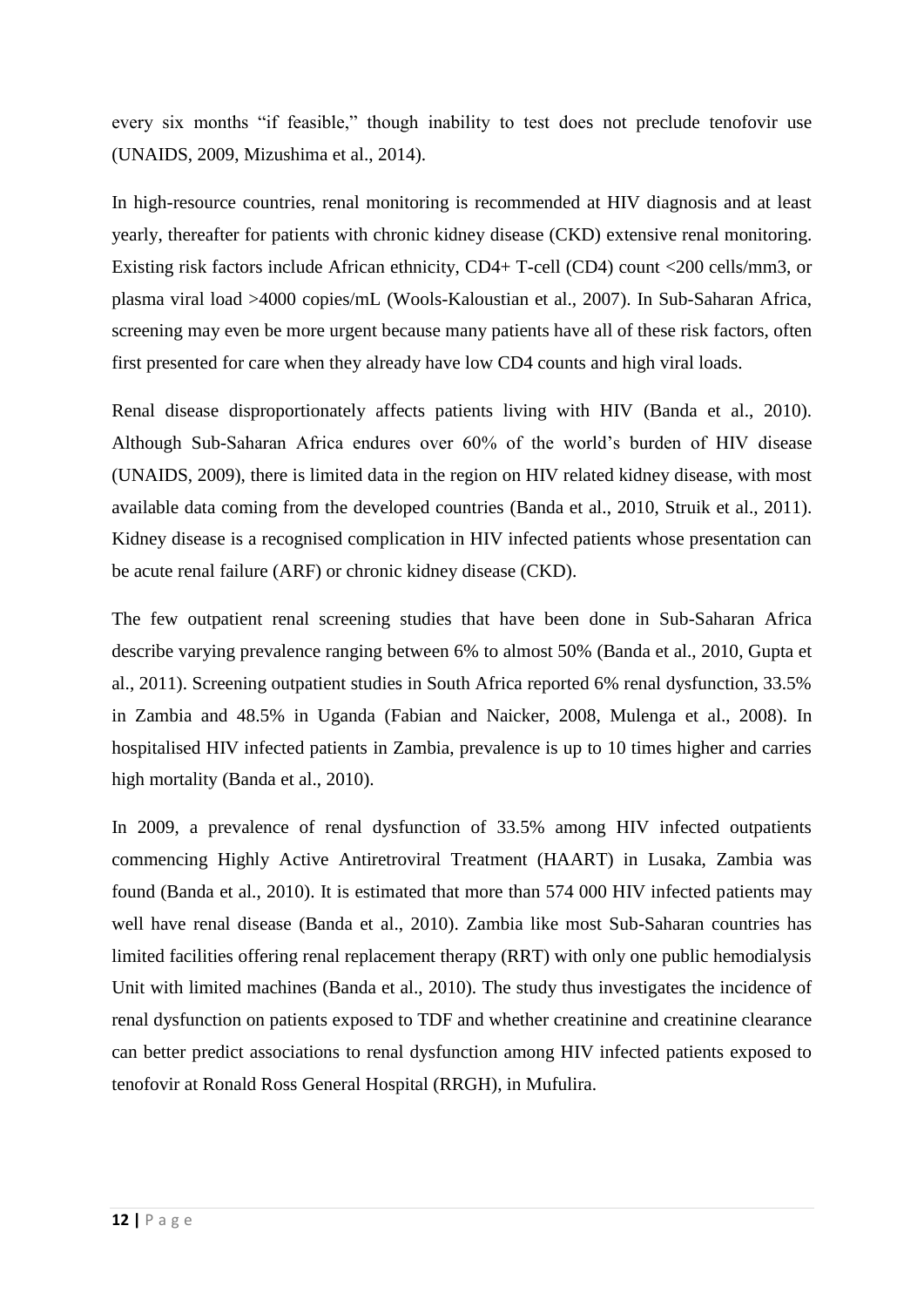### <span id="page-15-0"></span>**1.1.2 MORTALITY AND RENAL DYSFUNCTION IN HIV INFECTED PATIENTS**

Mortality rates are high in HIV patients with renal disease in Zambia [\(Banda et al., 2010,](#page-46-2) [Mulenga et al., 2008,](#page-48-1) [Freeman et al., 2015\)](#page-46-6). They range from 25% to 80% depending on the cause of kidney injury and co-morbidities in the patient. Although reversible with renal replacement therapy, development of renal dysfunction carries high mortality in HIV infected patients compared to non-HIV infected patients. For instance, of the 700 patients admitted with acute renal failure (ARF) at the Johannesburg Hospital, almost 20% had HIV and mortality was 20% among the HIV infected patients [\(Izzedine et al., 2004\)](#page-47-3).

At the University Teaching Hospital (UTH) Hemodialysis Unit in Lusaka, mortality was 34.4% among 58 hospitalised HIV infected patients with renal dysfunction in the first half of the 2009 (unpublished UTH audit 2009) [\(Banda et al., 2010\)](#page-46-2). In other studies, established CKD at HAART initiation was associated with higher mortality independent of HIV related risk factors for death. HIV infected patients with kidney dysfunction were twice likely to die compared to those with normal kidneys [\(Banda et al., 2010\)](#page-46-2).

### <span id="page-15-1"></span>**1.1.3 KIDNEY AND NEPHRON FUNCTION**

Kidneys are two-bean shaped organs, located on either side of the spine, just. The kidneys are linked directly with the circulatory and excretory systems. The functions of these complex organs are to clean the blood of toxins and regulate the amounts of other substances dissolved in blood. The actual cleaning occurs in tiny units inside the kidney called nephrons. Each kidney contains approximately 1 million nephrons [\(Ganong, 2003\)](#page-46-7). Nephrons are the functional unit of the kidney; it is responsible for the actual filtration and purification of the blood.

The tubule of the nephron is surrounded by tiny blood vessels, called capillaries. By a process called diffusion, substances that the body can still use get reabsorbed [\(Ganong, 2003\)](#page-46-7). The filtrate within the tubule of the nephron contains water, ions, glucose and other useful small molecules at high concentrations. The filtered blood in the capillaries contains these useful substances at low concentrations. As a result, these useful substances in the tubule diffuse back into the capillaries. The amount of each substance that is reabsorbed is controlled to maintain the perfect concentrations in the blood stream.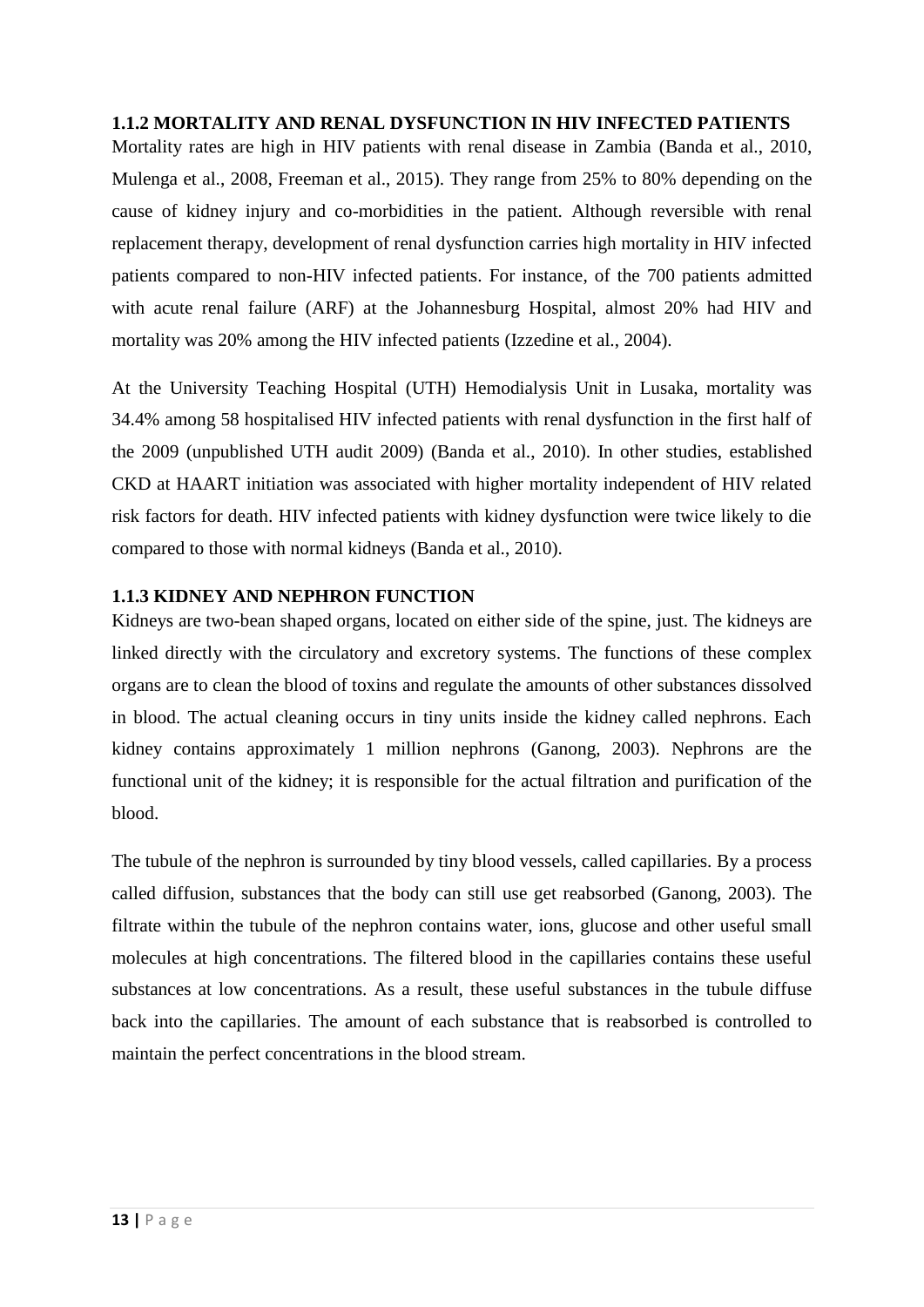If the kidneys become damaged or diseased they do not function as they normally would. Wastes, other toxic substances, and water accumulate in blood and the proper concentration of ions and other substances is not maintained. [\(Ganong, 2003\)](#page-46-7). This inability of the kidneys to function properly is called kidney failure. Kidney failure is a serious health concern which, if left untreated, may cause death within days or weeks.

Many drugs and their metabolites are excreted through the kidney-nephrons, especially via the proximal tubule. Given the high rate of blood flow through the proximal tubule, and, consequently, the high level of toxins it has to process, this portion of the nephrons is at particular risk of developing drug-related damage [\(Izzedine et al., 2009,](#page-47-0) [Struik et al., 2011\)](#page-48-0). Since the introduction of HAART, which has led to a dramatic decline in the mortality and morbidity associated with HIV infection, a variety of adverse renal effects of this treatment have been recognized as well [\(Wools-Kaloustian et al., 2007,](#page-49-0) [Thuppal et al., 2015,](#page-49-3) [Mitra et](#page-47-4)  [al., 2014\)](#page-47-4).

Measuring blood creatinine is a useful and inexpensive method of evaluating renal function. Creatinine is a non-protein waste product of creatine phosphate metabolism by skeletal muscle tissue [\(Ganong, 2003\)](#page-46-7). Creatinine production is continuous and is proportional to muscle mass. Creatinine is freely filtered and therefore the serum creatinine level depends on the Glomerular Filtration Rate which is estimated by the creatinine clearance (CrCl). Renal dysfunction diminishes the ability to filter creatinine and the serum creatinine levels rises. If the serum creatinine level doubles, the GFR is considered to have been halved [\(Struik et al.,](#page-48-0)  [2011\)](#page-48-0). A threefold increase is considered to reflect a 75% loss of kidney function [\(Mulenga et](#page-48-1)  [al., 2008,](#page-48-1) [Izzedine et al., 2004,](#page-47-3) [Ganong, 2003\)](#page-46-7).

Increased serum creatinine levels are seen in: impaired renal function, chronic nephritis, and Urinary tract obstruction, Muscle disease such as gigantism, acromegaly, and myasthenia gravis, congestive heart failure, and shock. Decreased creatinine levels may be seen in: the elderly, persons with small stature, decreased muscle mass or inadequate dietary protein. Muscle atrophy can also result in decreased serum creatinine level [\(Wools-Kaloustian et al.,](#page-49-0)  [2007\)](#page-49-0).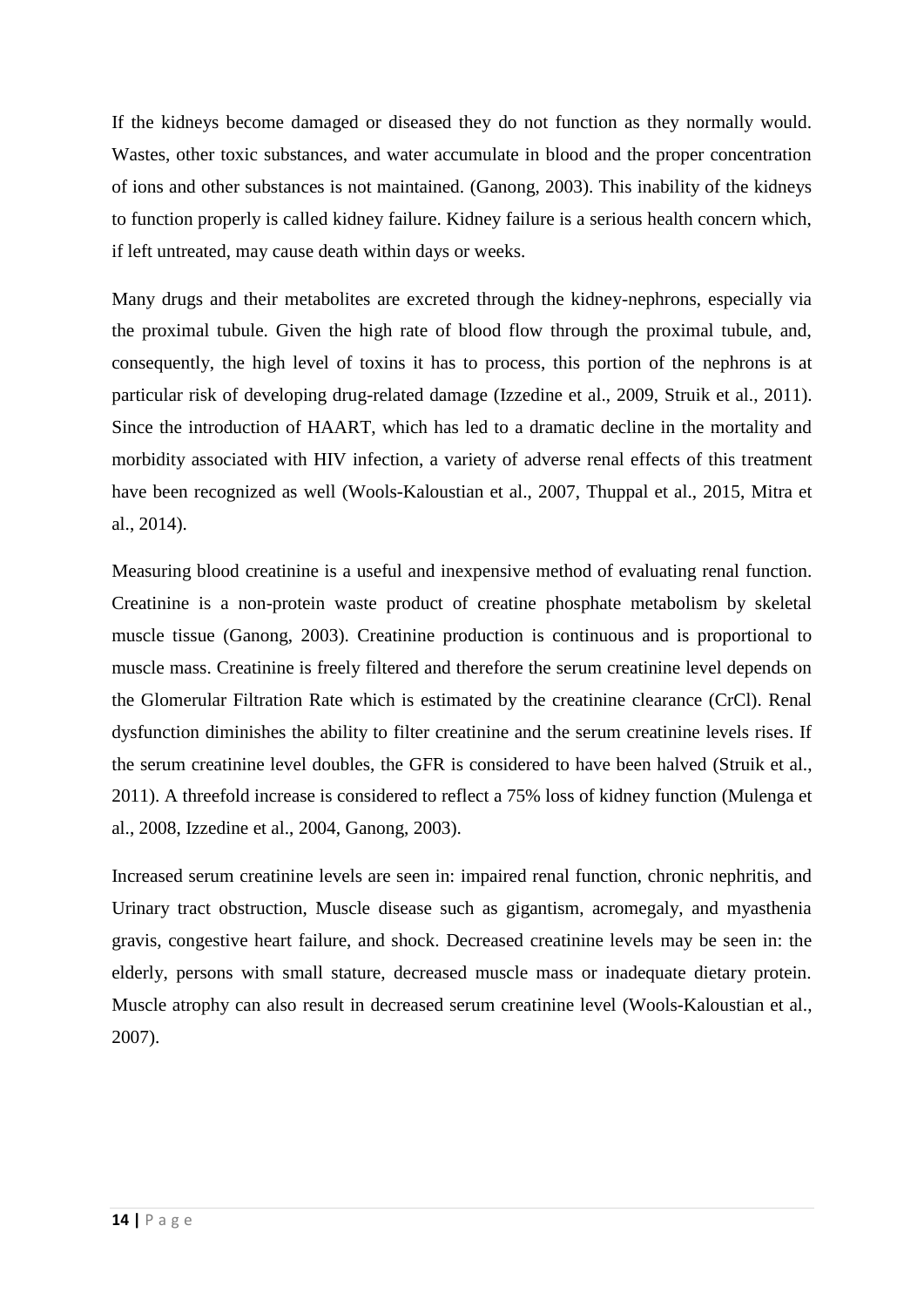The only pathological condition that causes a significant increase in the serum creatinine level is damage to a large number of nephrons. The serum creatinine level does not rise until at least half of the kidney's nephrons are destroyed or damaged [\(Ganong, 2003\)](#page-46-7). Because creatinine levels rise and fall more slowly than urea levels, creatinine levels are often preferred to monitor renal function on a long-term basis [\(Mizushima et al., 2014,](#page-47-2) [Marrazzo et](#page-47-5)  [al., 2015,](#page-47-5) [Brennan et al., 2011,](#page-46-8) [Ganong, 2003\)](#page-46-7).

### <span id="page-17-0"></span>**1.1.4 MAJOR FACTORS AFFECTING RENAL DYSFUNCTION**

There are various risk factors predisposing HIV infected patients to developing renal dysfunction. This development happens by and large due to the same reasons as in non HIV patients. However, certain factors are exclusive to HIV infected and the incidence is higher in HIV patients [\(Banda et al., 2010\)](#page-46-2). The causes of renal disease in HIV patients can be community or hospital acquired but hospitalised patients have a higher risk of developing renal dysfunction (up to ten times more common) with worse outcomes [\(Banda et al., 2010,](#page-46-2) [Kinai and Hanabusa, 2009\)](#page-47-6).

Volume depleting conditions are a major cause of pre renal failure in HIV patients due to chronic gastroenteritis among HIV infected patients. Hypotension causes reduced mean arterial pressure (MAP) leading to Acute Tubular Necrosis [\(Izzedine et al., 2009\)](#page-47-0). The causes of reduced MAP among hospitalised HIV infected patients include gastroenteritis, sepsis with shock and dehydration [\(Banda et al., 2010\)](#page-46-2). Disordered renal regulations of salt and water balance such as adrenal insufficiency and tubular dysfunction are also contributory to volume depletion conditions and hypotension among HIV infected patients [\(Msango et al., 2011\)](#page-48-5). However, hypotension was reported not to be significantly associated to renal dysfunction [\(Banda et al., 2010,](#page-46-2) Quesada [et al., 2015\)](#page-48-2).

Gastroenteritis is caused by opportunistic infections, malabsorption and drug treatments for HIV and related opportunistic infections. Opportunistic infections (OIs) causing chronic diarrhoea are cryptosporidiosis, isospora belli, microsporidiosis, mycobacterium avium complex (MAC) and malignancies affecting the gastrointestinal tract [\(Bygrave et al., 2011b,](#page-46-9) [Mulenga et al., 2008\)](#page-48-1). Infections are a leading cause of severe renal dysfunction in some studies among HIV infected patients. AIDS leads to impaired immunity in HIV infected patients [\(Gupta et al., 2011\)](#page-46-4). In other studies, sepsis was associated with 52% renal dysfunction, the majority of which were AIDS associated infections [\(Banda et al., 2010\)](#page-46-2).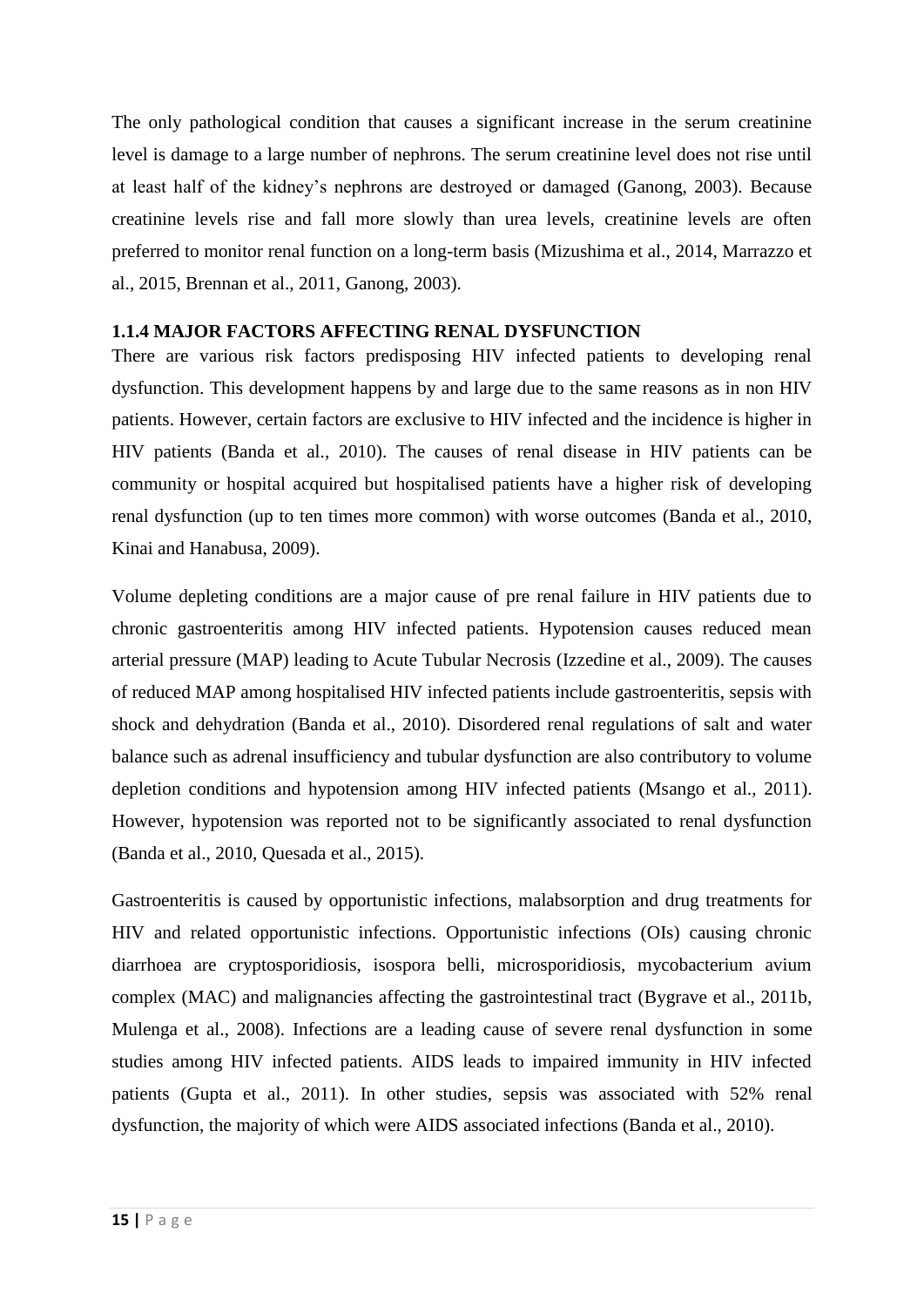Medications prescribed to HIV patients may also cause renal dysfunction [\(Izzedine et al.,](#page-47-0)  [2009\)](#page-47-0). Some of these medications include HAART, medications for treatment or prophylaxis of OIs and herbal medications. For example, tenofovir disoproxil fumerate is a first line antiretroviral drug in Zambia and has been linked to renal dysfunction though the incidences are very low [\(Izzedine et al., 2009,](#page-47-0) [Mulenga et al., 2008,](#page-48-1) [Ministry Of Health, 2013\)](#page-47-7). Amphotericin B is used for treatment of cryptococcus neoformans which is the most common cause of meningitis at UTH [\(Banda et al., 2010\)](#page-46-2). Trimethoprim/Sulfamethoxazole, a drug used for pneumocystis carini pneumonia prophylaxis among HIV patients with CD4 count below 350cells/mm3 and treatment, can cause renal dysfunction [\(Banda et al., 2010\)](#page-46-2).

HIV patients with CD4 counts below 200cells/mm3 are more predisposed to development of renal dysfunction [\(Msango et al., 2011,](#page-48-5) [Della Negra et al., 2015,](#page-46-3) [Kabbara and Ramadan,](#page-47-8)  [2015\)](#page-47-8). In France, a schini study, sixty nine episodes of renal dysfunction occurred among 39 patients with CD4 counts <200cell/mm3 compared to forty renal dysfunctions episodes among 30 patients with CD4 counts <200cells/mm3 [\(Bygrave et al., 2011b,](#page-46-9) [Pichit and](#page-48-6)  [Somnue, 2010\)](#page-48-6). Patients with higher viral load are significantly at risk of developing renal dysfunction among hospitalised patients [\(Banda et al., 2010\)](#page-46-2). WHO stages III and IV of the disease have also been associated with renal dysfunction among HIV infected patients in Zambia [\(Bygrave et al., 2011a\)](#page-46-10). Malnutrition, age, and severity of HIV disease were common risk factors in HIV patients with kidney dysfunction in a Zambian study [\(Banda et al., 2010\)](#page-46-2).

## <span id="page-18-0"></span>**1.1.5 ANTIRETROVIRAL THERAPY IN ZAMBIA**

State provision of antiretroviral therapy (ART) began in Zambia in late 2002, although initially very few people could afford the monthly payments towards the drugs. Provision of free treatment started in June 2004.The delivery of the programme relies on the involvement of many Non-governmental Organizations (NGOs), churches and communities. Ultimately, Zambia aspires to provide universal treatment access, so that ARV therapy is equally available to everyone who is clinically eligible.

In Zambia figure 2 the choice is use of Tenofovir Disoproxil Fumerate (TDF) and Emtricitabine (FTC) with a Non-Nucleoside Reverse Transcriptase inhibitor efavirenz (EFV) or nevirapine (NVP) as first line treatment [\(Ministry Of Health, 2013\)](#page-47-7). All classical HAART regimens have always contained two nucleoside Reverse Inhibitors (NRTIs) backbone usually containing a thymidine analogue, Zidovudine (AZT) or Stavudine (D4T). However, because of the toxicity problems of both substances as well as the problematic resistance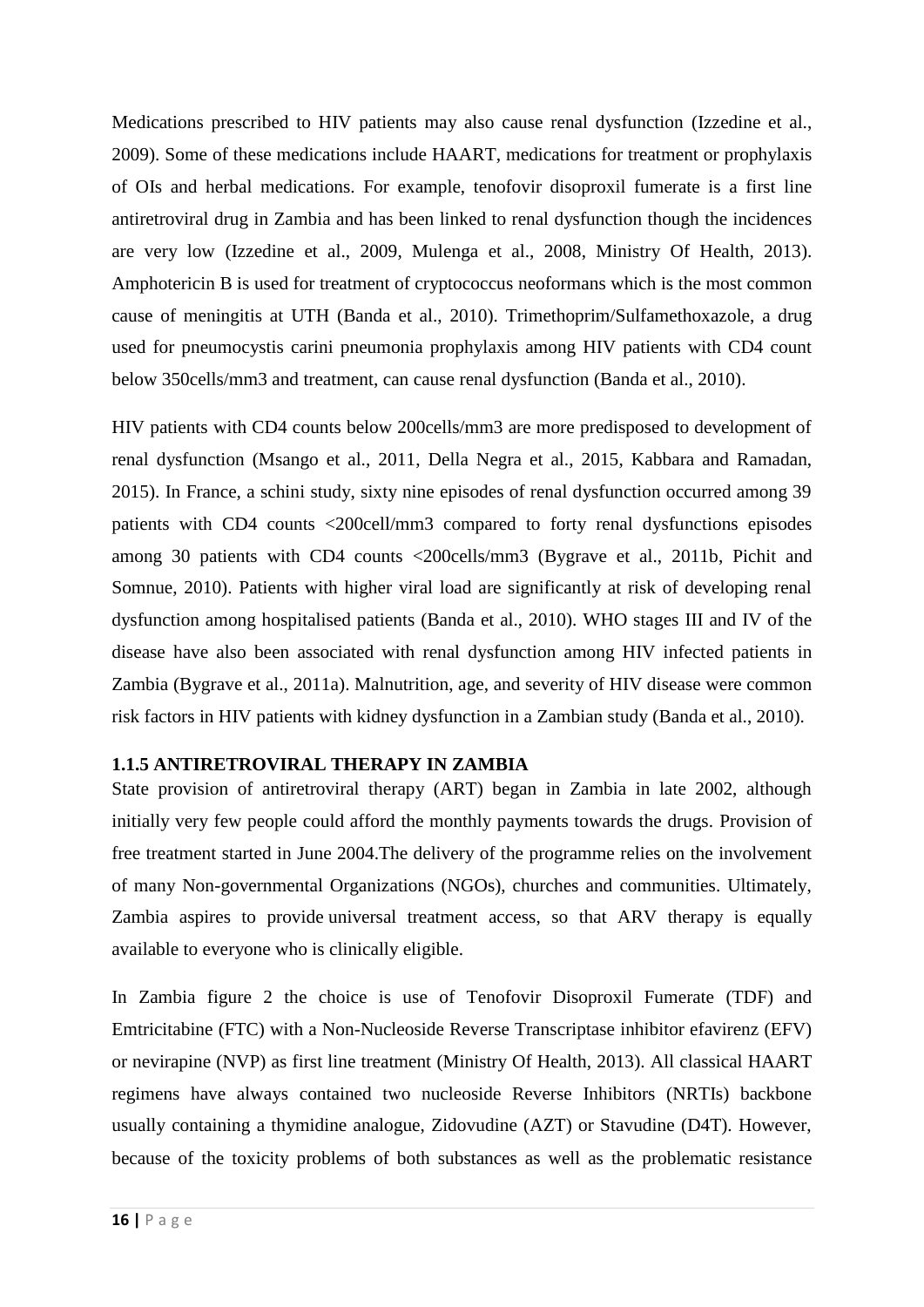associated with failure of therapy, the preferred backbone used today of TDF/FTC or Abacavir (ABC) and Lamivudine (3TC) gives more treatment options in case of resistance. In the event of treatment failure, the entire regimen is changed from first line to second line combination.

The second line regimen includes two new Nucleoside Reverse Transcriptase inhibitors and one Protease inhibitors (PI). It is recommended when there is treatment failure to the first line regimen. It is important to assess the risk of ART on patient's renal function because it undermines the excretion process and thus increasing the risk to toxicity for such patients [\(Ministry Of Health, 2013\)](#page-47-7). As these drugs are often taken for a long period of time, it is a concern that there may be a future epidemic due to HAART associated-renal complications in these patients on ART.

The decision about when to start treatment in adults and adolescents is particularly challenging. One school of thought is that clinical judgment should balance the potential benefit of treatment with the long-term toxicities and adherence challenges. Prevention largely depends on the quality of prescription and also requires specialist health practitioners who can recognize the potential for clinically important ART interactions which can occur as a result of various ART combinations over a long period of exposure.

The capacity to prescribe properly also depends on the availability of modern equipment to measure important patient parameters such as blood creatinine, urea, urinalysis and calculation of GFR [\(Wools-Kaloustian et al., 2007,](#page-49-0) [Jones et al., 2004,](#page-47-9) [Mitra et al., 2014,](#page-47-4) [Pedrol et al., 2015\)](#page-48-7). The high prevalence of clinically important ART interactions, side effects is likely to result in prolonged hospital admission due to renal problems. This in turn will stretch the economic resources of the health institution as much more medication will be required to manage increased cases of HAART–associated renal problems.

Furthermore, improved survival among patients with HIV due to ART is anticipated to result in an increase in the risk of chronic HAART-associated metabolic complications, such as diabetes and dyslipidaemia [\(Izzedine et al., 2009\)](#page-47-0), which, in turn, can contribute to vascular damage and decreased renal function. Understanding the mechanism of HAART-related kidney disease is essential to put in place appropriate preventive measures for proper selection and dose adjustment/substitutions of antiretroviral agents and other drugs commonly used in patients with kidney disease which is an important component of patient management and care [\(Ministry Of Health, 2013\)](#page-47-7).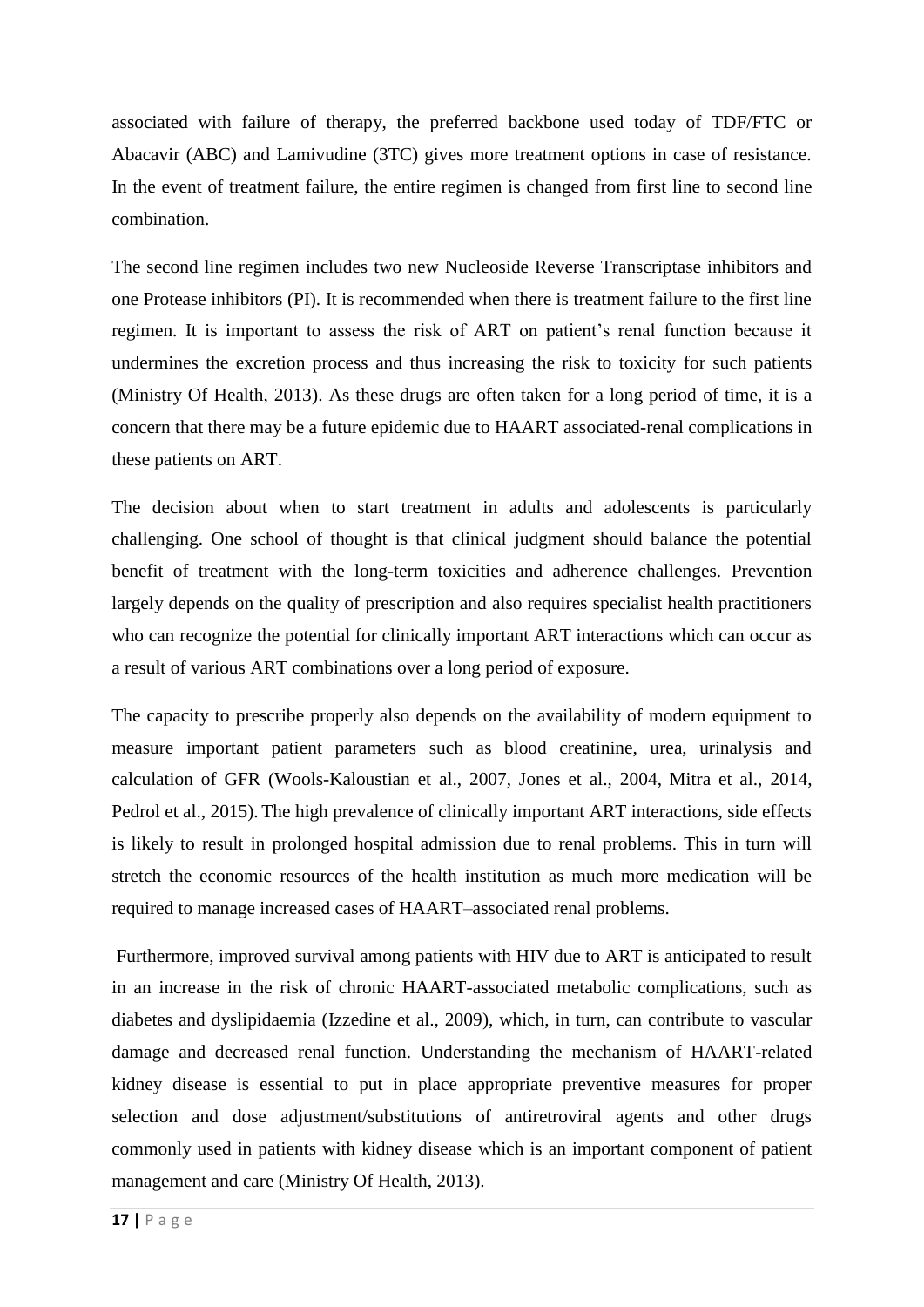### <span id="page-20-0"></span>**1.2 STATEMENT OF THE PROBLEM**

ART administration to HIV positive adults and adolescents in health institutions has been going on for some time now (since 2002) in Zambia. It has experienced a steady rise due to an increase in HIV positive patients eligible to start the treatment [\(Ministry Of Health, 2013\)](#page-47-7).

The TDF plus FTC based treatment has been associated with renal abnormalities [\(Pichit and](#page-48-6)  [Somnue, 2010\)](#page-48-6). Several studies have shown that TDF can cause mild to moderate renal dysfunction [\(Bygrave et al., 2011b,](#page-46-9) [Szczech, 2008,](#page-49-2) [Mitra et al., 2014,](#page-47-4) [Freeman et al., 2015,](#page-46-6) [Pichit and Somnue, 2010\)](#page-48-6). With the increase of patients eligible to start on this combination in Zambia especially that over 71% ART patients are on this drug [\(Ministry Of Health, 2013,](#page-47-7) [Central Statistical Office et al., 2014\)](#page-46-1) it becomes very important to monitor renal function. Monitoring should be by using creatinine clearance instead of just measurement of blood creatinine and urea [\(UNAIDS, 2011,](#page-49-1) [Ministry Of Health, 2013\)](#page-47-7).

Of the 827 patients files on TDF and non TDF sampled at Ronald Ross General Hospital only 53 (6.3%) had they creatinine clearance done. If this is the case, the likelihood of missing patients with renal dysfunction who are ineligible for TDF increases. The guideline recommends non-use of TDF on patients with creatinine clearance  $\leq$  50ml/min. This is to say HIV patients not eligible for TDF are been initiated on it. This has even been recommended in the latest standard HAART treatment protocol for adults and adolescents in Zambia (HAART manual GRZ, 2013) that creatinine clearance be used to monitor renal function. In April 2011, Kidney Disease Deaths in Zambia reached 1,819 or 1.07% of total deaths [\(UNAIDS, 2011\)](#page-49-1).

With mortality linked to renal dysfunction standing at 34.4% at University Teaching Hospital (UTH) [\(Banda et al., 2010\)](#page-46-2) it is essential to calculate creatinine clearance. Creatinine clearance is the recommended parameter to be used in assessment of renal function though in a number of hospitals in Zambia this is not the case [\(Mulenga et al., 2008\)](#page-48-1) Thus, it's difficult to known when possible the dose of patients develop renal damaging need to be adjusted or changed. This is expensive for institutions and nation at large to manage patients with dialysis especially that not enough dialysis machines exist. For instance there is just one dialysis unit for instance in Copperbelt. If we can reduce the problem by determining creatinine clearances why not promote it. This study aimed to provide statistical reverence of this to reduced future epidemics and improve patient management and care.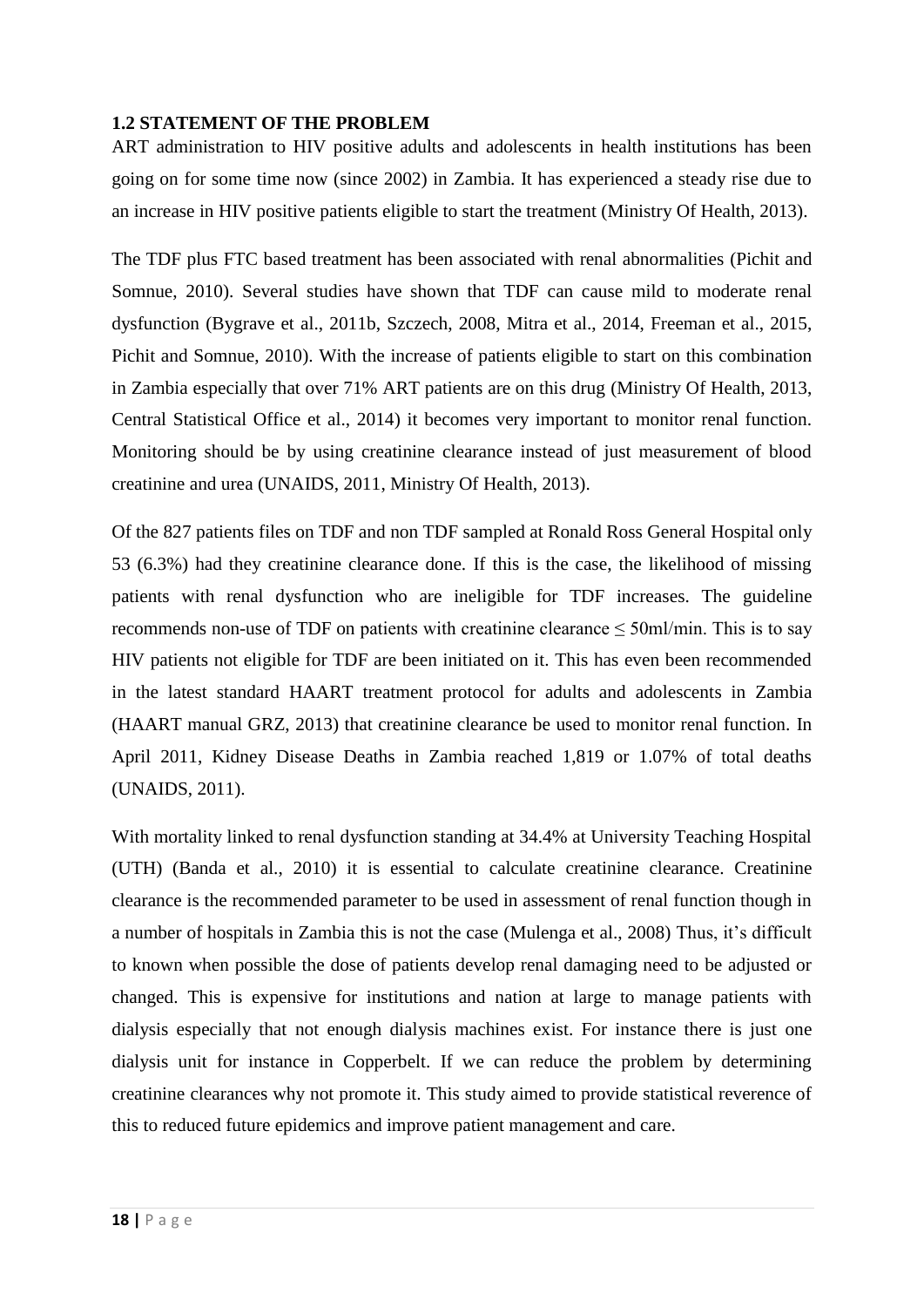## <span id="page-21-0"></span>**1.3 STUDY JUSTIFICATION**

The increased number of HIV positive patients meeting the eligibility criteria for starting antiretroviral drugs, specifically the first line cannot be overemphasized. The TDF/FTC combination is in the first line treatment for whole newly eligible patients on ART in Zambia [\(Ministry Of Health, 2013\)](#page-47-7). The study aimed to enlighten health practitioners, authorities and general public on the incidence of renal dysfunction on HIV positive patients on HAART since the revision of new treatment guidelines in Zambia.

In Mufulira for instance, over 4,000 patients are on this combination (TDF/FTC) and with an increase of patients been switch to second line due to many factors and renal abnormalities standing as one of the reasons. It then becomes vital to know amongst the population that begin a TDF/FTC combination how many are actually developing renal dysfunction and in the management was creatinine clearance done.

The last Hospital Performance assessment  $2015$  1<sup>st</sup> quarter reported a mild increase in number of renal cases by clinicians (Audit unpublished reports, 2015). If for example, some cases are been missed at initiation, how far good is the follow up so that those who develop renal abnormalities can be changed. This study aimed to improve patient care, identify the potential challengers been faced in patient management and further reduce the risk of having future epidemics. Furthermore, it presented information to authorities and health practitioners to known how certain cases of renal dysfunction are been missed on initiation and when possible renal dysfunction begins in patients on TDF/FTC regimen.

This information if available to clinicians can result in improved patient management and care. It is evident that over 95% of all eligible ART patients begin on this combination (Ministry [Of Health, 2013,](#page-47-7) [Central Statistical Office et al., 2014\)](#page-46-1). Considering the renal abnormalities associated with this TDF-based therapy [\(Szczech, 2008,](#page-49-2) [Freeman et al., 2015\)](#page-46-6) it becomes important to the general public to know if the guidelines on patient management are been followed. The study also provided statistical information on the importance of evaluating renal function using creatinine clearance rather than just measurement of blood creatinine levels and urea. It further pointed to medical practitioners to appreciate the importance of determining the creatinine clearance in intervals on HIV positive patients before and during treatment. The study in turn informed and helped authorities to plan and put in place facilities which will help prescribers to design and monitor appropriate ART regimens and management for such patients.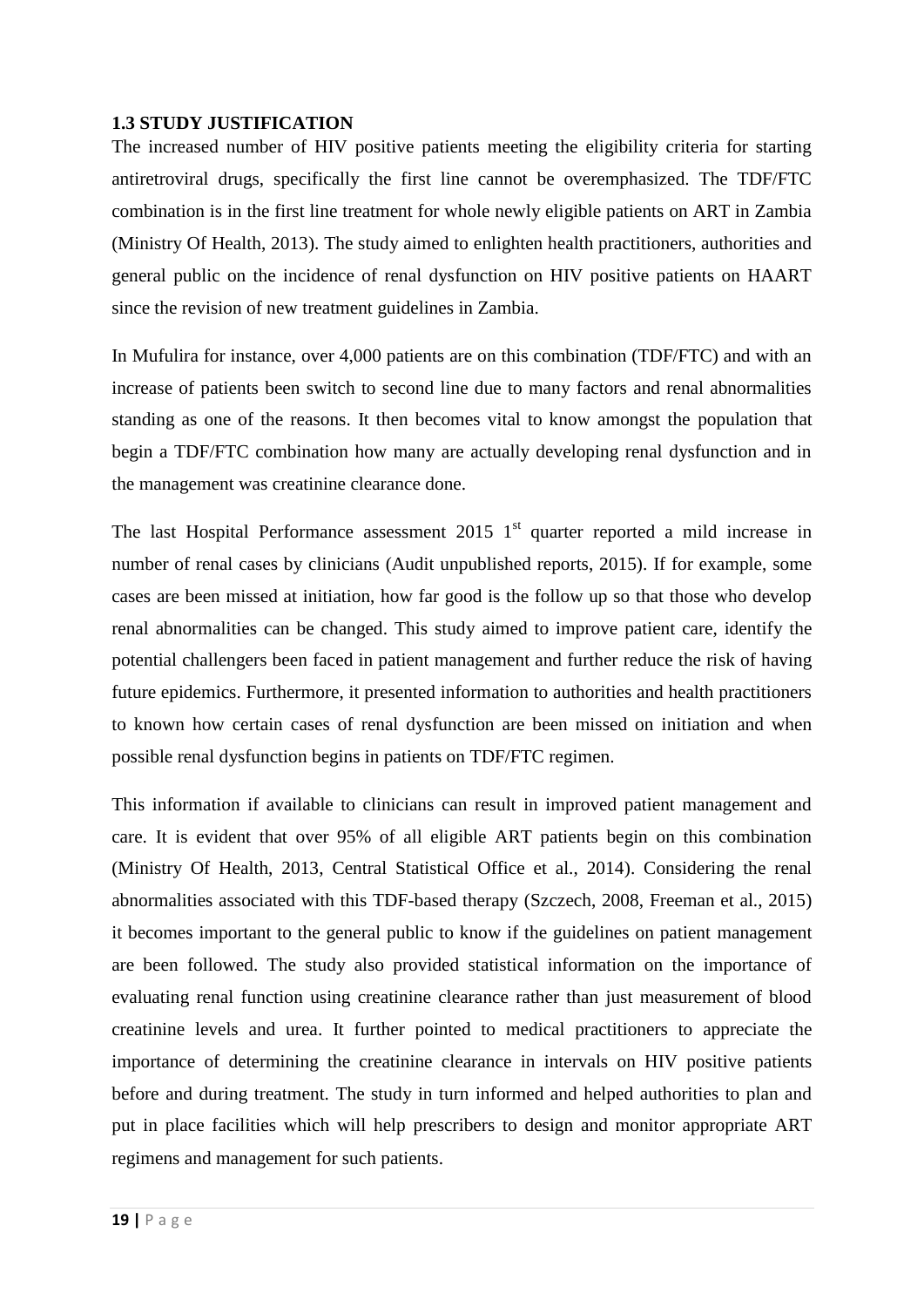## <span id="page-22-0"></span> **CHAPTER 2: RESEARCH HYPOTHESIS AND AIMS**

### <span id="page-22-1"></span>**2.2 RESEARCH QUESTION**

Does creatinine clearance predict renal function better than serum creatinine?

Does Tenofovir treatment of HIV positive patients aged 15 to 45 alter creatinine clearance?

### <span id="page-22-2"></span>**2.3 HYPOTHESIS**

Null hypothesis (Ho): There is no difference in development of renal dysfunction between HIV positive patients exposed to TDF and those not.

Alternative (Ha): There is a difference in development of renal dysfunction between HIV positive patients exposed to TDF and those not.

### <span id="page-22-3"></span>**2.3 GENERAL OBJECTIVE**

To determine if the incidence of renal dysfunction in adults HIV-positive patients with long term tenofovir-based regimen use is higher than in those without tenofovir use.

### <span id="page-22-4"></span>**2.4 SPECIFIC OBJECTIVES**

- 1. To compare blood creatinine in HIV-positive patients on tenofovir-based therapy and those without tenofovir-based therapy.
- 2. To calculate and compare creatinine clearance in HIV-positive patients on tenofovirbased therapy and those on non-tenofovir therapy.
- 3. To determine whether blood creatinine is a better biomarker predictor of renal dysfunction than creatinine clearance in HIV-positive patients on long term treatment.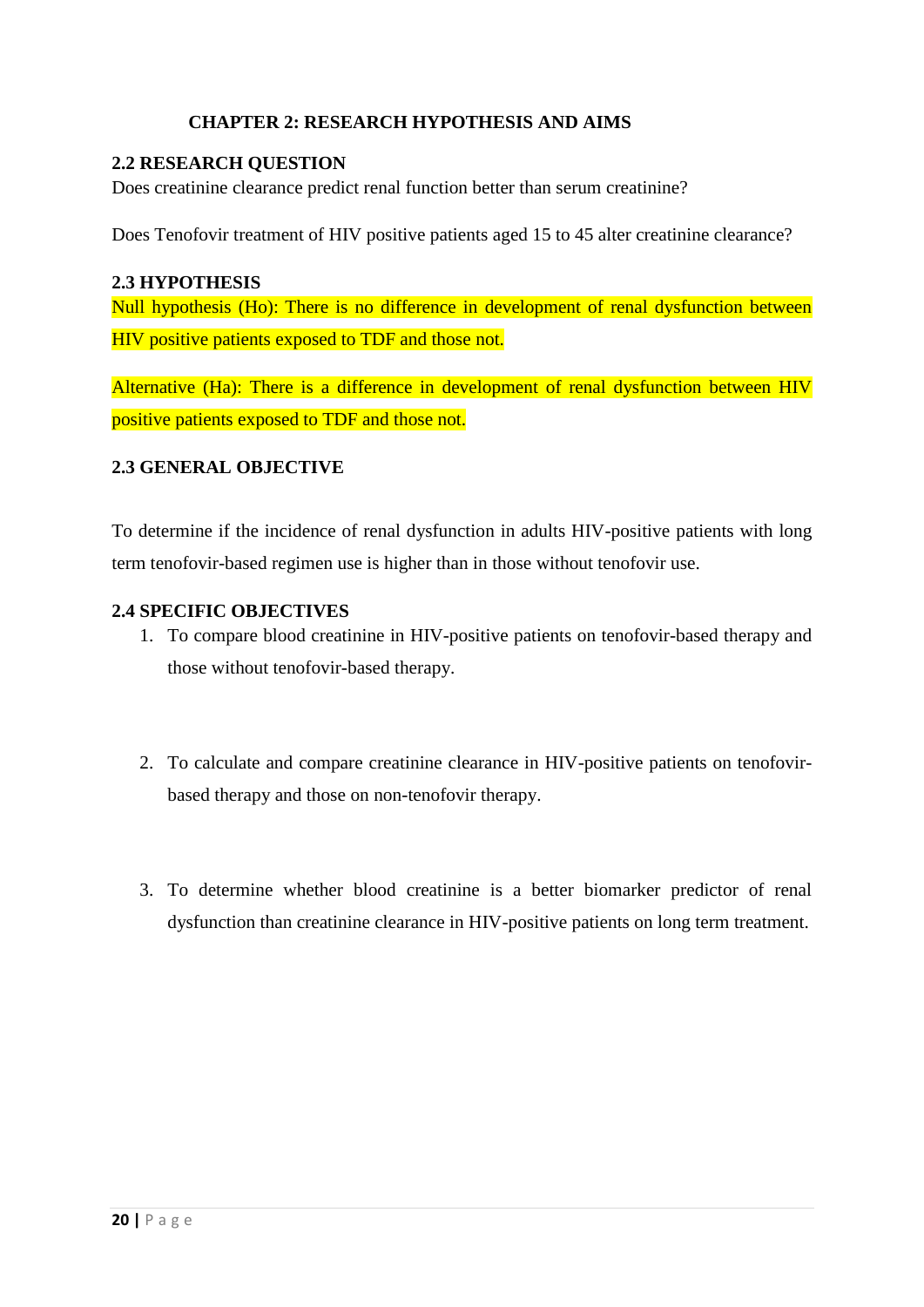### <span id="page-23-0"></span> **CHAPTER 3: METHODS AND MATERIALS**

### <span id="page-23-1"></span>**3.1 STUDY DESIGN**

This was a retrospective cohort study. Secondary data was used to extract baseline data for patients first from the data management software SMARTCARE, verified with patients files/nots, registers before HAART was initiated to them thereafter a follow up of similar variable at 6 months, 12 months and 18 months. The blood/serum creatinine results were used to calculate the creatinine clearance which was then used to estimate the GFR (renal function) for those exposed to TDF or not (Figure1).

### <span id="page-23-2"></span>**3.2 STUDY SETTING/AREA**

This study was conducted at Ronald Ross General Hospital, located in the Copperbelt province Mufulira, Zambia. The district is 411 kilometres away from the capital city Lusaka. It is a teaching hospital for nurses and also the main referral hospital for south eastern region covering 18 health centres and one district hospital. It has a bed capacity of 340. The health services in the district are mainly provided by hospitals, private clinics, traditional practitioners, health centres and health posts. Ronald Ross Hospital, a general Hospital (level 2) was chosen as the site for the study because of its effective use of SMARTCARE software and for convenience.

### <span id="page-23-3"></span>**3.3 STUDY POPULATION**

All HIV positive patients aged 15 years and above on antiretroviral therapy at Ronald Ross General Hospital ART database.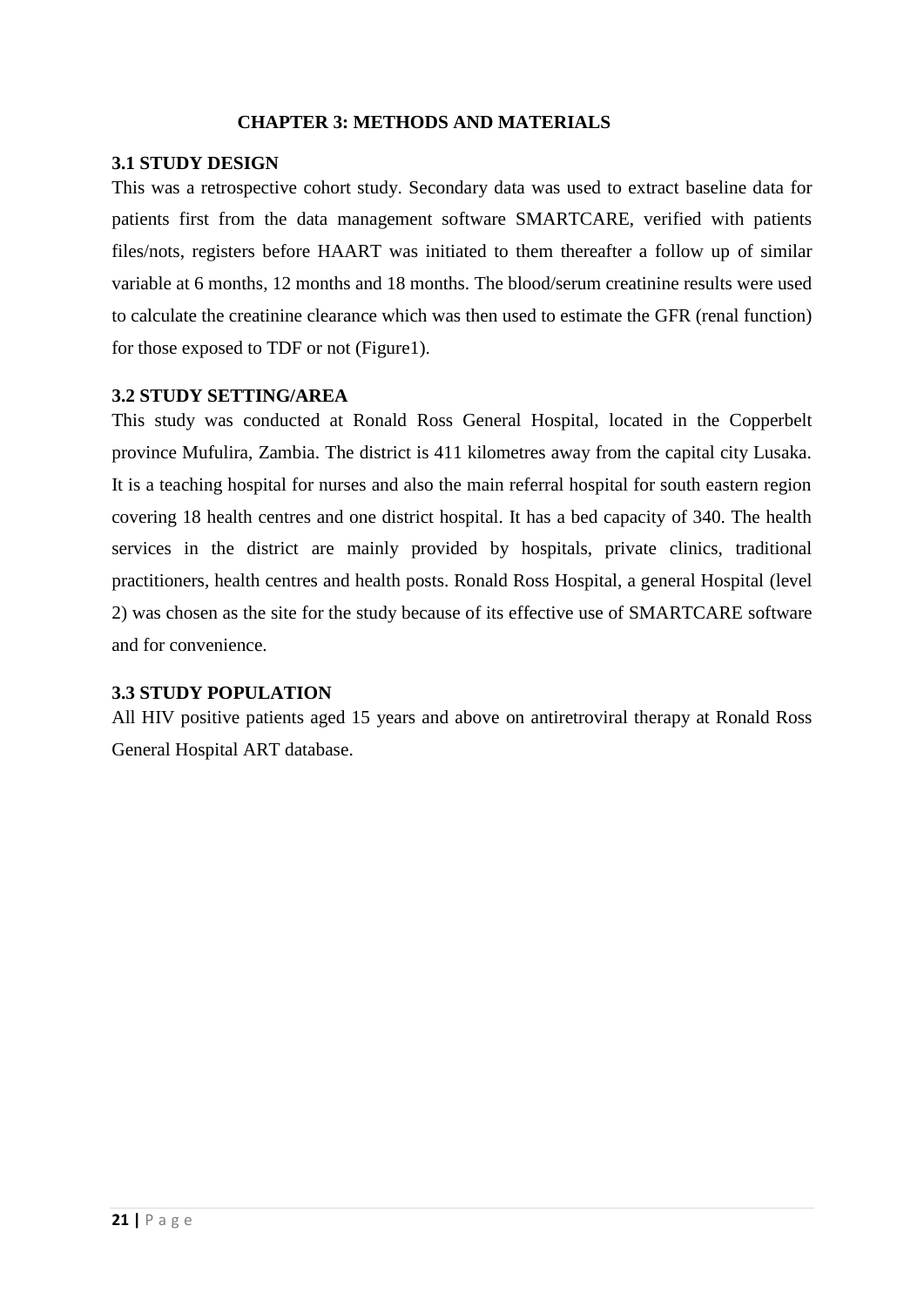# **1 st EXPOSURE 2nd EXPOSURE 3rd EXPOSURE**



Figure 1: The cohort design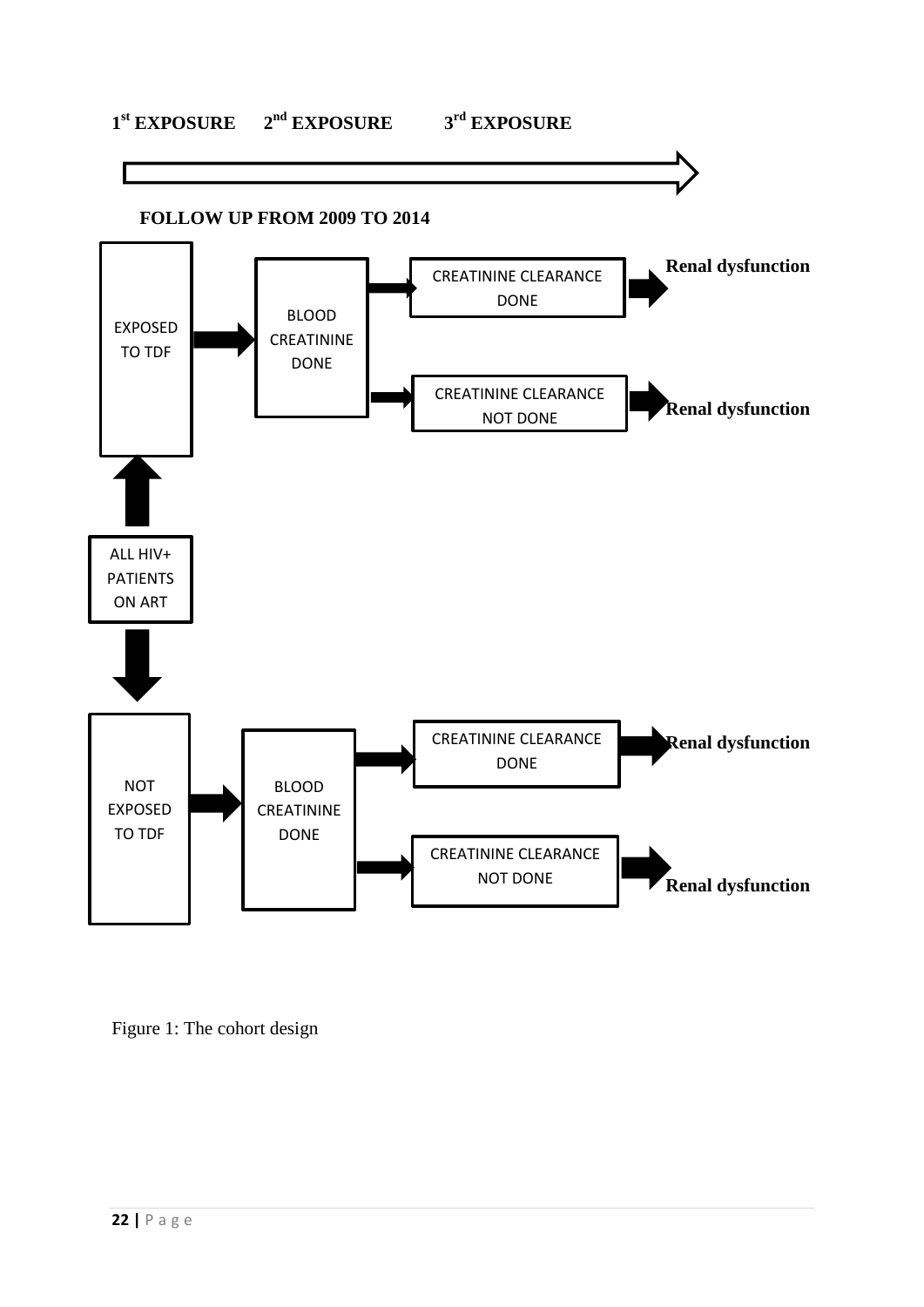# <span id="page-25-0"></span>**3.4 VARIABLES**

Table 1: Outcome/Dependent and independent variables

|                    | <b>VARIABLE</b>                   | <b>INDICATOR</b>                         | <b>VARIABLE TYPE</b> |
|--------------------|-----------------------------------|------------------------------------------|----------------------|
| <b>OUTCOME</b>     | Renal dysfunction<br>(Impairment) | Creatinine clearance $\leq 50$<br>ml/min | Categorical (Paired) |
| <b>INDEPENDENT</b> | $CD$ 4+ cell count                | Availability                             | Continuous           |
|                    | Age                               | Availability                             | Continuous           |
|                    | Gender                            | Male                                     | Categorical (binary) |
|                    |                                   | Female                                   |                      |
|                    | Cotrimoxazole use                 | Yes                                      | Categorical          |
|                    |                                   | N <sub>o</sub>                           |                      |
|                    | Serum/blood                       | Availability                             | Continuous           |
|                    | creatinine                        |                                          |                      |
|                    | Creatinine clearance              | Availability                             | Continuous           |
|                    | Urea                              | Availability/count                       | Continuous           |

## <span id="page-25-1"></span>**3.5 STUDY PROCEDURE**

### <span id="page-25-2"></span>**3.5.1 SAMPLING PROCEDURE**

In this study, study population included all HIV positive patients aged 15 and above on ART at Ronald Ross General Hospital. Two line groups of antiretroviral therapy were considered. This helped us study their effects on blood creatinine levels; a risk factor to HAART associated renal complications. The two line groups included; the TDF containing regimen (TDF+FTC) as first group and the non-TDF regimen as second group. The groups comprised participants on the drugs depicted in Table 2 below. Abbreviations as define earlier. From the SOP on ART provision in Zambia 2014 [\(Ministry Of Health, 2013\)](#page-47-7)

| <b>First line regimen</b> | <b>Second line regimen</b> |  |  |
|---------------------------|----------------------------|--|--|
| EFV                       | 3TC                        |  |  |
| TDF/FTC OR                | TDF/FTC LPV/r<br>AZT       |  |  |
| NVP                       | D <sub>4T</sub> /3TC       |  |  |

Figure 2: Zambia Ministry of Health Standard ART line regimen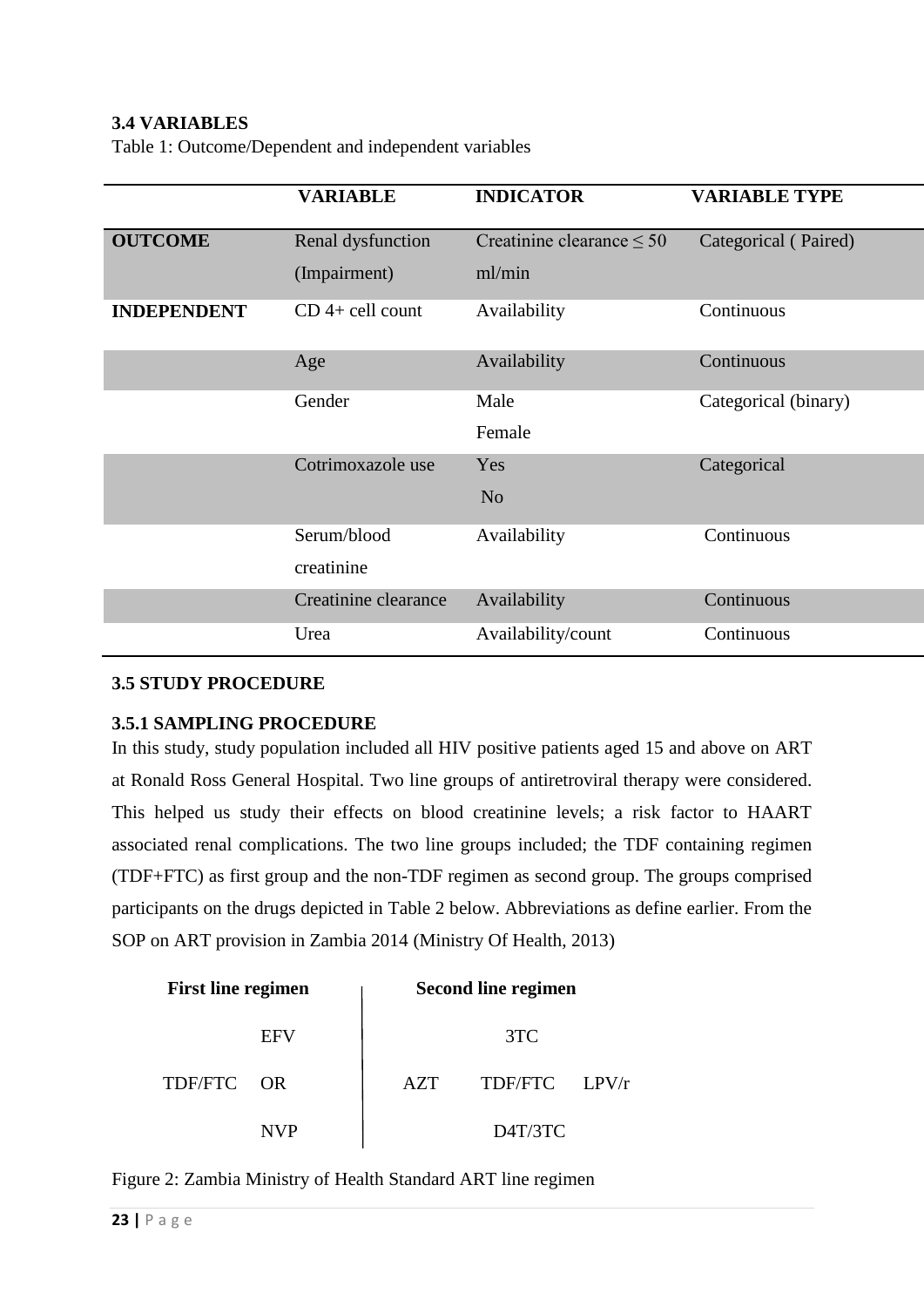Table 2: Different drug combination categorized into two groups

| <b>GROUP 1 (Tenofovir containing)</b> | <b>GROUP 2 (Non-Tenofovir containing)</b> |
|---------------------------------------|-------------------------------------------|
| TDF/FTC/NVP                           | $AZT/3TC/LPV/r$ ,                         |
| TDF/FTC/EFV,                          | AZT/D4T/3TC/LPV/r,                        |
| AZT/TDF/FTC/LPV/r                     | ABC/3TC/EFV                               |
| TDF/FTC/LPV/r                         | ABC/3TC/EFV/NVP                           |
|                                       | AZT/3TC/NVP or EFV,                       |
|                                       | D4T/3TC/NVP or EFV.                       |

The sampling method involved listing all the study units (patient's files) of the study population into two groups according to treatment received. The minimum is as per sample size which was calculated.

# <span id="page-26-0"></span>**3.5.2 ELIGIBILITY CRITERIA Inclusion criteria**

- 1. Aged 15 and above.
- 2. Current use of HAART regimen (NRTI and NNRTI based) with or without a PI.
- 3. Have no confirmed conditions which increase blood creatinine levels (impaired renal function, chronic nephritis, Urinary tract obstruction, HIV-associated nephropathy, muscle disease such as gigantism, acromegaly, myasthenia gravis nephropathy, muscle disease such as gigantism, acromegaly, myasthenia gravis and others such as congestive heart disease and shock).

## **Exclusion criteria**

- 1. Renal abnormalities before treatment initiated e.g. impaired renal function, chronic nephritis
- 2. Patient on other antiretroviral-drug other than first/second line
- 3. Patients with no serum creatinine level results before treatment and after treatment.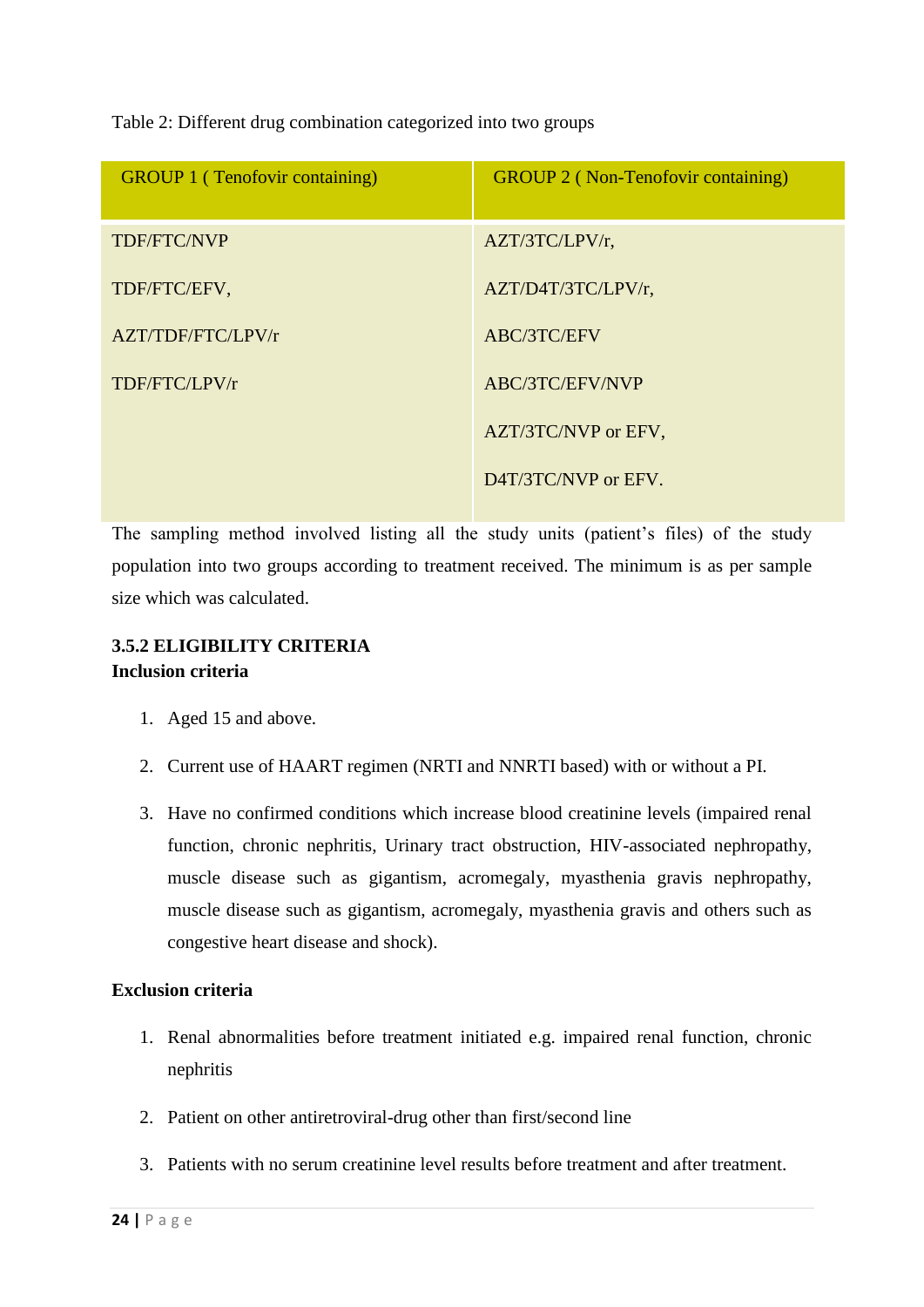## <span id="page-27-0"></span>**3.5.3 PARTICIPANTS FOLLOW UP**

Patient files were followed up according to their exposure status; HIV positive adults and adolescents exposed to Tenofovir, creatinine and creatinine clearance and those HIV positive patients who were not exposed to Tenofovir were followed up similarly as depicted in the figure 1. For example, those exposed to TDF, was creatinine levels done and how many had their creatinine clearance calculated. Follow up was for a period of 3 years following the original date of enrolment into the study. The period of recruitment into the study was from 2008-2009.

On recruitment all patients' files were selected and then exclude some who did met exclusion criteria. All patients who met the inclusion criteria were not excluded in the study. Follow up was done as recommended by World Health Organisation (WHO) ART guideline and Ministry Of Health (Ministry [Of Health, 2013\)](#page-47-7) at 6 Months, 12 months and 18 months. Absence of laboratory results on the day/month of review involved lead to estimation of results by the immediate next visit done by the patient. This was done to minimize loss to follow up.

### **Study participant flow:**



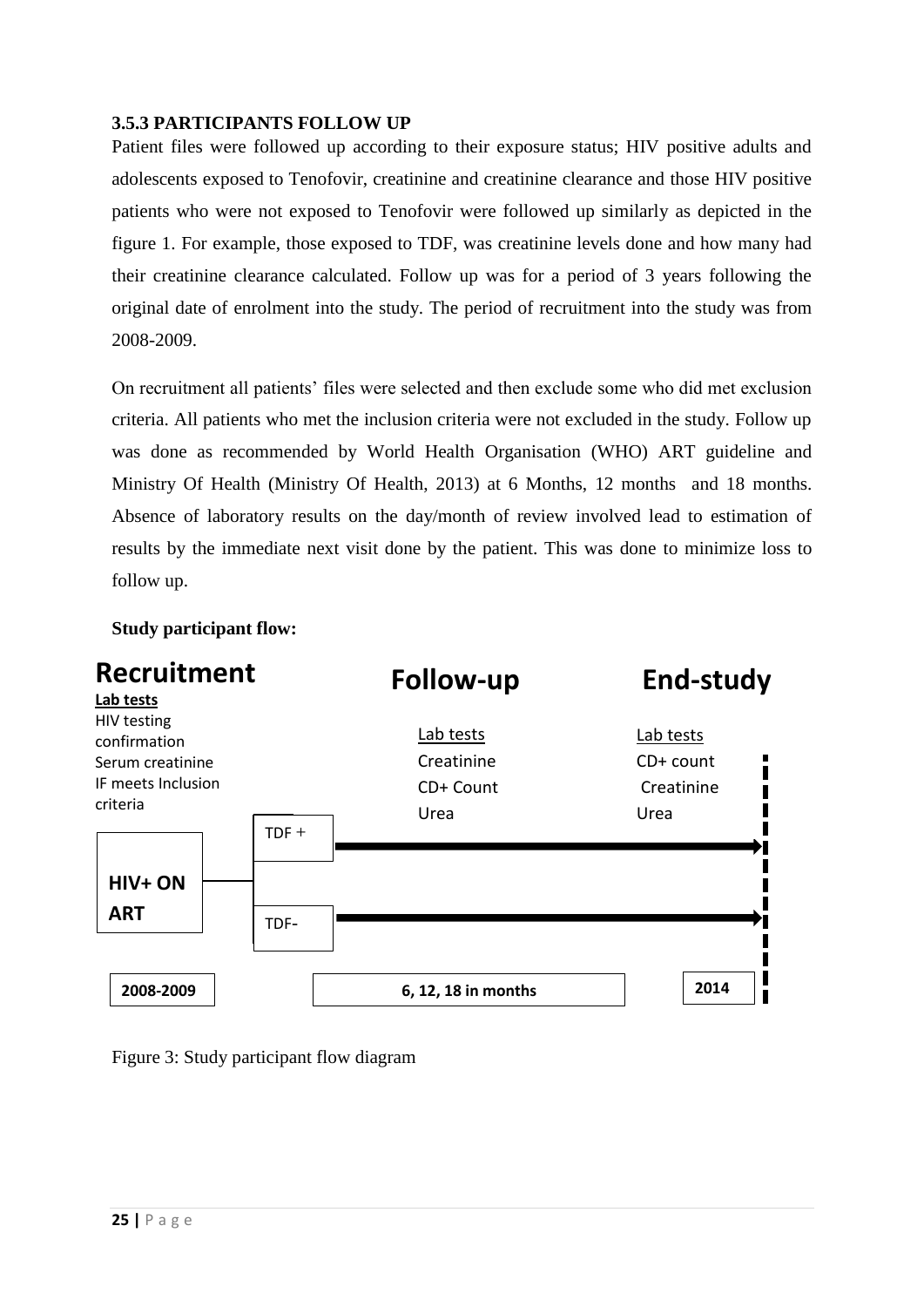## <span id="page-28-0"></span>**3.5.4 LABORATORY PROCEDURE**

The assessment of renal dysfunction is as shown on appendices 8.1 on clinical staging of renal dysfunction. The Cockcroft Gault formula was preferred because it is relatively easy to use compared to the Modification of Diet in Renal Disease (MDRD), which has not been validated in acute renal failure. Since the formula does not adjust for body mass relative to the Cockcroft-Gault formula, it underestimates GFR for heavy people and overestimates it for underweight people. Creatinine clearance was calculated using the Cockcroft Gault formula as follows;

Calculation of Creatinine clearance (CrCl) in milliliter/minute;

In men,

 $CrCl = (140 \text{-age})$  (ideal body weight in kg)/72(serum creatinine in mg/dl)

In women,

 $CrCl = (140 \text{-age})$  (ideal body weight in kg)  $(0.85)/72$  (serum creatinine in mg/dl)

Renal dysfunction was classified by K/DOQI criterion, appendix 8.1. According to K/DOQI criterion; renal dysfunction calculated from Cockcroft- Gault equation was classified as follows: CrCl≥ 90mL/min was considered no renal dysfunction; CrCl of 60 - 89mL/min was mild renal dysfunction (K/DOQI stage 2); CrCl of 30 - 59mL/min as moderate dysfunction (K/DOQI stage 3); and CrCl lower than 30mL/min was severe dysfunction (K/DOQI stage 4 and 5).

Since we extracted secondary data and serum or plasm could have been used to measure creatinine. We decided to use the word Creatinine to represent either of them. Creatinine (µmol/l, measured by Jaffe method) was used to calculate creatinine clearance as the primary measure of renal function. This measure of glomerular filtration rate has been validated in sub-Saharan Africa and is commonly used in describing renal outcomes for clinical practice and research.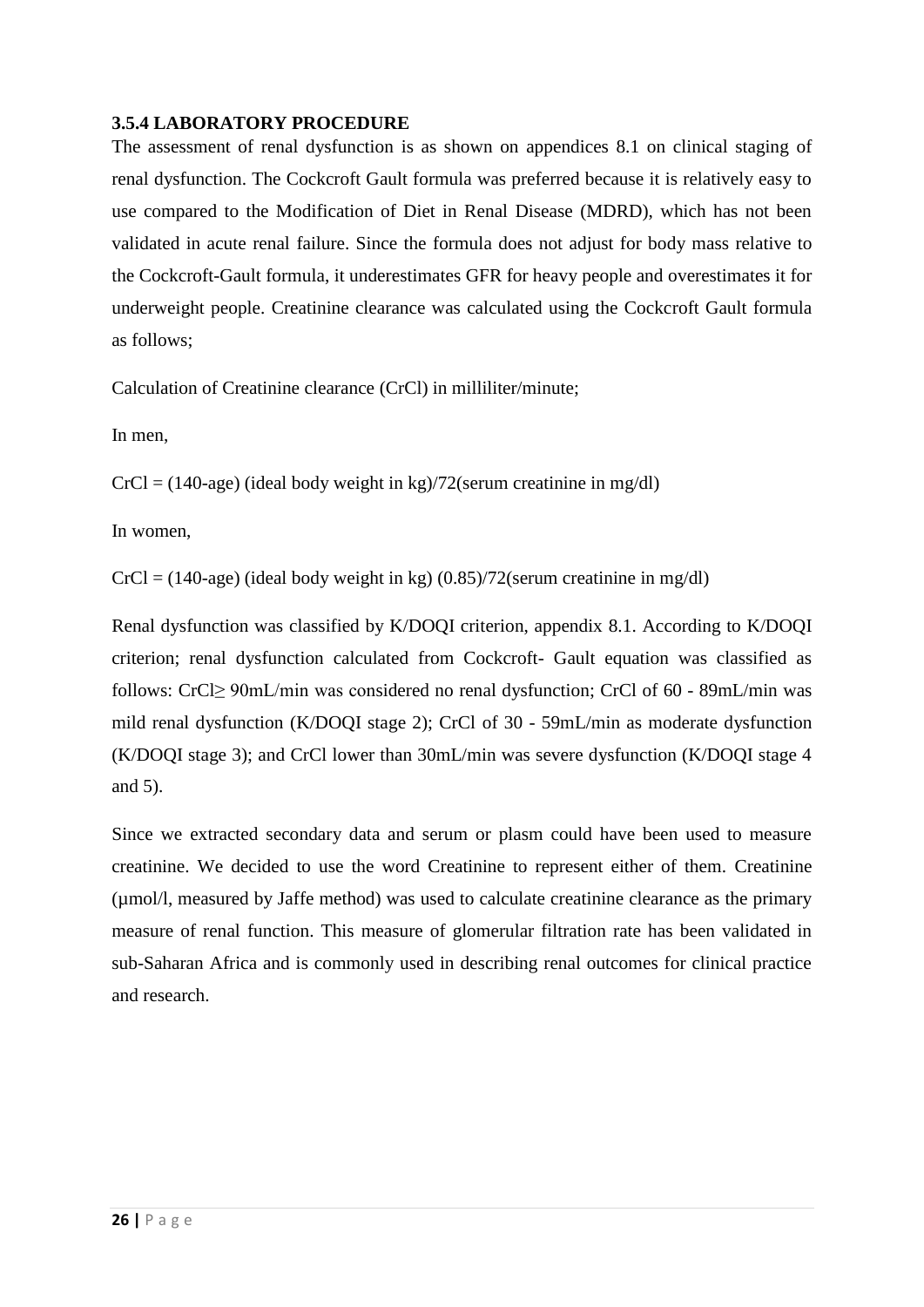### <span id="page-29-0"></span>**3.5.5 CASE DEFINITION**

- 1. **Severe renal dysfunction :** Kidney damage with GRF 15-29mL/min ( GRF  $mL/min/1,74Am$
- **2. Moderate renal dysfunction:** Kidney damage with 30-59 mL/min
- 3. **Mild renal dysfunction:** Kidney damage with 60-89 mL/min
- 4. **Baseline renal function** was further categorized into CrCl<50 mL/min and CrCl ≥50mL/min

### <span id="page-29-1"></span>**3.6 SAMPLE SIZE**

In this study two drug groups were compared, the TDF and non-TDF containing. The approximate number of HIV patients actively on HAART is over 5,121 at Ronald Ross General Hospital. The 5,212 (as of Dec 2014) included patients on TDF containing and non-TDF. The estimated percentage of these patients developing drug-related toxicity in the TDF containing group is 15% from study done in Tanzania, while in the non-TDF group it is 7% [\(Msango et al., 2011\)](#page-48-5).

The required sample to show with 90% likelihood that the percentage of developing drugrelated toxicity is different in these two groups would be;

(Formula for comparative study)

n = 
$$
\underline{P_1(1-p_1) + p_2(1-p_2)} (Z_\alpha + Z_\beta)^2
$$
  
\n
$$
(\underline{P_1} - P_2)^2
$$
\n=  $(1.28 + 1.96)^2 [(15(100-15) + 7(100-7))]$   
\n $(15-7)^2$   
\n=  $\underline{10.4976 * (15 * 85 + 7 * 93)}$   
\n8<sup>2</sup>  
\n= 343.912 (344 patients in each group)

Adjusting for loss to follow up at 80%=430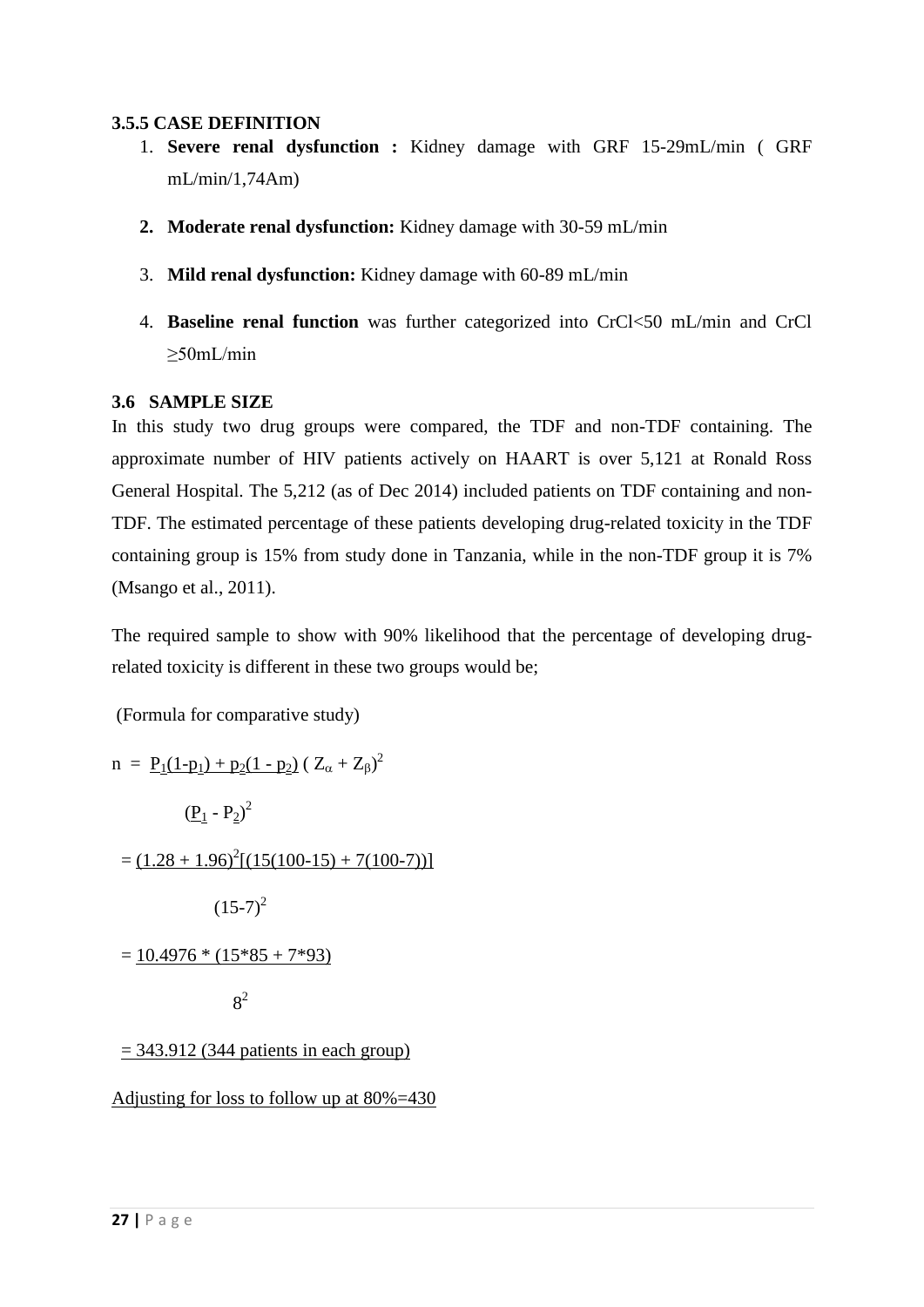Where

N= sample size

p= proportion (percent)

 $Z_{\beta}$  = one sided percentage point of normal distribution, corresponding to 100%-power (the power is the probability of finding a significant result) being 90%,  $Z_{\beta} = 1.28$ 

 $Z_{\alpha}$  =percentage point of the normal distribution, corresponding to (two-sided) significant level. The significant level is 5% (for 95% CI),  $Z_{\alpha} = 1.96$ 

Sample size of 860 HIV-1 patients was the target. Of the 860 patients, 50% was from the TDF containing (first group) and another 50% from the non-TDF (second group).

#### <span id="page-30-0"></span> **3.7 DATA COLLECTION**

Demographic data was extract using a data collection form from the data software SMARTCARE. This software contains data about all HIV positive patients. It includes data on patient demographics, laboratory profiles, drugs and other variables. We verified data from software with patient files and doctors notes. The following demographic data were collected; age, sex, education, and employment status. Past medical history and laboratory was taken. The history was taken to identify other risk factors for renal dysfunction in these patients.

#### <span id="page-30-1"></span> **3.8 DATA MANAGEMENT AND ANALYSIS**

When normality assumptions are met means and standard deviation were reported otherwise median and interquartile range was reported. Logistic regression was used for variables with binary outcomes. To measure the strength of the association, both unadjusted and adjusted risk ratio will be calculated. Crude rate ratios (RR), stratified RR and Mantel-Haenzel will be used to assess confounding and effect modification. We analyzed repeated measure corrections using repeated measure ANOVA and two-way ANOVA.

Cleaned data was analyzed using STATA for windows software (version 12.0). The p value was obtained via compared means-paired sample t-test. T-test for assessment of differences between baseline and subsequent values after treatment between and within groups was used.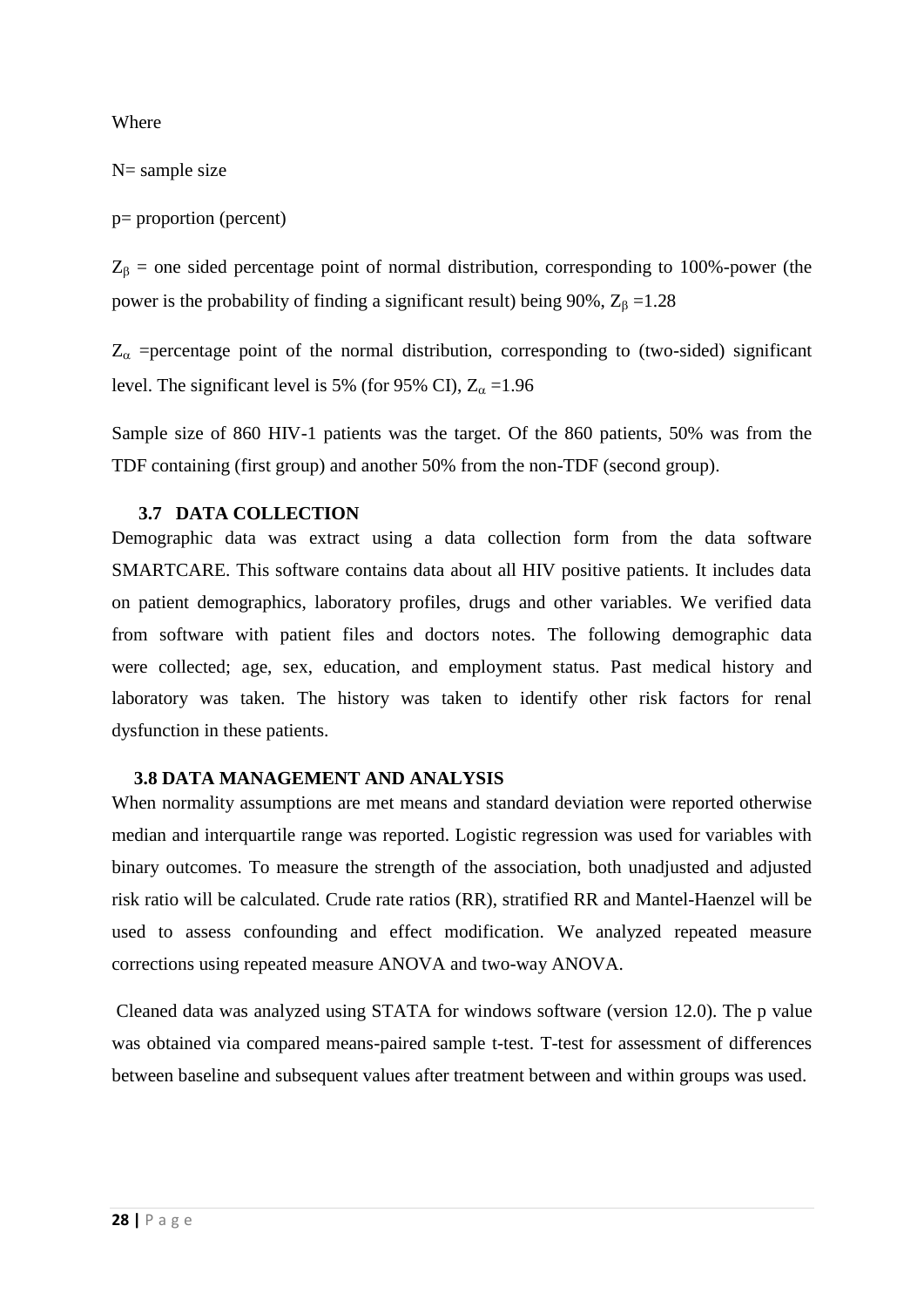Mean values at initial start and subsequent values was used to obtain an overview statistical correlation in creatinine clearance, CD4+ cell count, Urea and weight. Furthermore, frequency tables for age and sex will be obtained.

A summary is shown below;

| <b>VARIABLE</b>                           | <b>DATA ANALYSIS TOOL/TEST</b>                                                               |
|-------------------------------------------|----------------------------------------------------------------------------------------------|
| <b>Categorical variables</b>              | Numbers, frequency distribution<br><b>Proportions., Percentages and ratios</b>               |
| <b>Continuous variables (Descriptive)</b> | <b>Means, Medians, SDs,</b><br><b>Range, Background characteristics</b>                      |
| <b>Associations/Difference</b>            | <b>Paired t tests</b><br>P values to compare means<br><b>Pearson correlation coefficient</b> |
| <b>Independent associations</b>           | <b>Logistic regression</b>                                                                   |

### <span id="page-31-0"></span>**3.9 ETHICAL CONSIDERATION**

The study was approved by the University of Zambia Biomedical Research Ethics Committee. In this study, sampling of the study files involved the use of reference numbers that Ronald Ross General Hospital uses. These reference numbers were used by both the laboratory, pharmacy and the HMIS for easy follow up of patients. It involved going into Ronald Ross General Hospital database to select the subjects on HAART that were routinely on blood creatinine tests.

The use of reference numbers protected the privacy, confidentiality of patient's files and ensured the integrity of the data. Access to the data files and data extraction tools was highly restricted and reference numbers have not been used in this report. We obtained permission to analyse secondary data from Hospital authorities and collected data to be destroyed after 4 years.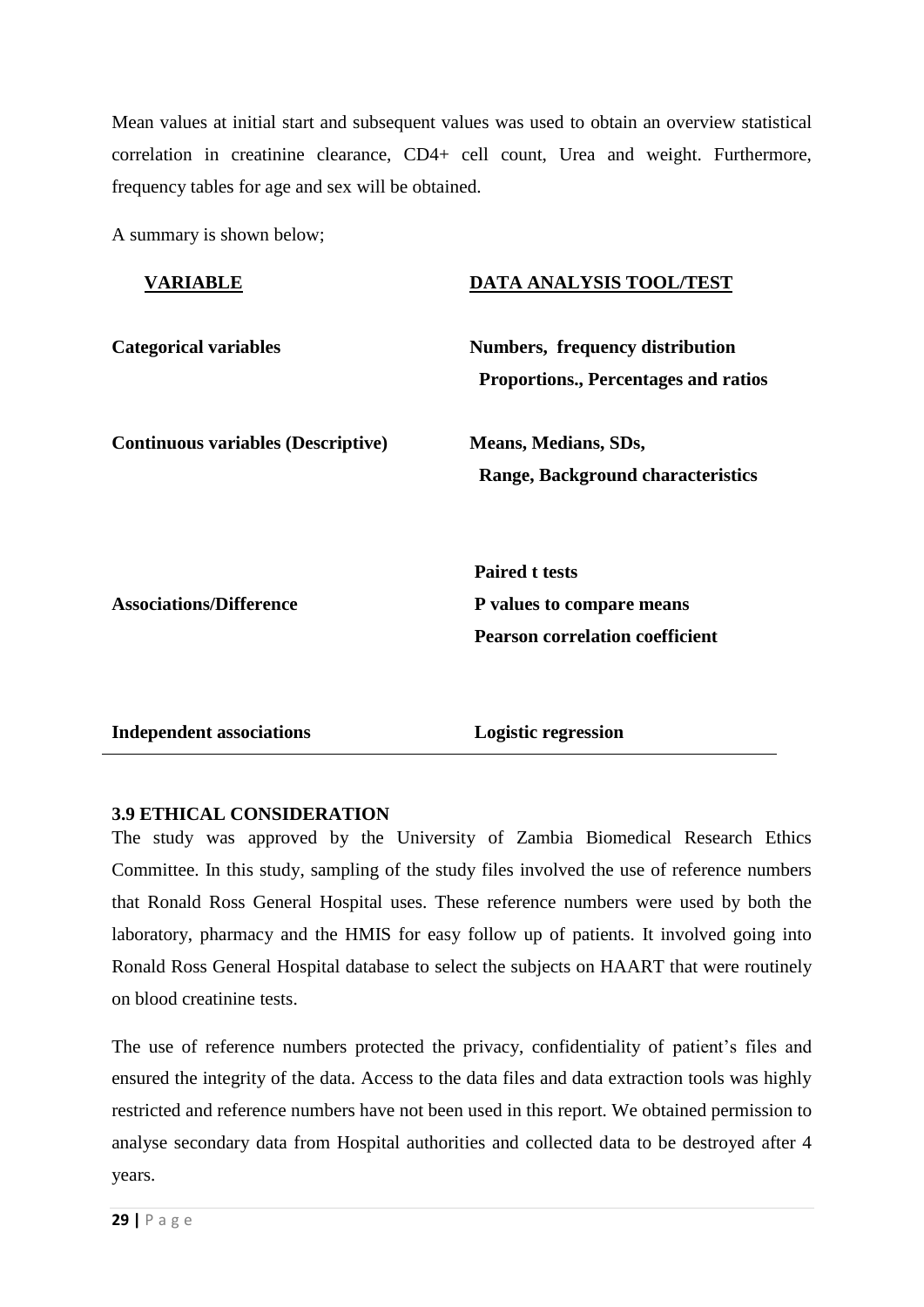### <span id="page-32-0"></span> **CHAPTER 5: RESULTS**

A total of 1,342 adults and adolescents on antiretroviral drugs were enrolled in this study from February 11, 2008 through September 15, 2014. After exclusion of some participants due to renal abnormalities, absence of creatinine results before initiation, 834 patients meet the inclusion criteria. Of the 834, 447 (53.6%) were on a regimen containing TDF and 387 (46.4%) were on a non-TDF containing regimen. A total of 153/447 participants on TDF and 123/387 on non-TDF actually completed the follow up of 18 months. This was as a result of non-availability of results. However, this was considered in the design stage and analysis as stated in the methods. At baseline, the TDF exposed group was older 36 years (IQR: 30, 42) than the non TDF group 35 years old (IQR: 29, 45), though not clinically significant (pvalue=0.21). There were more females than males in this study (Table 3).

|                          | <b>Characteristic</b> | Tenofovir (n=447) | <b>Non-Tenofovir (n=387)</b> |
|--------------------------|-----------------------|-------------------|------------------------------|
|                          |                       | $n \ (\%)$        | $n \ (\%)$                   |
| <b>Gender</b>            | Male                  | 136 (50.56)       | 133 (49.44)                  |
|                          | Female                | 310 (55.06)       | 253 (44.94)                  |
| Age (years)              | $15 - 34$             | 219 (52.64)       | 197 (47.36)                  |
|                          | 35-49                 | 182 (56.70)       | 139 (43.30)                  |
|                          | 50-80                 | 46 (47.42)        | 51 (52.58)                   |
| <b>Education</b>         | Primary               | 130(48.51)        | 138 (51.49)                  |
|                          | Secondary             | 179 (54.74)       | 148 (45.26)                  |
|                          | Tertiary              | 67(58.77)         | 47(41.23)                    |
| <b>Employment Status</b> |                       |                   |                              |
|                          | Employed              | 137 (54.37)       | 115 (45.63)                  |
|                          | Not employed          | 209(53.18)        | 184 (46.82)                  |

### **Table 3: Baseline demographic characteristics**

Most of the participants were **females** aged 15-34 years old, unemployed and had a secondary level education. Renal function defined by creatinine clearance at baseline before ART initiation was similar in both groups (Figure 3 and 4). There were 14 failure events observed during a total of 1399.4 person-years. The longest follow-up time for an individual was 12.7 years. The incidence rate (attack rate) in those exposed to TDF was 15.3 per 1000 per personyear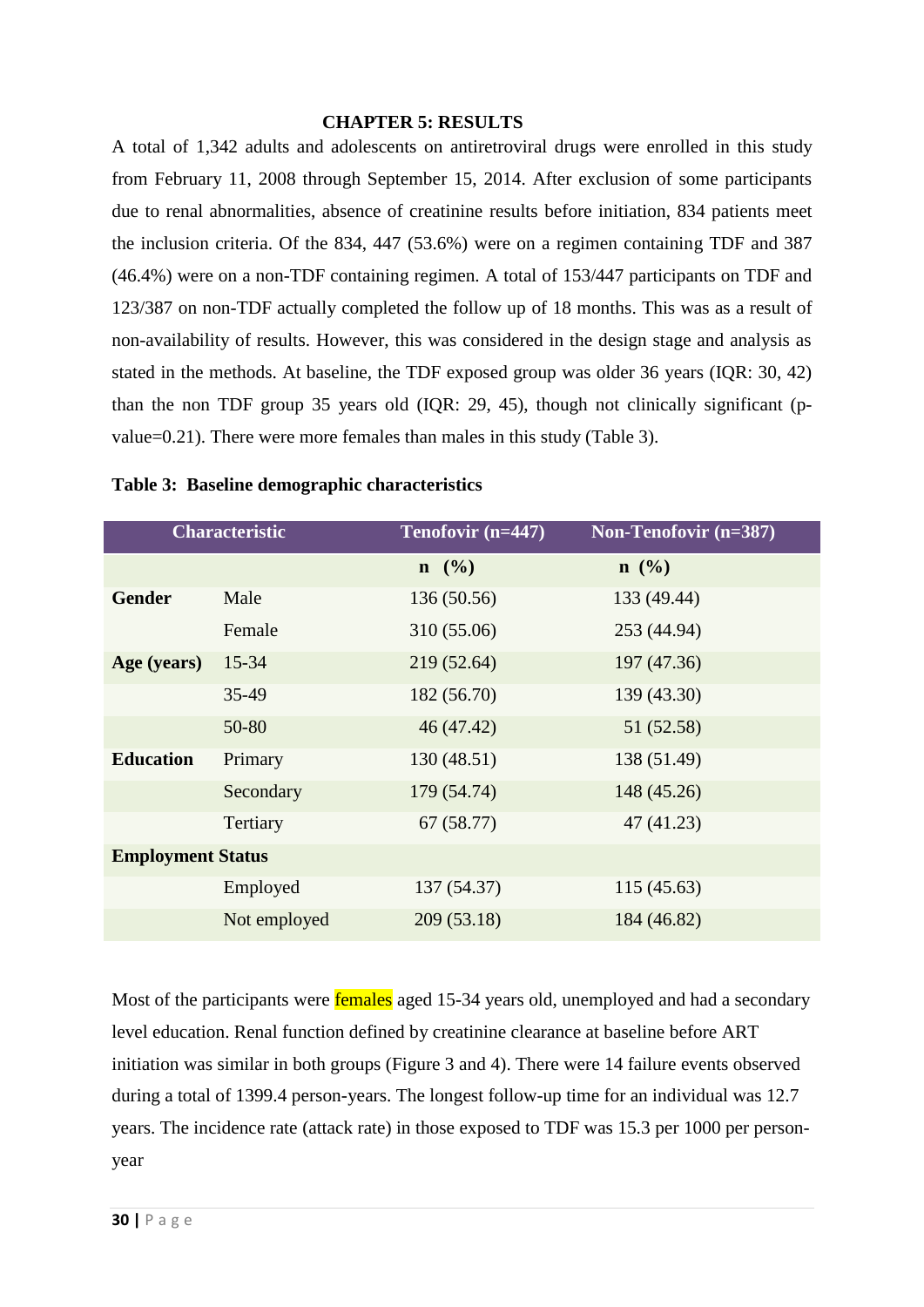| <b>Variable</b>                      | Tenofovir (n=447) | Non-Tenofovir (n=387) | P value    |  |  |
|--------------------------------------|-------------------|-----------------------|------------|--|--|
| <b>Baseline laboratory values</b>    |                   |                       |            |  |  |
| CD4 cell count (Count. /uL)          |                   |                       |            |  |  |
| Before ART initiation†               | 211 (109, 338)    | 240 (125, 340)        | 0.13       |  |  |
| 6 months†                            | 334.5 (227, 465)  | 395 (280, 525)        | $0.001$    |  |  |
| 12 months†                           | 375 (262, 516)    | 398 (309, 555.5)      | ${<}0.007$ |  |  |
| 18 months†                           | 388 (272, 540)    | 458 (360, 639)        | < 0.001    |  |  |
| Creatinine (µmol/l)                  |                   |                       |            |  |  |
| Before ART initiation*               | 64(22.6)          | 64(23.7)              | 0.86       |  |  |
| 6 months*                            | 65(21.5)          | 63(21.5)              | 0.23       |  |  |
| 12 months*                           | 66 (23.2)         | 63(25.2)              | 0.08       |  |  |
| 18 months*                           | 67(20.8)          | 63(18.7)              | 0.04       |  |  |
| <b>Creatinine Clearance (mL/min)</b> |                   |                       |            |  |  |
| Before ART initiation*               | 106.2(38.7)       | 105.8(35.1)           | 0.86       |  |  |
| 6 months†                            | 104.2 (37.2)      | 111(40.8)             | 0.08       |  |  |
| 12 months†                           | 105.4(38.8)       | 114(41.3)             | 0.01       |  |  |
| 18 months*                           | 104.9(35.4)       | 109.7(39.5)           | 0.16       |  |  |
| <b>Urea</b>                          |                   |                       |            |  |  |
| Before ART initiation†               | 3(2.2,3.5)        | 2.7(2.1,3.5)          | 0.07       |  |  |
| 6 months (first review) $\dagger$    | 2.6(2.1, 3.6)     | 2.9(2.2, 3.8)         | 0.22       |  |  |
| 12 months†                           | 2.9(2.4, 3.7)     | 3.2(2.5, 4.1)         | 0.01       |  |  |

# **Table 4: Clinical characteristics of study population**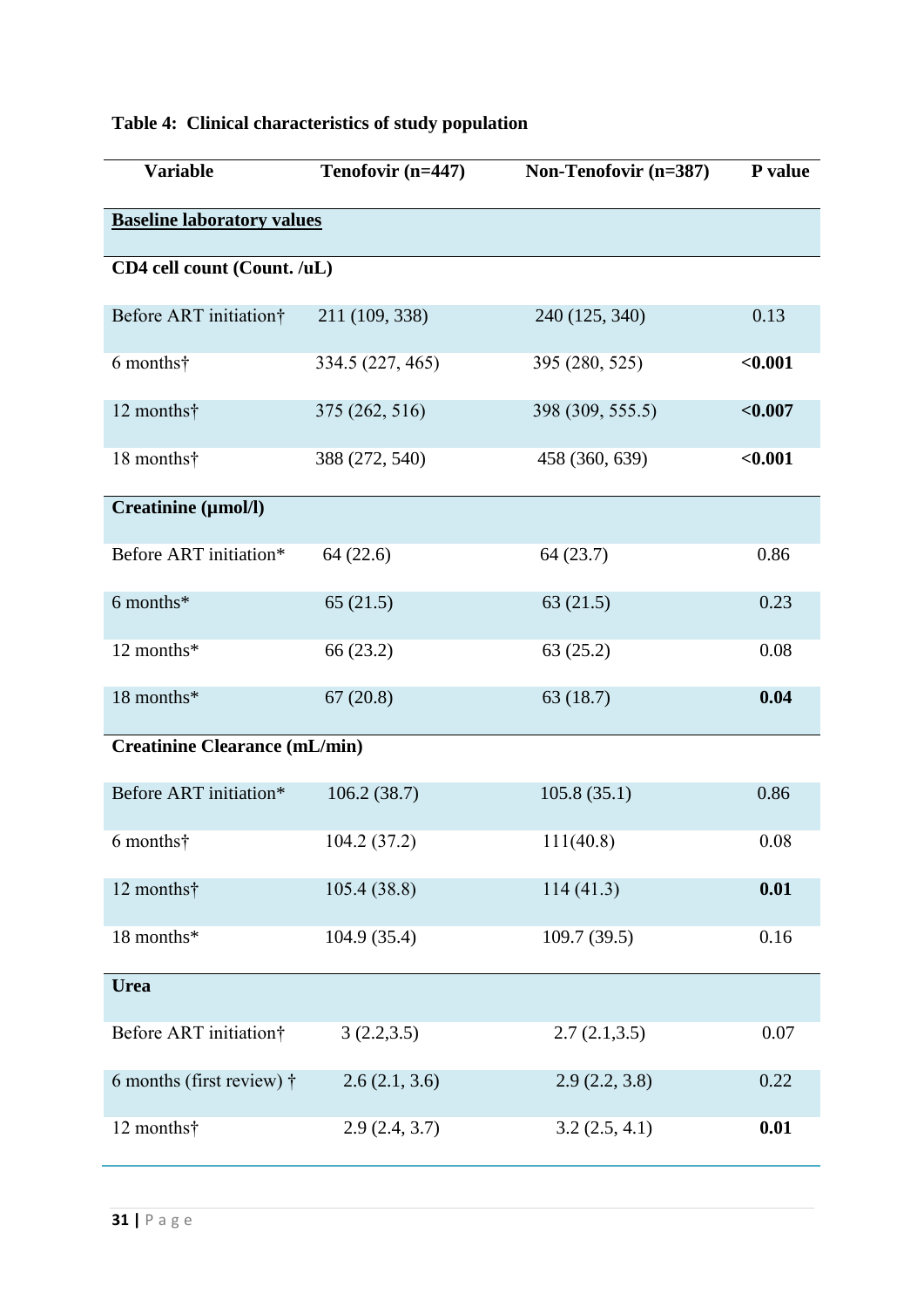| 18 months†                                             | 2.8(2.3,3.5) | 3.1(2.5,3.7)     | 0.07    |  |  |  |
|--------------------------------------------------------|--------------|------------------|---------|--|--|--|
| Weight (kg)                                            |              |                  |         |  |  |  |
| Before ART initiation †                                | 55 (49,60.5) | 56 (49,62.5)     | 0.23    |  |  |  |
| 6 months†                                              | 55.8 (50,62) | 55.5 (49,63)     | 0.66    |  |  |  |
| 12 months†                                             | 57(51,62)    | 57 (49.3,65)     | 0.57    |  |  |  |
| 18 months†                                             | 57(52, 62.5) | 55(51, 63)       | 0.36    |  |  |  |
| <b>Medication use</b>                                  |              |                  |         |  |  |  |
| Anti-Tb medication, n (%)                              |              |                  |         |  |  |  |
| <b>YES</b>                                             | 156(56.7)    | 119(43.3)        | 0.27    |  |  |  |
| NO                                                     | 257(52.6)    | 232 (47.4)       |         |  |  |  |
| Co-trimoxazole use, n (%)                              |              |                  |         |  |  |  |
| <b>YES</b>                                             | 220(60.8)    | 142 (39.2)       | < 0.001 |  |  |  |
| NO <sub>1</sub>                                        | 94 (42.7)    | 126(57.3)        |         |  |  |  |
| <b>Renal Dysfunction stage, n</b> $(\%)$ <sup>**</sup> |              |                  |         |  |  |  |
| I = Normal or increased GFR                            | 193(53.5)    | 168(46.5)        | 0.51    |  |  |  |
| II=Slightly decreased GFR                              | 83 (49.7)    | 84 (50.3)        |         |  |  |  |
| III= Moderately decreased GFR                          | 17(60.7)     | 11(39.3)         |         |  |  |  |
| IV= severely decreased GFR                             | 1(100)       | $\boldsymbol{0}$ |         |  |  |  |

276 participants had missing creatinine results at 18 months and were excluded from this table as creatinine clearance could not be calculated.

\* Mean (SD) and chi-square test for association

† Median (IQR): Two-sample Wilcoxon rank signed test (Mann–Whitney) performed

\*\* 18 months Creatinine clearance after ART initiation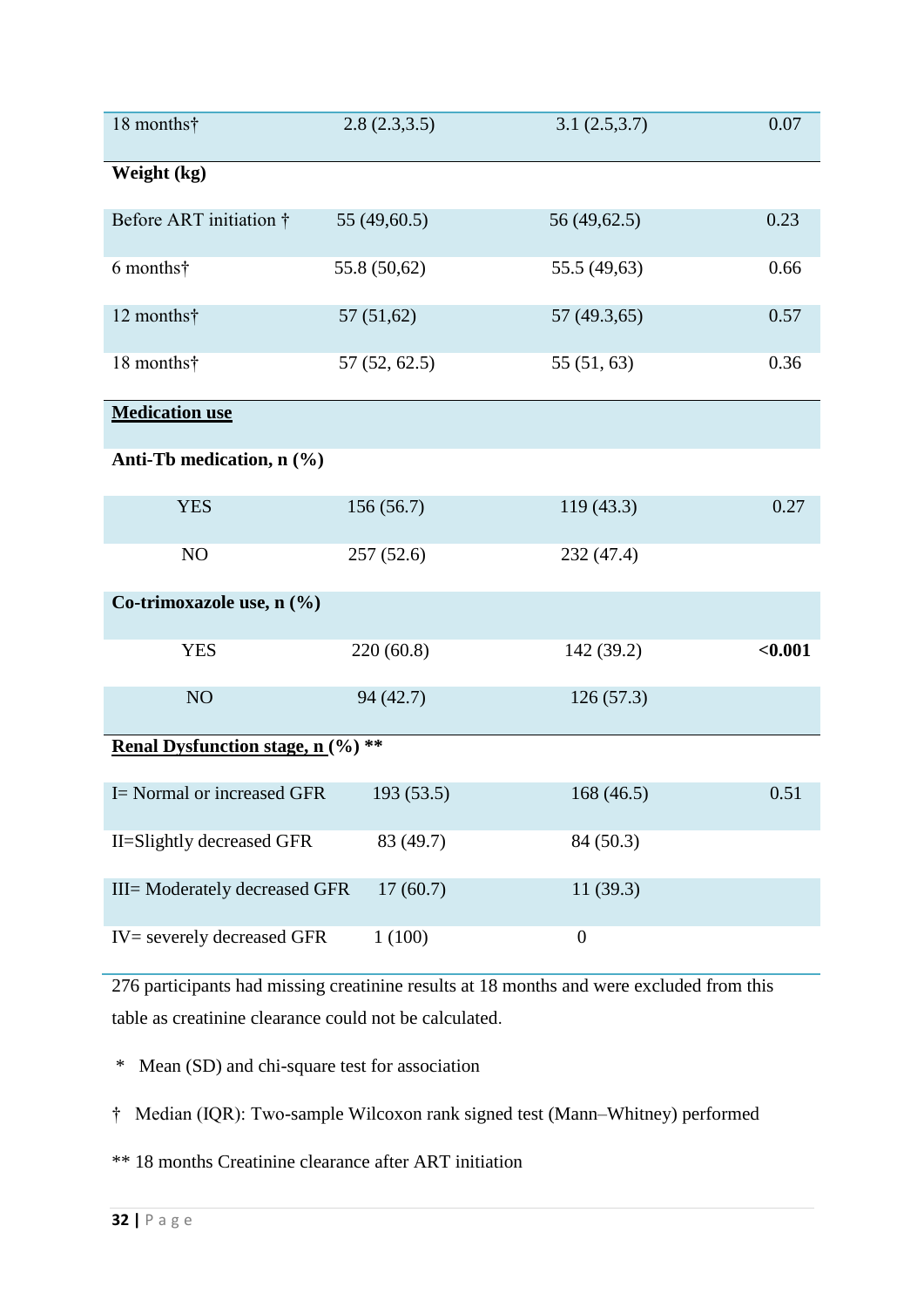(8.5-27.7) compared to those not exposed to TDF 4.4 per 1000 per person-year (1.4-13.6), 627 records included in analysis. The point prevalence of mild and severe renal dysfunction among HIV-positive adults on TDF-based therapy was 18.4% and 0.2% respectively at 18 months. Relative risk of TDF exposure and non TDF was 3.7 per 100 and 1.5 per 100 respectively. The risk ratio was 2.5 between the exposed and unexposed. The odds ratio between those exposed to TDF and those not exposed was 2.9.In addition, 59.3% of renal dysfunction in this study was attributed to TDF exposure of these participants. The median CD4 cell count for TDF-exposed group and non-TDF expose respectively before initiation of therapy was 211 cells/uL and 240 cells/uL.

There was statistically significant difference in CD4 cell count (at 3 time points) between groups, in creatinine (at 18 months), creatinine clearance (at 6 months) and co-trimoxazole use between the two groups  $(Table 4)$ . Maximum likelihood estimate of the rate ratio  $(RR)$ between those exposed to TDF and those not was 0.29. 95% CI 0.08-1.02,  $p$ -value=0.04 and log-rank test for equality of survivor function had p-value=0.04. Creatinine clearance calculation was performed in 423 participants (423/447, 95%) on TDF and 358 (358/387, 93%) for non-TDF group at baseline. At 18 months during treatment creatinine clearance was performed on 294/447 (65.8%) patients on TDF and 264/387, (68.2%) on non-TDF regimen.

This actually agreed with the highly criticized assumption that HIV patients renal functions are primarily monitored by creatinine changes, which is against World Health Organization (WHO) recommendations and Zambia Ministry of Health guidelines [\(Ministry Of Health,](#page-47-7)  [2013\)](#page-47-7). There was no significant difference in baseline weight, renal dysfunction stage and whether the patient was once on TB medication or not between groups.

In repeated measure ANOVA analysis, the null hypothesis that all subjects  $(n=734)$  had the same creatinine clearance at baseline and 18 months after exposure to tenofovir was firmly rejected (p-value=0.7853). A correction factor (Box's conservative≤Greenhouse–Geisser ≤Huynh–Feldt) was 1 which is the same as no correction. The purpose of this analysis was to investigate variation in creatinine clearance (within-group factor) over the 18 months follow up when exposed/unexposed to TDF (between-group).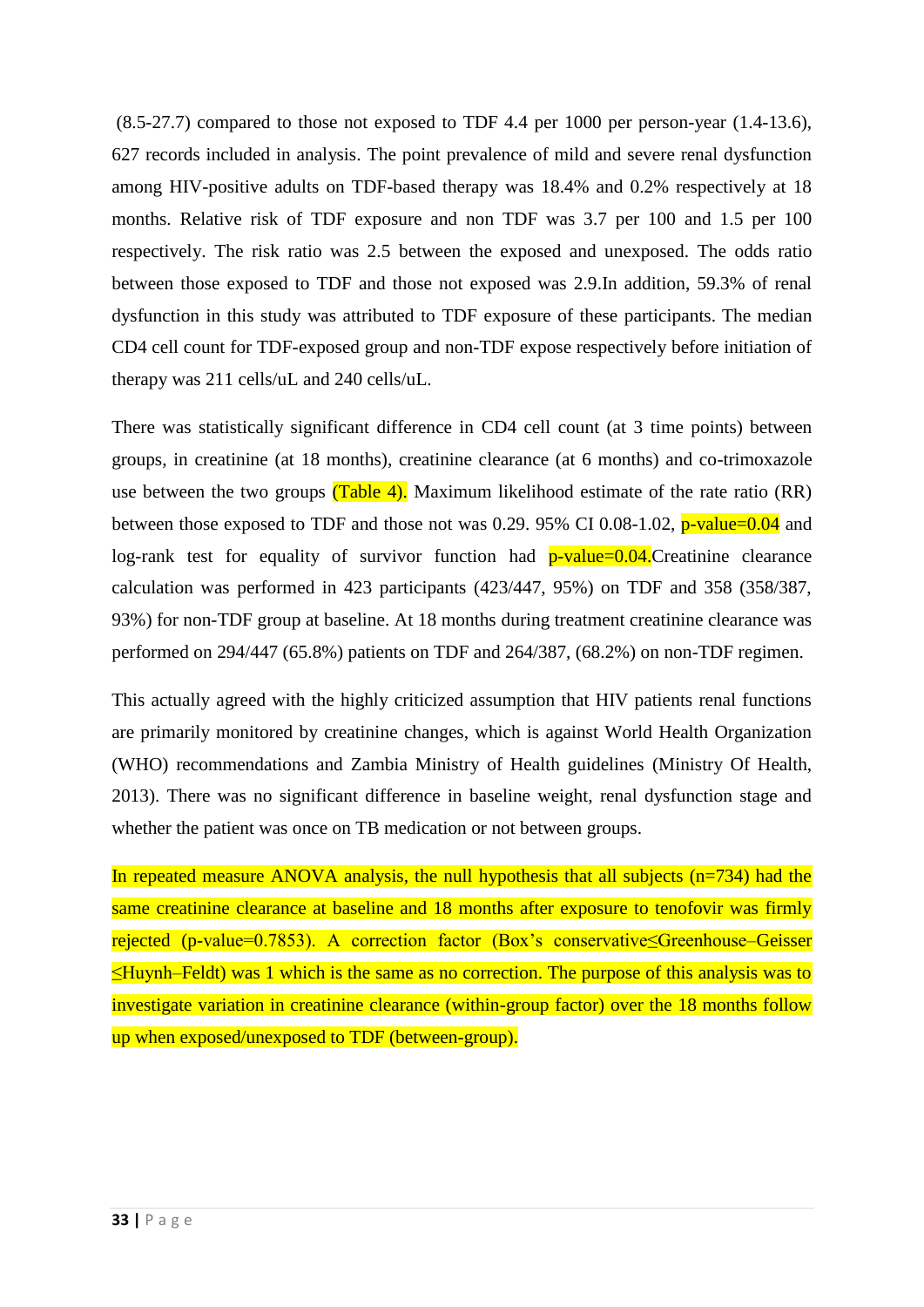In a two-way ANOVA performed on 1380 participants to examine the effect of gender and TDF exposure on renal dysfunction development in HIV positive patients. There was no significant effect of tenofovir, interaction between gender and tenofovir exposure on renal dysfunction, F  $(1,55)=0.60$ , P=0.4400.No simple main effects analysis was performed as interaction effect was insignificant (p-value=0.440). However there exist a significant difference between males and females on renal dysfunction (p<0.0001). Females were more at risk. Further, exposure/non exposure to TDF and the time creatinine clearance was performed were insignificant (p-value=0.3359 and 0.4901 respectively). In other words, we found no evidence that the time-scores of creatinine clearances performed were different by treatment type (p-value=0.3328).

Within the TDF exposed group at baseline, 288 presented with normal renal function, 28.5% (125) presented with mild renal dysfunction, 24 (5.5%) had moderate renal dysfunction and 2 (0.5%) had severe renal dysfunction. Those on TDF who developed severe renal dysfunction had a baseline CD4 cell count <200 cells/uL by initiation date. At 18 months, 83 (49.7%) patients on TDF had developed mild renal dysfunction (Stage III) compared to 84 (50.3%) on non-TDF combination (Table 4). Two patients on TDF developed severe renal dysfunction (stage IV) compared to three on non-TDF regimen after 18 months therapy.

TDF exposed group who had GFR < 50 ml/min at baseline were 15 (3.4%) which represented participants wrongly initiated on TDF according to Zambia guidelines. When compared to patients who were started correctly on TDF, this group comprised of more females, older patients (50-77 years) which was consistent with the risk factors for low creatinine clearance at 18 months identified in multivariate analysis. Among those who remained on TDF regimen, 5 were discontinued after 12 months of therapy and 2 developed severe renal dysfunction (GFR <30ml/min).

In both unadjusted and adjusted analysis for mean changes in GFR from baseline to 18 months, TDF exposed patients were 2.5 times more likely to have decline in GFR through 6 and 12 months compared with the non-TDF containing group though it was not statistically significant (Table 5).The decline in GFR was more pronounced among TDF-exposed group if the baseline creatinine clearance levels was greater than  $80 \text{mL/min}/1.73 \text{m}^2$ , but also if GFR was between 50 and 79mL/min/1.73m<sup>2</sup>.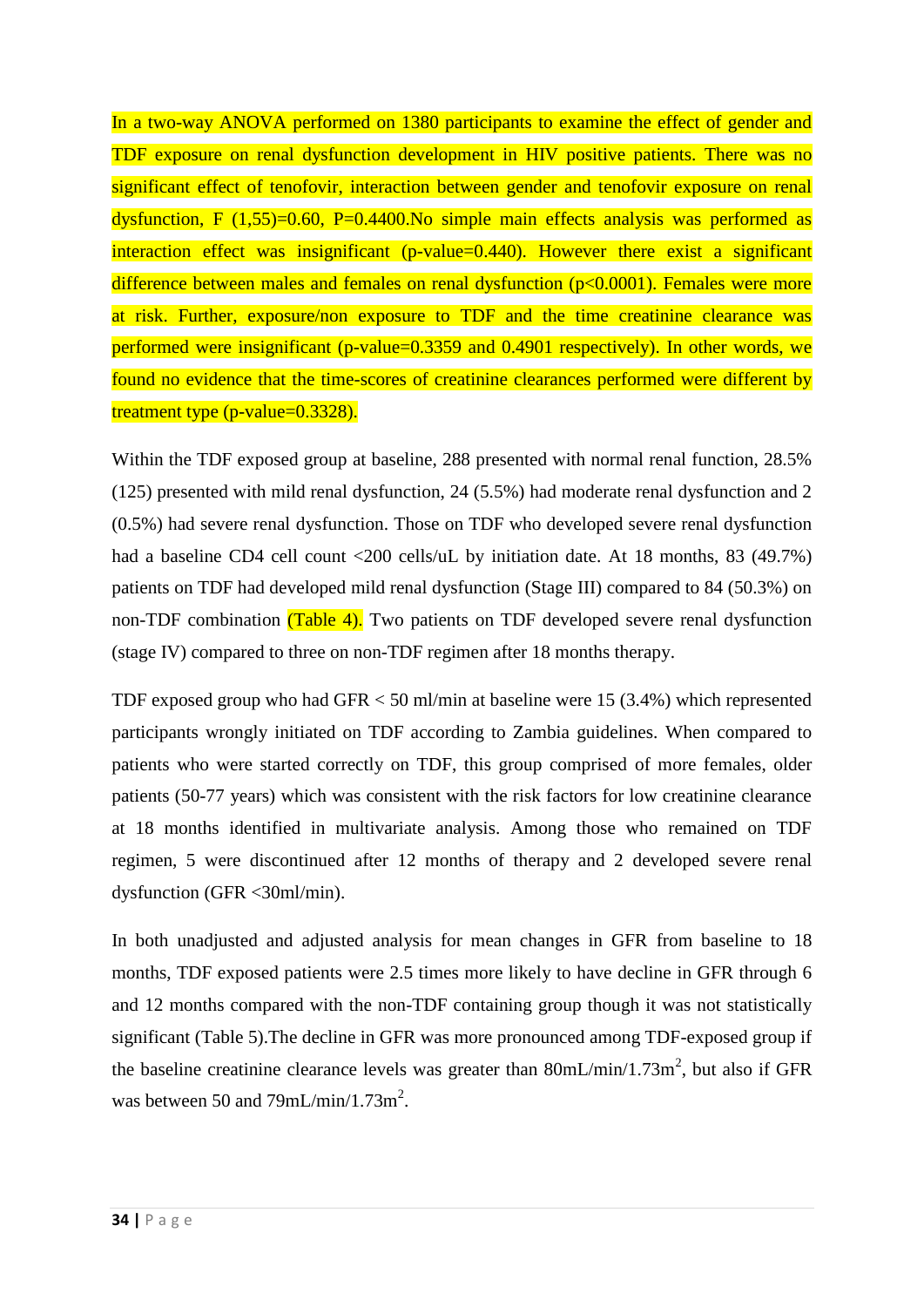The only statistically significant predictors of greater than 50% decline in GFR or as a continuous outcome measure were baseline age and CD4 cell count at 18 months follow up (Table 5).The sensitivity analysis performed reviewed an Receiver Operating Characteristic Curve (ROC) value of 0.76 which was close to 1 than 0.5 suggesting that classification was not due to chance.

Increase in creatinine was a statistically significant predictor of renal dysfunction unadjusted for other variables (OR: 1.00, 0.98-1.02,  $P$ -value=0.056). Exposure to TDF after 18 months of follow up had no statistically significant effect (AOR:2.28 95% CI 0.98-7.36, P $value = 0.529$ ) on renal function in both univariate and multivariate logistic analysis (Table 5). Using the p value <0.05 and 95% CI to define statistically significant potential predictors of renal dysfunction, we found baseline creatinine, age and CD4 cell count at 18 months therapy to be significant predictors of renal dysfunction.

In univariate analysis age per year increase <49, baseline creatinine and higher CD4 cell count >500cells/uL were factors less likely associated with renal dysfunction. When we compared the baseline and 18 months creatinine level changes between those on TDF and those on non TDF regimen, we found it was insignificant ( $p$ -value=0.86 and  $p$ -value=0.08 respectively). Similarly, we compared the baseline and 18 months creatinine clearance changes between those on TDF and those on non TDF regimen. There were both not significantly different (Figure 3 and 4).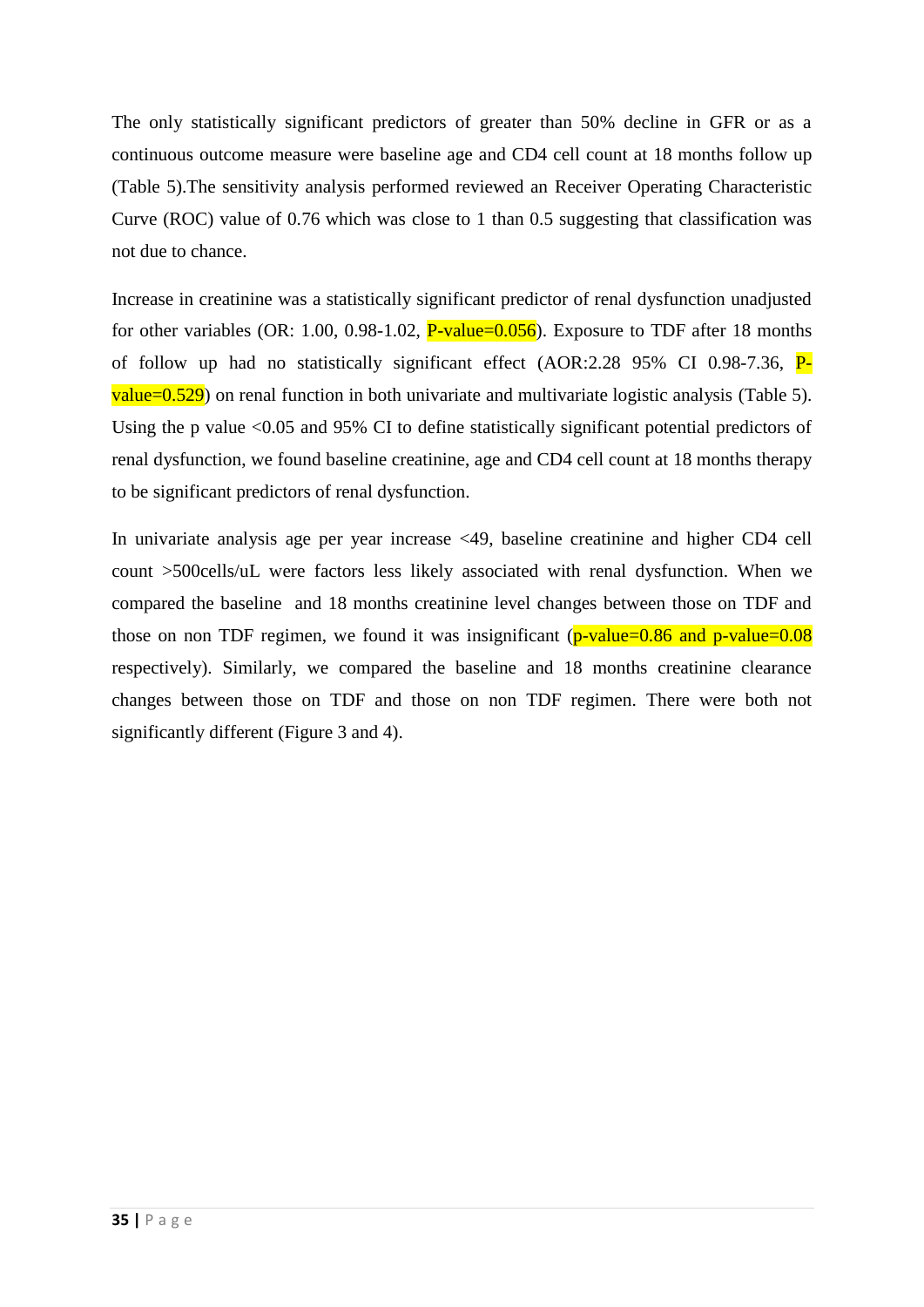|                                | <b>Univariate Analysis</b> |               |                   | <b>Multivariate Analysis</b> |               |                 |
|--------------------------------|----------------------------|---------------|-------------------|------------------------------|---------------|-----------------|
| <b>Variable</b>                | <b>OR</b>                  | 95% CI        | <b>Unadjusted</b> | <b>OR</b>                    | 95% CI        | <b>Adjusted</b> |
|                                |                            |               | P value           |                              |               | P value         |
| <b>Baseline creatinine</b>     | 1.00                       | $0.98 - 1.02$ | 0.056             | 1.00                         | $0.99 - 1.00$ | 0.118           |
| <b>TDF</b> exposure            |                            |               |                   |                              |               |                 |
| Non TDF                        | $\mathbf{1}$               |               | $\mathbf{1}$      | $\mathbf{1}$                 |               | $\mathbf{1}$    |
| <b>TDF</b>                     | 2.52                       | $0.79 - 8.00$ | 0.118             | 1.01                         | 0.98-1.04     | 0.529           |
| <b>Baseline</b> urea           | 1.13                       | $0.74 - 1.73$ | 0.568             | 1.00                         | $0.98 - 1.01$ | 0.990           |
| <b>Gender</b>                  |                            |               |                   |                              |               |                 |
| Female                         | $\mathbf{1}$               |               | $\mathbf{1}$      | $\mathbf{1}$                 |               | $\mathbf{1}$    |
| Male                           | 0.61                       | $0.17 - 2.20$ | 0.453             | 0.98                         | $0.95 - 1.02$ | 0.365           |
| Age                            |                            |               |                   |                              |               |                 |
| 15-34                          | $\mathbf{1}$               |               | $\mathbf{1}$      | $\mathbf{1}$                 |               | $\mathbf{1}$    |
| 35-49                          | 1.81                       | $0.12 - 1.57$ | 0.983             | 0.98                         | $0.95 - 1.02$ | 0.302           |
| $>50$                          | 6.35                       | 2.18-18.4     | 0.001             | 1.78                         | 1.03-1.92     | 0.001           |
| <b>Baseline CD4 cell count</b> |                            |               |                   |                              |               |                 |
| $<$ 350                        | $\mathbf{1}$               |               | $\mathbf{1}$      | $\mathbf{1}$                 |               | $\mathbf{1}$    |
| 350-500                        | 3.03                       | 0.98-9.28     | 0.053             | 1.02                         | $0.97 - 1.07$ | 0.051           |
| $>500$                         | 0.69                       | $0.08 - 5.52$ | 0.726             | 1.00                         | $0.98 - 1.05$ | 0.974           |
| <b>Baseline</b> weight         |                            |               |                   |                              |               |                 |
| 30-49                          | $\mathbf{1}$               |               | $\mathbf{1}$      | $\mathbf{1}$                 |               | $\mathbf{1}$    |
| 50-69                          | 0.52                       | $0.18 - 1.46$ | 0.218             | 0.96                         | $0.93 - 1.00$ | 0.089           |
| 70-80                          | 1.63                       | $0.12 - 2.85$ | 0.992             | 0.95                         | $0.89 - 1.01$ | 0.133           |
| <b>TB</b> medication           |                            |               |                   |                              |               |                 |
| Yes                            | $\mathbf{1}$               |               | $\mathbf{1}$      | $\mathbf{1}$                 |               | $\mathbf{1}$    |
| N <sub>o</sub>                 | 1.66                       | $0.55 - 5.02$ | 0.367             | 1.02                         | $0.98 - 1.06$ | 0.221           |

# **Table 5: Univariate and Multivariate Analysis of renal function as a binary outcome**

*Predictor variables included in full model: demographics, baseline creatinine, weight, age, TB medication and baseline CD4 cell count. Final model developed by backward selection until all covariance were at P < 0.05 level. OR = Odds ratio, CI = Confidence interval*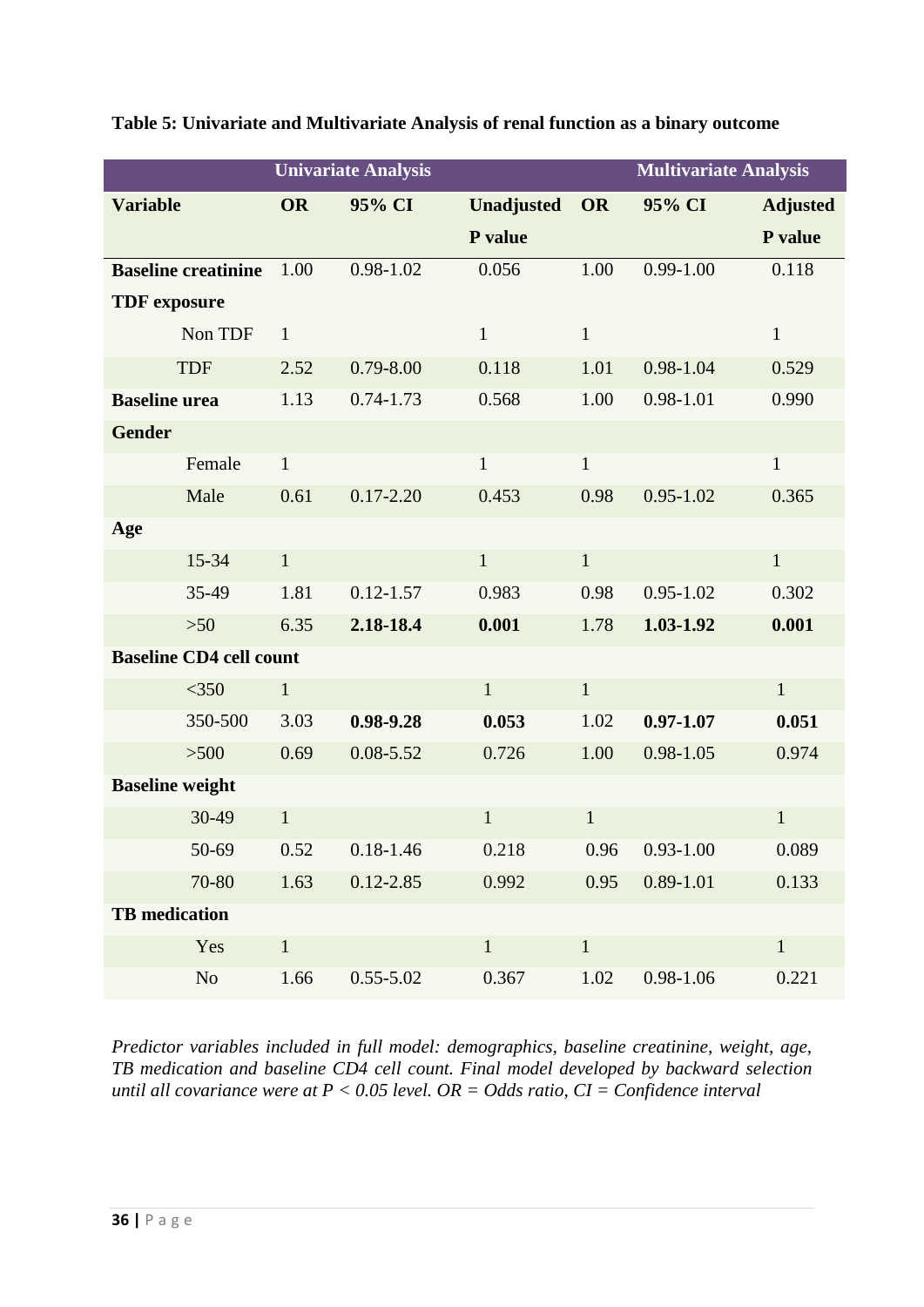In the adjusted logistic regression (Table 5), all other crude odd ratios were not statistically significant except age and CD4 cell count. Patients aged <49 years than  $\geq$ 59 (OR: 1.78 (1.03- $1.92$ ),  $p=0.001$ ) were less likely associated with renal dysfunction controlling for baseline creatinine, exposure to TDF, gender, age, baseline CD4+ cell count, weight and urea. In addition, patients with a high CD4+ cell count >500 cells/uL (AOR: 1.24 (0.97-1.07), P=0.051) were less likely associated with renal dysfunction adjusting for weight, age, gender, urea, baseline creatinine and TDF exposure. Baseline urea, medications (TB medication, Cotrimoxazole), baseline weight, age, whether employed or not and education level had no significant effect on renal function in this study.



Figure 4: Serum Creatinine at Baseline and Month 18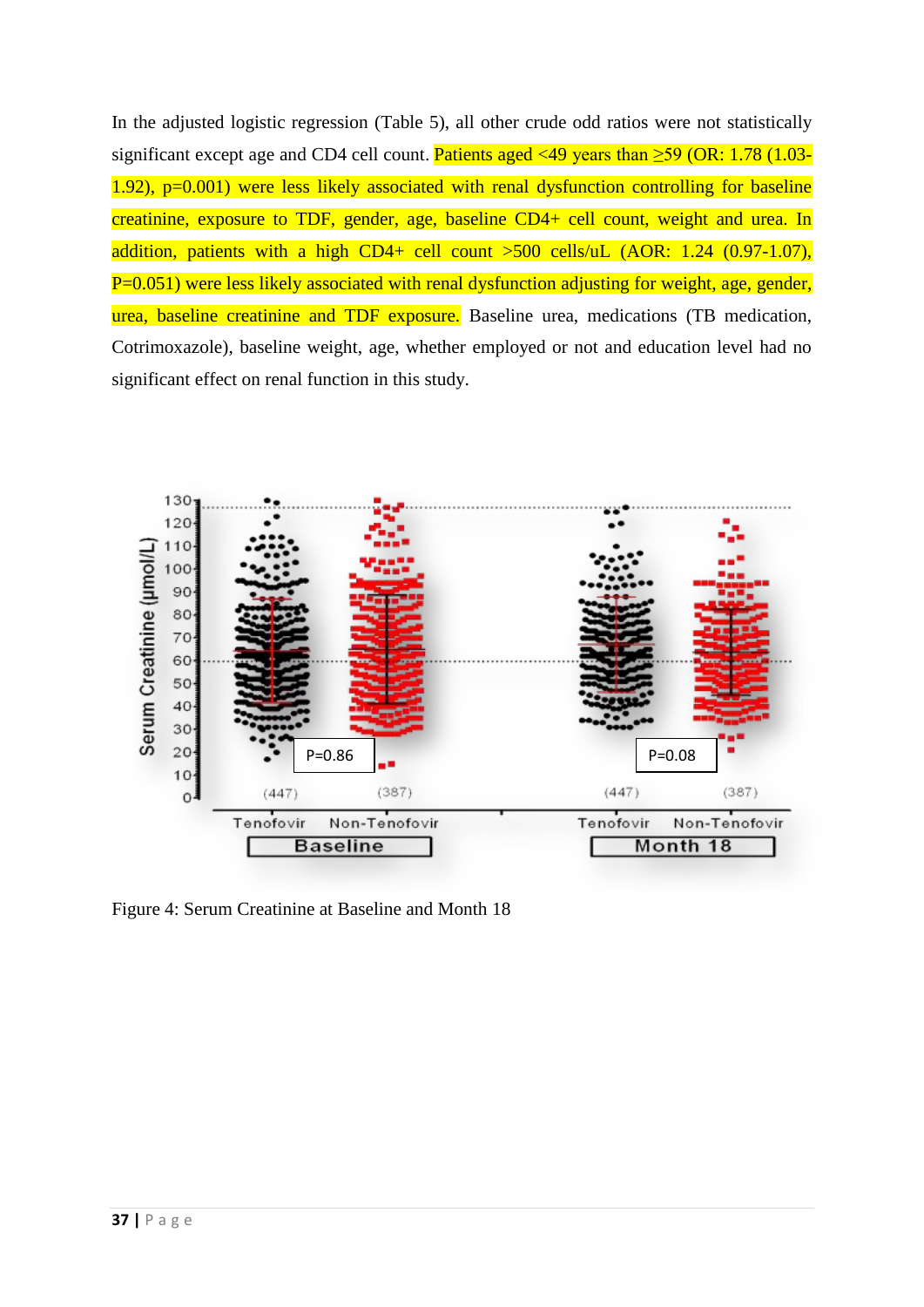

Figure 4: Creatinine clearance at Baseline and Month 18

Among the TDF exposed group statistically significant predictors of creatinine rise were increase in age, increased weight and lower CD4 cell count. Among patients with baseline CD4 counts less than 50 cells/uL (74), there was a statistically greater risk of developing increased creatinine with TDF exposed compared with non-TDF exposed patients (AHR: 8.1, 95% CI 1.72, 67.4, p-value=0.03).Comparing the two groups, we observed a steady percentage rise in creatinine and decrease in creatinine clearance on those exposed to TDF compared to the non TDF exposed patients. Although this was not statistically different between the groups (figure 3 and 4).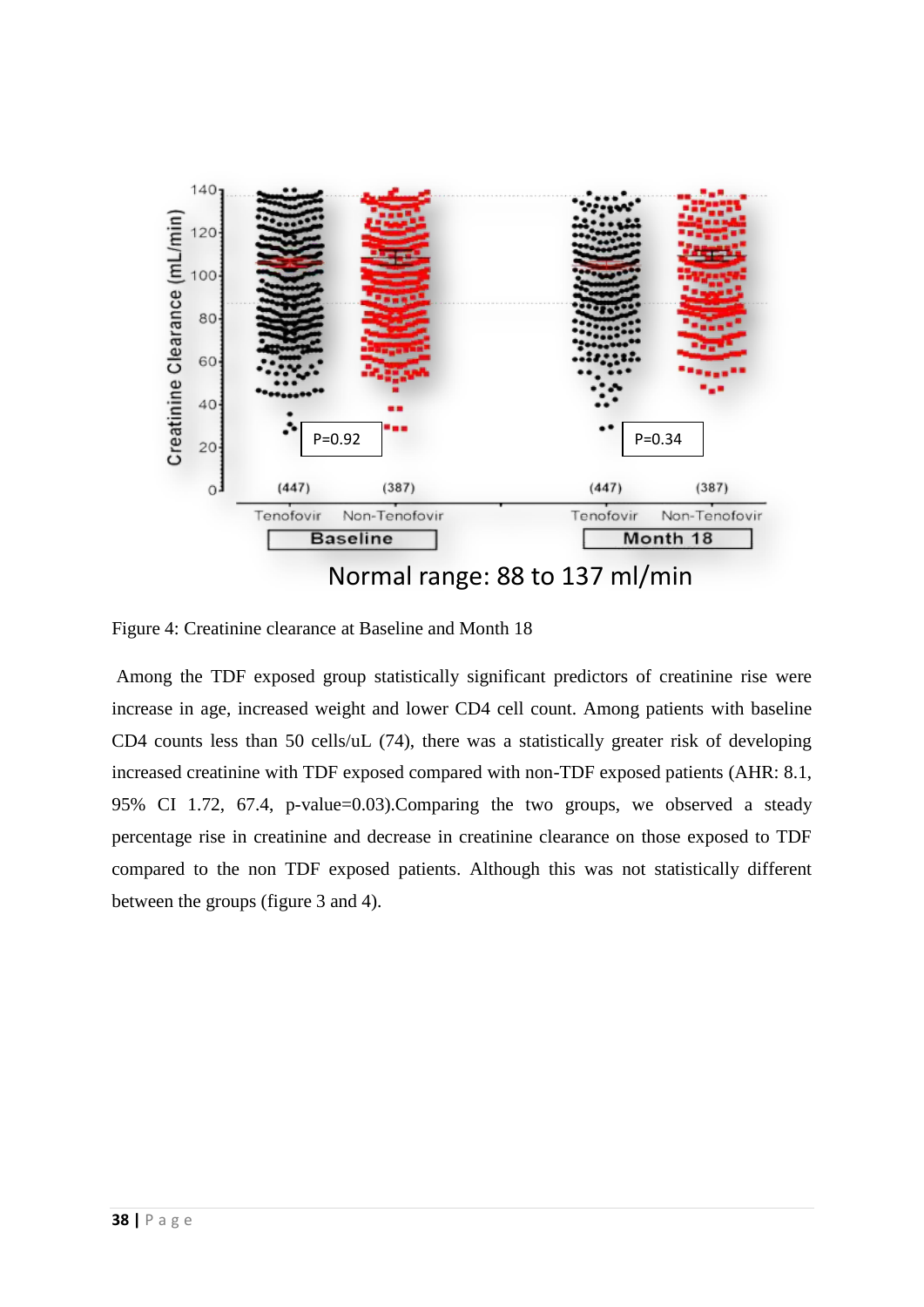#### <span id="page-41-0"></span> **CHAPTER 6: DISCUSSION**

#### <span id="page-41-1"></span>**6.1 DISCUSSION**

Renal dysfunction deaths in Zambia stood at 16.37 per 100,000 [\(WHO., 2014\)](#page-49-5).Despite been one of the countries affected with high HIV burden there is limited data on renal disease and the risk factors predisposing the population to it. Our primary goal in this study was to evaluate whether Tenofovir Disoproxil Fumerate (TDF) treatment of HIV positive patients alter creatinine clearance (CrCl) and to compared the incidence of renal dysfunction among those exposed to TDF and those not.

We found that TDF exposure places HIV positive patients at relative risk of 15.3 per 1000 per person-year to 4.4 per 1000 per person-year to develop renal dysfunction after 12.7 months follow up relative to those not exposed to it. This is an indication of the disease distribution in the population affecting the therapeutic measures currently available. The high incidences can further be explained by the long duration of the disease because renal dysfunction is been missed at follow up. The high number of creatinine clearance attest to this error.

The attributable risk due to TDF exposure (59.3%) represents the expected reduction in disease in the population if the exposure could be removed. Considering that these patients are on these drugs for such a long duration, screening at every follow up visit could be intensified. This was further supported with evidence that those patients exposed to TDF were 2.7 more likely to develop renal dysfunction with 2.9 odds than those not exposed to it. This was quite very interesting because the baseline renal function as estimated by the creatinine clearance was not different between groups at baseline even at 18 months during follow up.

Other studies have found renal dysfunction among those exposed to TDF and had a baseline CD4 cell count <200cells/uL [\(Mulenga et al., 2008,](#page-48-1) [Micheal et al., 2009\)](#page-47-10). In this present study, the median CD4 cell count was 243.9cells/uL for both groups eliminating the assumption that it could have led to renal dysfunction. However, on univariate and multivariate analysis, 3.02 odds and 2.45 existed among those who had a CD4 count between 350 to 500 indicating that their more likely to develop renal dysfunction. This suggests that CD4 cell count could be attributed to and was an important factor predisposing patients to renal dysfunction in this study. This is vital because low CD4 cell count has been shown to lower GFR of patients, especially in advanced HIV disease (WHO stage 2 and 4).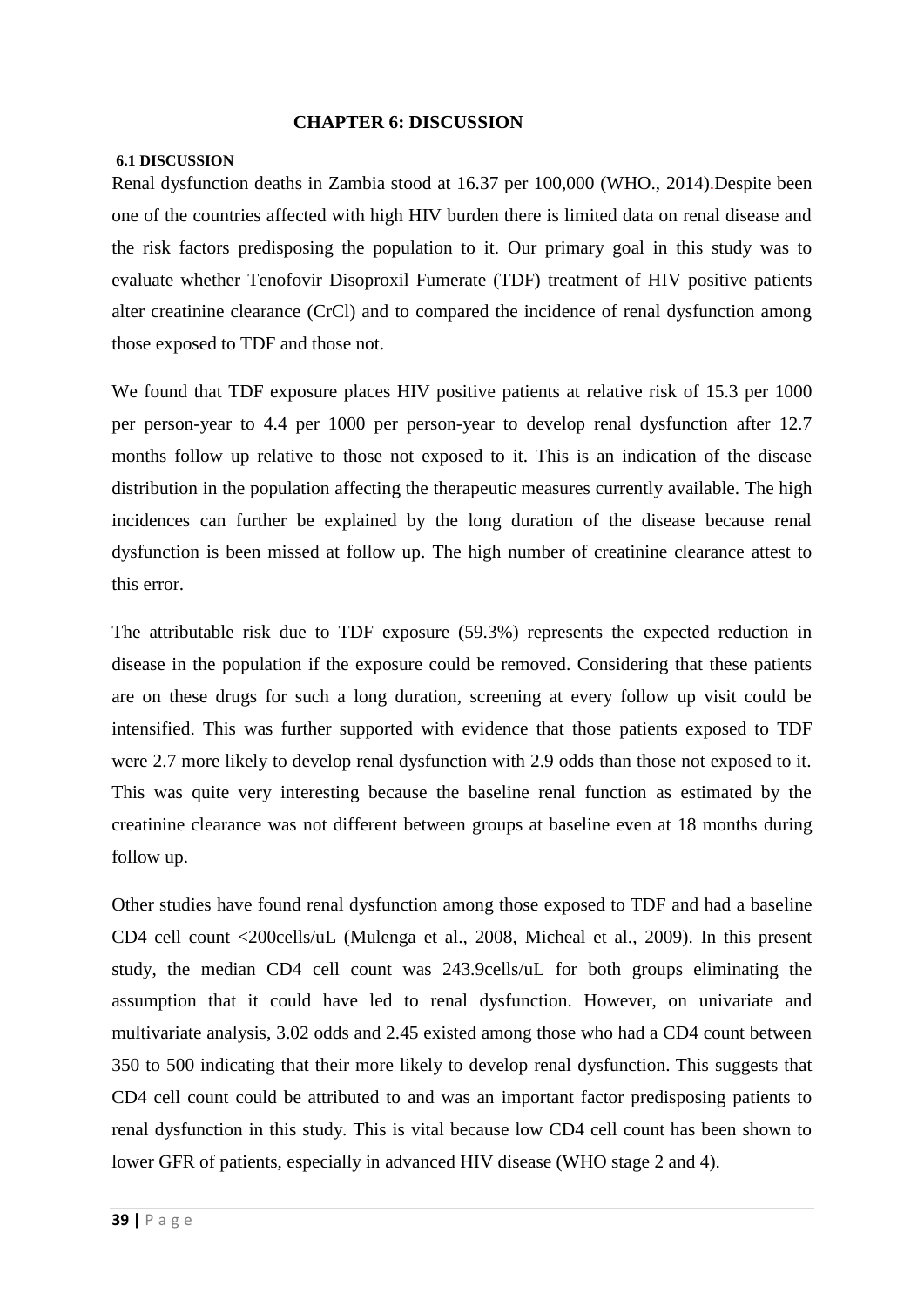The only explanation which could explain the variation in incidence rate could be the prevalence, TDF exposure and maybe the duration of the disease in the population. Differences in diet and environment conditions may also have contributed to the results. Despite this our results clearly evidence that our analysis are not due to chance.

We found no association between treatment with TDF-based regimen and development of abnormal creatinine clearance at 18 months during treating (P>0.05) on both univariate and multivariate analysis. Indeed the risk exists when exposed to TDF but the effect size (strength of association) was not statistically significant. It however does indicate that renal dysfunction was more likely to occur in the exposed group. Further, the prevalence of mild renal dysfunction in this study was found to be 28.5% which agrees with similar studies done ranging from 27.5% to 42% [\(Mulenga et al., 2008,](#page-48-1) [Freeman et al., 2015,](#page-46-6) [Micheal et al., 2009\)](#page-47-10)

The similarity of the baseline creatinine and creatinine clearance in both our patient population as depicted in figure 3 and 4 points out an important factor usually ignored by clinicians. On close observation, their existed a steady decline in creatinine clearance at all times points during treatment on those exposed to TDF though the creatinine seemed indifferent between the group. Most of the clinicians in heath institutions would monitor renal function primarily based on creatinine and urea levels.

However, as it has been shown, quite a number of ineligible patients who should not begin on TDF are been missed at the initiation period, What come out quite surprising also was the insignificant variables such as; gender, baseline creatinine clearance and exposure to TDF in both univariate and multivariate analysis. These variables have been showing by other studies to affect this outcome. We decided not to retain them in the nested model because there were insignificant. Age and weight were confounders and effected modifier and as such the reported rate ratio (RR) was the Mental Hanzal RR and the age-specific rate ratios.

The definition of renal dysfunction also differed in our analysis with other studies such as Freeman et al and Szczech et al who used creatinine as a continuous predictor variable while we used categorical definitions of estimated creatinine clearance. Furthermore and probably many some of these studies that demonstrated a mild or severe renal dysfunction due to TDF had more covariant (Diabetes, hepatitis c co-infection) than we did.

It can be said that TDF does indeed affect the GRF by decreasing it. However this decrease was not statistically significant between those who were exposed to TDF and those who were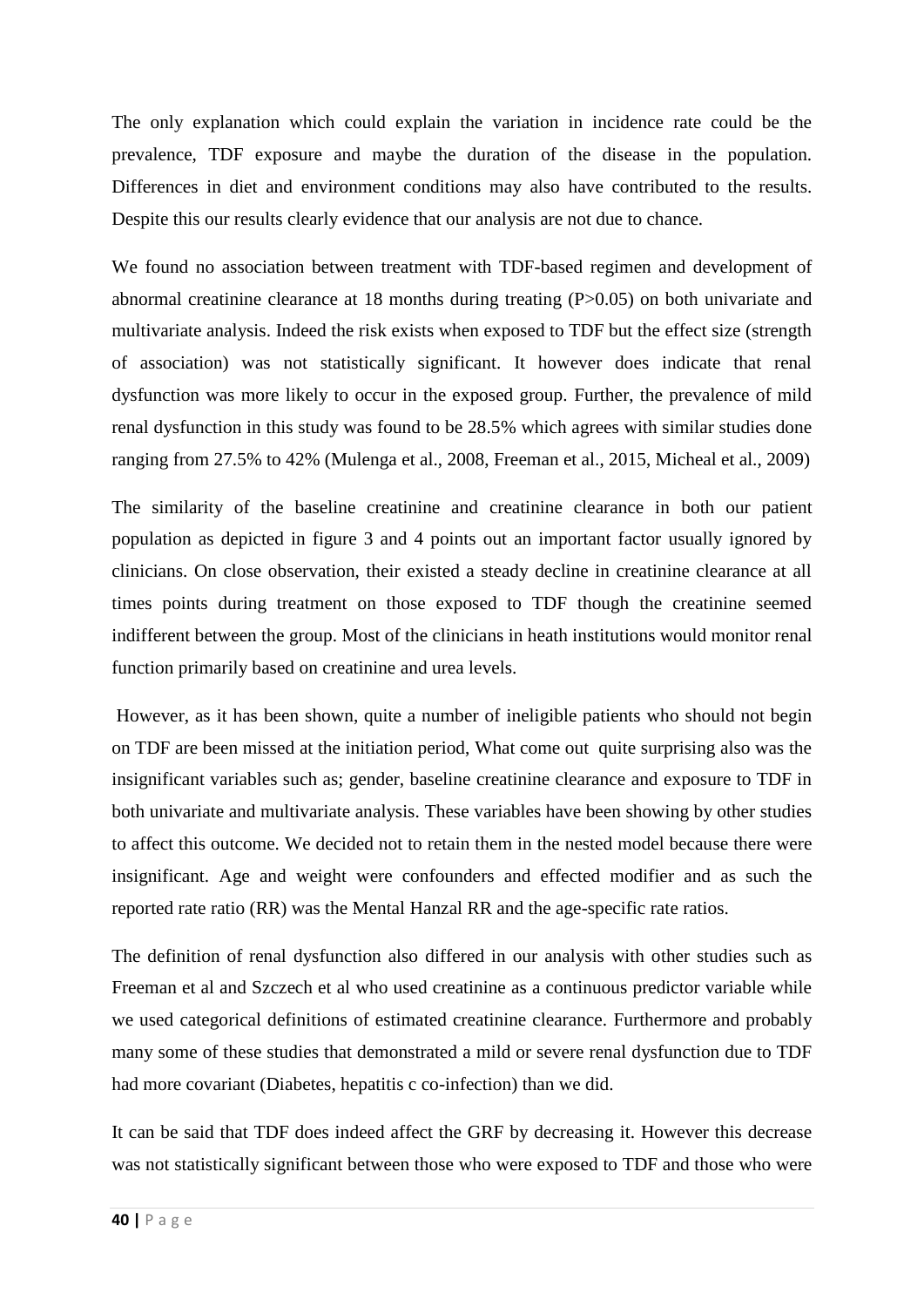not. Prevalence of mild renal insufficiency ranges from 24% in Zambia to 41.2% in Malawi, moderate insufficiency ranges from 7.6% in Zambia to 21.8% in Malawi, and severe insufficiency was under 2% in all studies [\(Bygrave et al., 2011b,](#page-46-9) [Mulenga et al., 2008\)](#page-48-1). We find a closely similar prevalence.

The design of our study, long follow up and the choice of covariates which were used due to recommendations from other similar studies done gives our results significance to our patient population, emphasis on already existing knowledge highlighting the gaps exist in the management of such patients. Other studies could have the ability to control for a variety of many confounders potentially associated with renal dysfunction.

We defined renal dysfunction according to the Kidney Disease Outcome Quality Initiative Classification by GFR (K/DOQI) and further categorized it as CrCl<50 ml/min and CrCl>50ml/min. Our results agree with the other studies done in Zambia that TDF leads to renal dysfunction at 6 and 12 months of follow up [\(Mulenga et al., 2008,](#page-48-1) [Freeman et al.,](#page-46-6)  [2015\)](#page-46-6). We have found that at 18 months during TDF and non TDF therapy, there was no clinical difference in creatinine and creatinine clearance between groups (Figure 3 and 4).Even though 2 patients exposed to TDF developed renal dysfunction it was partly due to the low baseline CD4 cell count (84 and 80 respectively) at Initiation.

TDF is currently a recommended first-line agent in combination with other antiretroviral for HIV management in Zambia, because of its favorable pharmacokinetic profile, good antiviral potency and high tolerability [\(Patel et al., 2010,](#page-48-3) [Ministry Of Health, 2013\)](#page-47-7).Zambia adopted the use of TDF in first line regimen for management of HIV in 2007. This meant all newly eligible HIV positive patients had to start with this drug combination

TDF has been considered safe and associated with fewer side-effects in many clinical trials [\(Swartz et al., 2015,](#page-49-6) [Sax et al., 2015,](#page-48-8) [Kabbara and Ramadan, 2015\)](#page-47-8). However, there have been many case reports and cohort studies such as this one describing TDF-associated nephrotoxicity [\(Mulenga et al., 2008,](#page-48-1) [Freeman et al., 2015,](#page-46-6) [Wools-Kaloustian et al., 2007,](#page-49-0) [Mitra et al., 2014\)](#page-47-4). In many studies recommendations and guidelines have made that monitoring of renal function by done use of creatinine clearance rather than measurement of serum creatinine only. In this study interest was to determine incidence of renal dysfunction on patients on ART exposed to TDF or not, then evaluate the significance of performing creatinine clearance in intervals in such patients.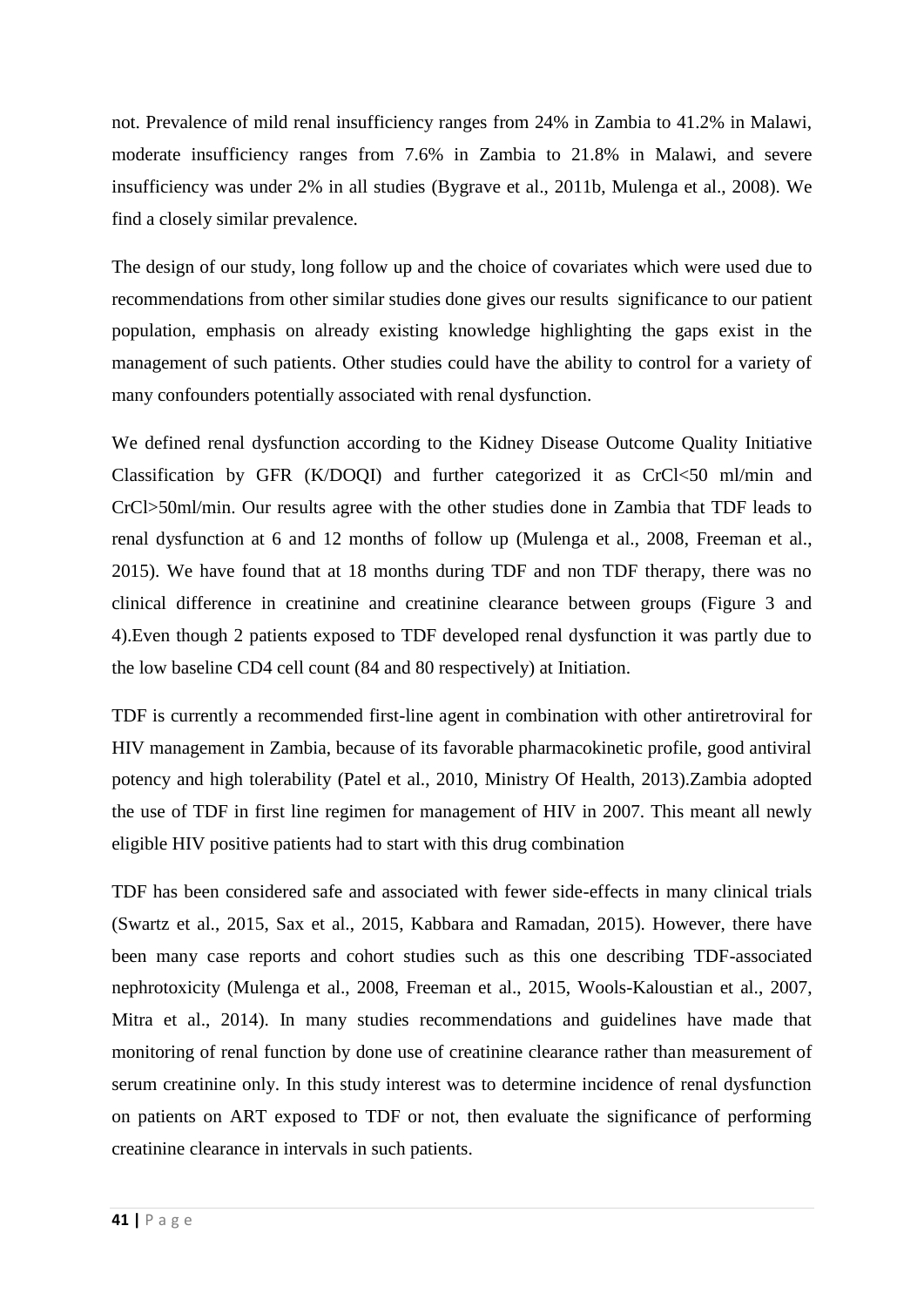Similarly, the median weight for TDF-exposed was 55.2 kg and 55 kg for non TDF before initiation of ART indicated that less weight may not be an important factor to renal dysfunction in this study. Increases or decrease in weight of patients can affect the creatinine and hence affecting the output in renal clearance. Although it may appear that the decrease in GFR or rise in creatinine is small on the absolute scale, exposure to such therapy for a long period of time is worrisome if no renal monitoring is done.

Given the current commitment to long-term ART, small incremental decline in kidney function could eventually lead to kidney failure. Other studies did not found an association of TDF exposure and decline in GFR and some attributed renal effects to other causes. In our study, high risk patients appeared to have increased age and lower CD4 cell count at baseline. It is not surprising that such small incremental decline in renal function could be noticed especially considering that most clinicians do not follow GFR but, rather creatinine. In addition, the gradual increase in CD4 cell count is reassuring because lower CD4 cell count is associated with accelerated kidney function. In this cohort, creatinine clearance monitoring was not consistent and the accuracy of calculation if available was poor. Implementation of TDF in health facilities in which lesser-trained health cadres will be responsible for routine care provisions thus need to be accompanied with assessment of tools and protocols to ensure that calculations is performed electronically.

The strength of our study lies in the fact that we used data from a routine ART programme setting in an established programme using SMART CARE and verified with patients files, which provides a useful complaint to data derived from more controlled and better resource research settings. However, like all clinical cohort studies, not all patients received tests at every point, loss to follow up and thus had missing data. This was considered at design stage, when collecting data and in the analysis. At design we had a similar population between the exposed and unexposed. To minimize loss to follow up, we collected the immediate next values/results done on patients if missing at exact day/month. We also had a limited number of covariates for analysis. Our study was further limited by the lack of indecision regarding which formula to use to calculate the creatinine clearance (Cockcroft Gault vs MDRD) and compared with the gold Standard. All patients had enough measured criteria to be eligible for analysis.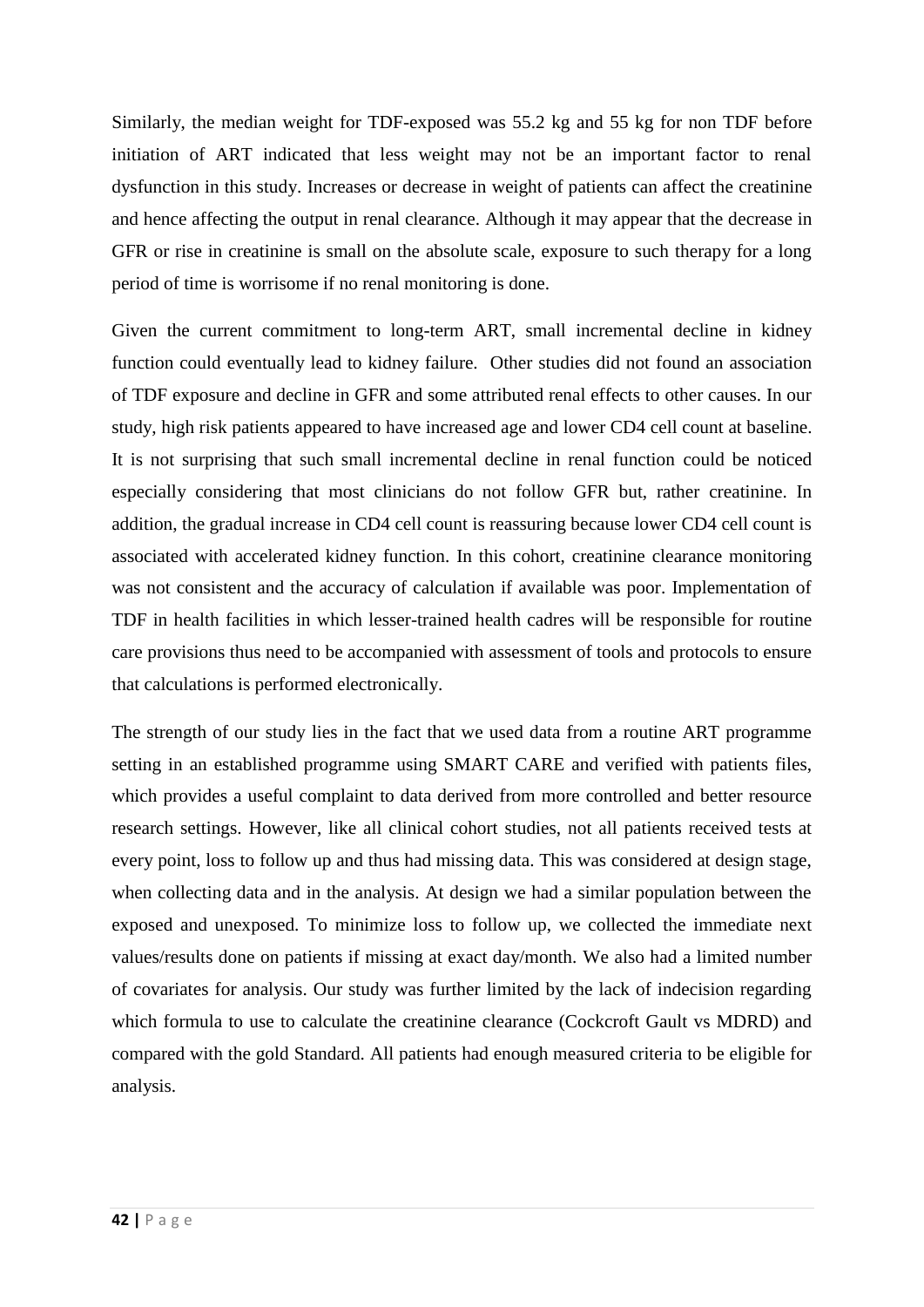### <span id="page-45-0"></span>**6.2 CONCLUSION AND RECOMMENDATIONS**

Our study leads further evidence to previous reports from Africa that TDF-associated renal toxicity is rare and if it does occur usually transient. We found no evidence to suggest that TDF had significant impact on renal function in our patient population at 18 months during therapy. Although efficacious, isolated incidences occurred and the long term adverse effects on renal function may limit the use of TDF for patients at higher risk of renal dysfunction. Long-term monitoring of renal function by creatinine clearance in intervals is vital and not just measurement of creatinine.

Given the low levels of toxicity observed in this and other similar clinical studies, and considering the burden and cost of laboratory monitoring in limited-resource sites, high HIV burden settings, the possibility of TDF implementation should balance the long term renal monitoring that is useful. The prevalence of mild and severe renal dysfunction among HIVpositive adults on Tenofovir-based therapy was 18.4% and 0.2% respectively at 18 months during therapy. Those patients on TDF who were older than 50 years and presented with CrCl <50 ml/min and a CD4 cell count below 500 cells/uL at baseline were more at risk of developing renal dysfunction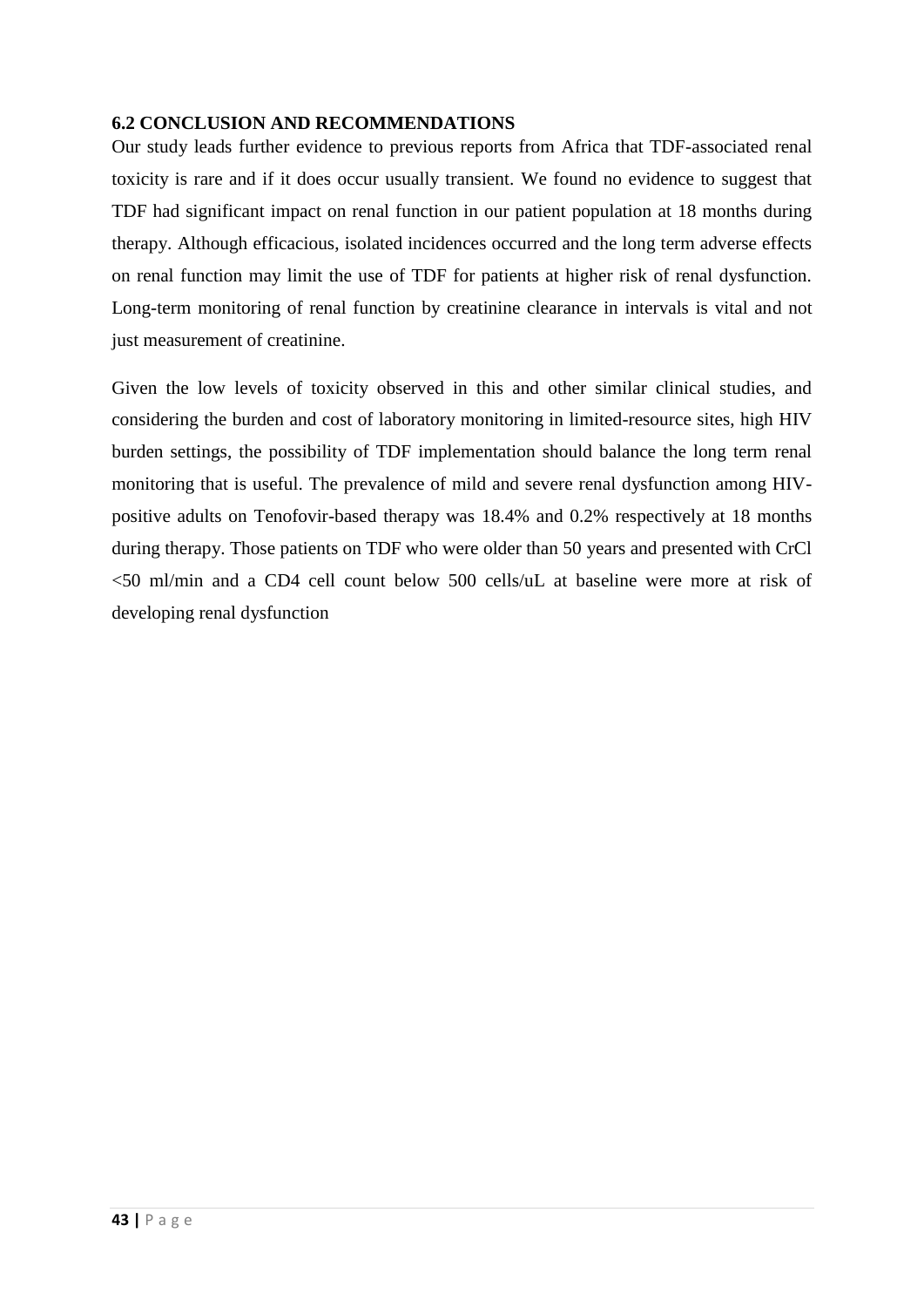### <span id="page-46-0"></span>**7.0 REFERENCES**

- <span id="page-46-2"></span>BANDA, J., MWEEMBA, A., SIZIYA, S., MWEENE, M., ANDREWS, B. & LAKHI, S. 2010. Prevalence and Factors Associated with Renal Dysfunction in HIV Positive and Negative Adults at the University Teaching Hospital, in Lusaka. *Med J Zambia,* 37**,** 136-142.
- <span id="page-46-8"></span>BRENNAN, A., EVANS, D., MASKEW, M., NAICKER, S., IVE, P., SANNE, I., MAOTOE, T. & FOX, M. 2011. Relationship between renal dysfunction, nephrotoxicity and death among HIV adults on tenofovir. *AIDS,* 25**,** 1603-9.
- <span id="page-46-10"></span>BYGRAVE, H., FORD, N., VAN CUTSEM, G., HILDERBRAND, K., JOUQUET, G., GOEMAERE, E., VLAHAKIS, N., TRIVINO, L., MAKAKOLE, L. & KRANZER, K. 2011a. Implementing a tenofovir-based first-line regimen in rural Lesotho: clinical outcomes and toxicities after two years. *J Acquir Immune Defic Syndr,* 56**,** e75-8.
- <span id="page-46-9"></span>BYGRAVE, H., KRANZER, K., HILDERBRAND, K., JOUQUET, G., GOEMAERE, E., VLAHAKIS, N., TRIVINO, L., MAKAKOLE, L. & FORD, N. 2011b. Renal safety of a tenofovir-containing first line regimen: experience from an antiretroviral cohort in rural Lesotho. *PLoS One,* 6**,** e17609.
- <span id="page-46-1"></span>CENTRAL STATISTICAL OFFICE, C. Z., MINISTRY OF HEALTH, M. Z., INTERNATIONAL., I., UNIVERSITY TEACHING HOSPITAL, U. & TROPICAL DISEASE RESEARCH CENTRE, T. 2014. Zambia Demographic and Health Survey 2013-14. *Key Findings* Rockville, Maryland, USA: Central Statistical Office, Ministry of Health, ICF International.
- <span id="page-46-3"></span>DELLA NEGRA, M., DE CARVALHO, A. P., DE AQUINO, M. Z., PINTO, J. A., DA SILVA, M. T., ANDREATTA, K. N., GRAHAM, B., LIU, Y. P. & QUIRK, E. K. 2015. Long-term efficacy and safety of tenofovir disoproxil fumarate in HIV-1 infected adolescents failing antiretroviral therapy: the final results of study GS-US-104-0321. *Pediatr Infect Dis J,* 34**,** 398-405.
- <span id="page-46-5"></span>FABIAN, J. & NAICKER, S. 2008. HIV infection and the Kidney *Southern African Journal HIV medicine* 9-12.
- <span id="page-46-6"></span>FREEMAN, C., GIBSON, S., AGGREY , M., MWENYA , K., KASONDE, M., NJELEKA, B. & SOKA, N. 2015. Comparison of creatinine clearance in HIV/AIDS Patients on Tenofovir and two non-Tenofovir- based NRTIs after one year of therapy. *journal of Medical Sciences and Technology* 25.
- <span id="page-46-7"></span>GANONG, W. 2003. *Review of medical physiology,* New York Chicago San Francisco Lisbon London Madrid Mexico City Milan New Delhi San Juan Seoul Singapore Sydney Toronto Lange Medical Books/McGraw-Hill Medical Publishing Division
- <span id="page-46-4"></span>GUPTA, S. K., ONG'OR, W. O., SHEN, C., MUSICK, B., GOLDMAN, M. & WOOLS-KALOUSTIAN, K. 2011. Reduced renal function is associated with progression to AIDS but not with overall mortality in HIV-infected Kenyan adults not initially requiring combination antiretroviral therapy. *J Int AIDS Soc,* 14**,** 31.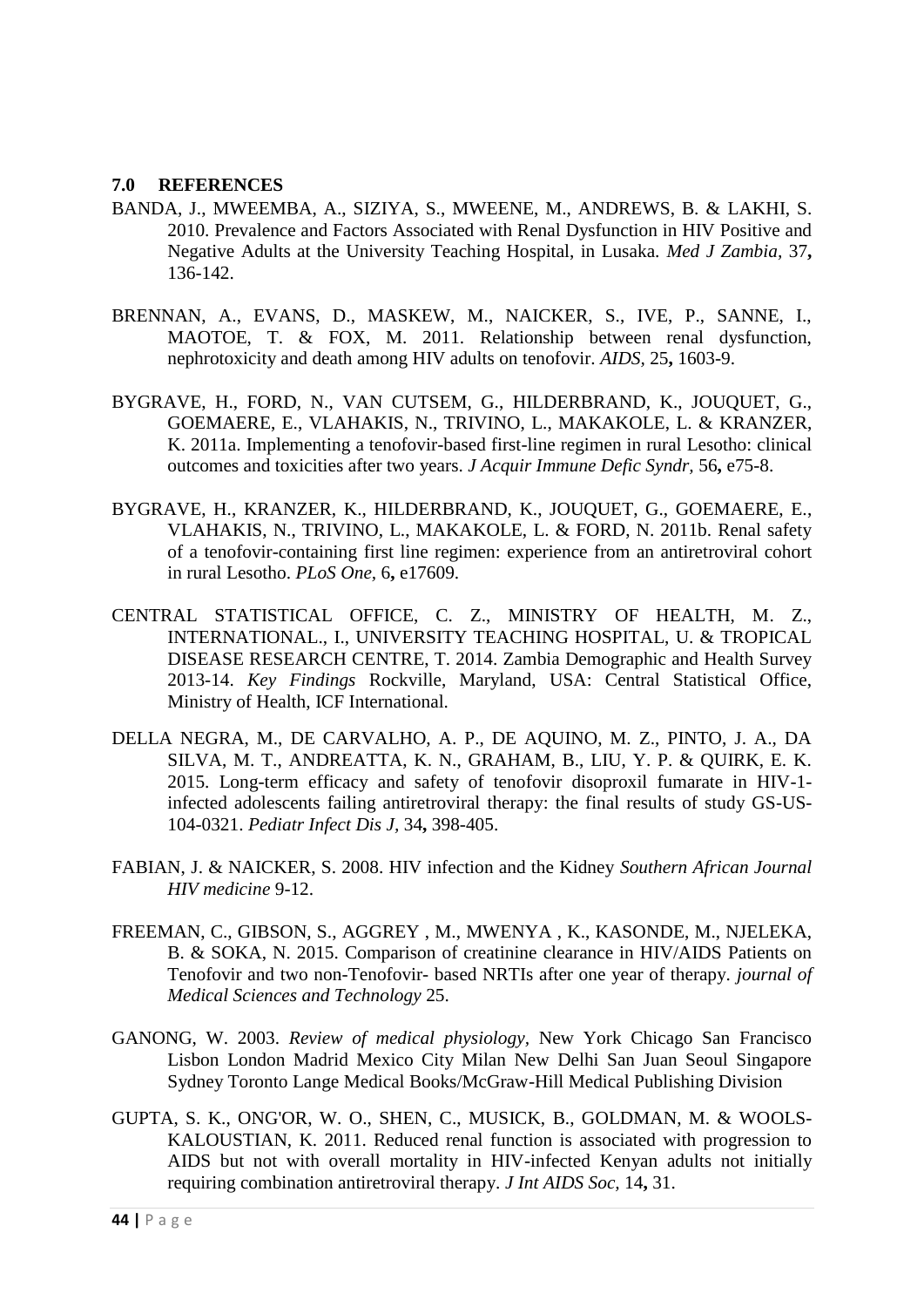- <span id="page-47-0"></span>IZZEDINE, H., HARRIS, M. & PERAZELLA, M. A. 2009. The nephrotoxic effects of HAART. *Nat Rev Nephrol,* 5**,** 563-73.
- <span id="page-47-3"></span>IZZEDINE, H., ISNARD-BAGNIS, C., HULOT, J. S., VITTECOQ, D., CHENG, A., JAIS, C. K., LAUNAY-VACHER, V. & DERAY, G. 2004. Renal safety of tenofovir in HIV treatment-experienced patients. *AIDS,* 18**,** 1074-6.
- <span id="page-47-9"></span>JONES, R., STEBBING, J., NELSON, M., MOYLE, G., BOWER, M., MANDALIA, S. & GAZZARD, B. 2004. Renal dysfunction with tenofovir disoproxil fumaratecontaining highly active antiretroviral therapy regimens is not observed more frequently: a cohort and case-control study. *J Acquir Immune Defic Syndr,* 37**,** 1489- 95.
- <span id="page-47-8"></span>KABBARA, W. K. & RAMADAN, W. H. 2015. Emtricitabine/rilpivirine/tenofovir disoproxil fumarate for the treatment of HIV-1 infection in adults. *J Infect Public Health*.
- <span id="page-47-6"></span>KINAI, E. & HANABUSA, H. 2009. Progressive renal tubular dysfunction associated with long-term use of tenofovir DF. *AIDS Res Hum Retroviruses,* 25**,** 387-94.
- <span id="page-47-5"></span>MARRAZZO, J. M., RAMJEE, G., RICHARDSON, B. A., GOMEZ, K., MGODI, N., NAIR, G., PALANEE, T., NAKABIITO, C., VAN DER STRATEN, A., NOGUCHI, L., HENDRIX, C. W., DAI, J. Y., GANESH, S., MKHIZE, B., TALJAARD, M., PARIKH, U. M., PIPER, J., MASSE, B., GROSSMAN, C., ROONEY, J., SCHWARTZ, J. L., WATTS, H., MARZINKE, M. A., HILLIER, S. L., MCGOWAN, I. M., CHIRENJE, Z. M. & TEAM, V. S. 2015. Tenofovir-based preexposure prophylaxis for HIV infection among African women. *N Engl J Med,* 372**,** 509-18.
- <span id="page-47-1"></span>MAUSS, S., BERGER, F. & SCHMUTZ, G. 2005. Antiretroviral therapy with tenofovir is associated with mild renal dysfunction. *AIDS,* 19**,** 93-5.
- <span id="page-47-10"></span>MICHEAL, H., BETH, T., WILLIAM, T., MICHEAL, S., SUSAN, B., LEO, H., JOSEPH, C. & JACKIE, B. 2009. Impact of tenofovir on Renal Function in HIV -infected ,Antiretroviral-Naive patients. *Acquir Immune Defic Syndr,* 53**,** 53:62-69.
- <span id="page-47-7"></span>MINISTRY OF HEALTH, M. 2013. Antirereoviral Therapy treatment Standard Operating Procedure For adults and adolescents. *Antirtroviral Therapy Guiderline.* 2013: Minustry Of Health.
- <span id="page-47-4"></span>MITRA, S., PRISCILLA, R., RAJEEV, K., SAURADEEP, S., RAJKUMAR, S. & CHERIAN, A. O. 2014. Renal tubular dysfunction associated with tenofovir therapy. *J Assoc Physicians India,* 62**,** 580-2.
- <span id="page-47-2"></span>MIZUSHIMA, D., TANUMA, J., DUNG, N. T., DUNG, N. H., TRUNG, N. V., LAM, N. T., GATANAGA, H., KIKUCHI, Y., VAN KINH, N. & OKA, S. 2014. Low body weight and tenofovir use are risk factors for renal dysfunction in Vietnamese HIVinfected patients. A prospective 18-month observation study. *J Infect Chemother,* 20**,** 784-8.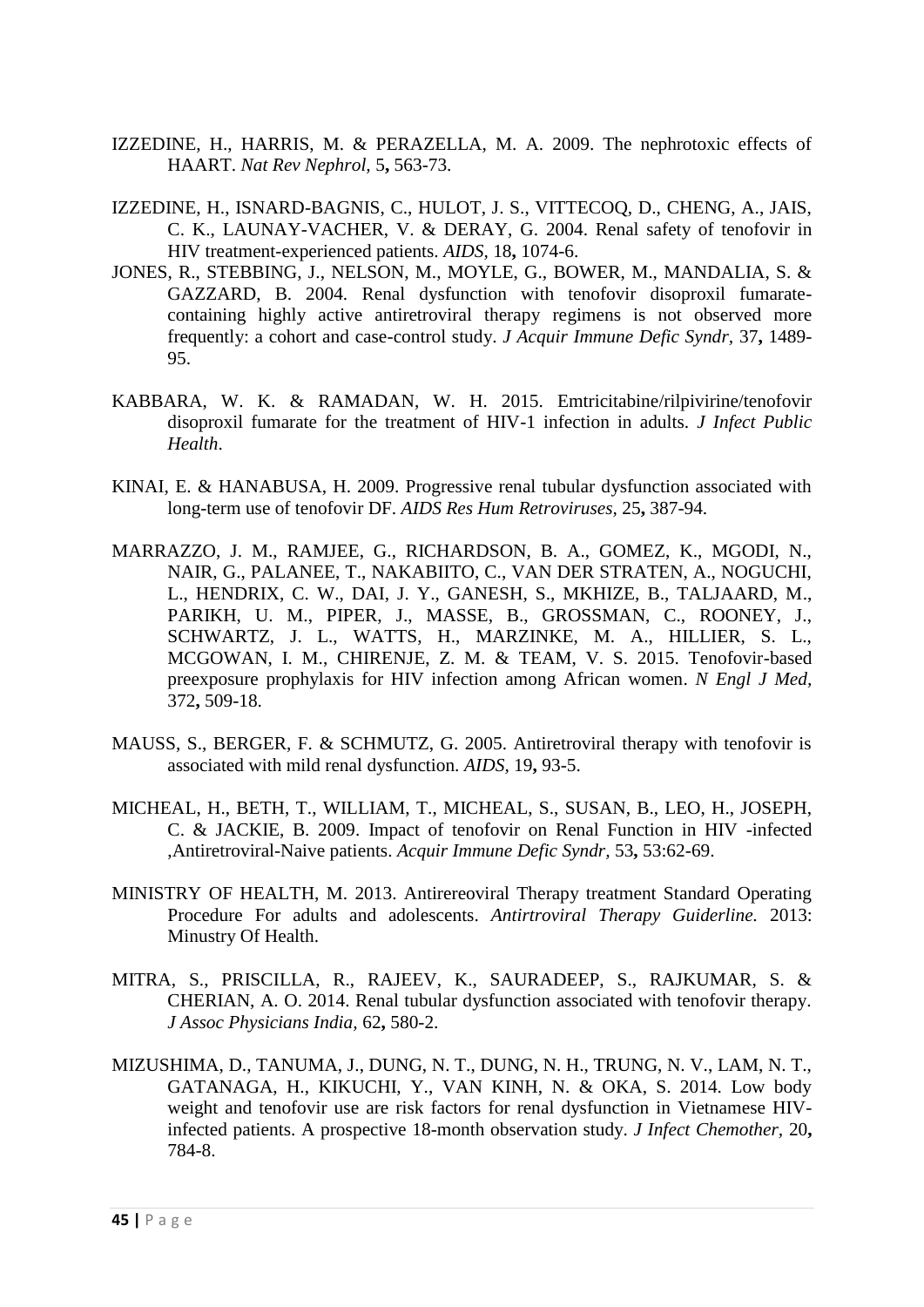- <span id="page-48-5"></span>MSANGO, L., DOWNS, J. A., KALLUVYA, S. E., KIDENYA, B. R., KABANGILA, R., JOHNSON, W. D., JR., FITZGERALD, D. W. & PECK, R. N. 2011. Renal dysfunction among HIV-infected patients starting antiretroviral therapy. *AIDS,* 25**,** 1421-5.
- <span id="page-48-1"></span>MULENGA, L. B., KRUSE, G., LAKHI, S., CANTRELL, R. A., REID, S. E., ZULU, I., STRINGER, E. M., KRISHNASAMI, Z., MWINGA, A., SAAG, M. S., STRINGER, J. S. & CHI, B. H. 2008. Baseline renal insufficiency and risk of death among HIVinfected adults on antiretroviral therapy in Lusaka, Zambia. *AIDS,* 22**,** 1821-7.
- <span id="page-48-3"></span>PATEL, K. K., PATEL, A. K., RANJAN, R. R., PATEL, A. R. & PATEL, J. K. 2010. Tenofovir-associated renal dysfunction in clinical practice: An observational cohort from western India. *Indian J Sex Transm Dis,* 31**,** 30-4.
- <span id="page-48-7"></span>PEDROL, E., CARO-MURILLO, A. M., CASTANO, M. A., RIERA, M., OLALLA, J., DOMINGO, P., ARAZO, P., GOMEZ-SIRVENT, J. L., PULIDO, F., ROMERO-PALACIOS, A., AGUIRREBENGOA, K., VERA, F., FERRER, P. & BLANCO RAMOS, J. R. 2015. Renal safety of coformulated tenofovir/emtricitabine vs other nucleoside analogues in combination therapy in antiretroviral-naive patients aged 50 years or older in Spain: The TRIP study. *HIV Clin Trials,* 16**,** 43-8.
- <span id="page-48-6"></span>PICHIT, D. & SOMNUE, S. 2010. Use of Tenofovir Disoproxil Fumarate and the Monitoring of Renal Function among HIV-1 Infected Patients in a Resource-limited Setting. *J Infect Dis Antimicrob Agents 2010,* 27 number 2**,** 77 - 84.
- <span id="page-48-2"></span>QUESADA, P. R., ESTEBAN, L. L., GARCIA, J. R., SANCHEZ, R. V., GARCIA, T. M., ALONSO-VEGA, G. G. & FERRANDEZ, J. S. 2015. Incidence and risk factors for tenofovir-associated renal toxicity in HIV-infected patients. *Int J Clin Pharm*.
- <span id="page-48-4"></span>QUINN, K. J., EMERSON, C. R., DINSMORE, W. W. & DONNELLY, C. M. 2010. Incidence of proximal renal tubular dysfunction in patients on tenofovir disoproxil fumarate. *Int J STD AIDS,* 21**,** 150-1.
- <span id="page-48-8"></span>SAX, P. E., WOHL, D., YIN, M. T., POST, F., DEJESUS, E., SAAG, M., POZNIAK, A., THOMPSON, M., PODZAMCZER, D., MOLINA, J. M., OKA, S., KOENIG, E., TROTTIER, B., ANDRADE-VILLANUEVA, J., CROFOOT, G., CUSTODIO, J. M., PLUMMER, A., ZHONG, L., CAO, H., MARTIN, H., CALLEBAUT, C., CHENG, A. K., FORDYCE, M. W., MCCALLISTER, S. & TEAM, G.-U.-S. 2015. Tenofovir alafenamide versus tenofovir disoproxil fumarate, coformulated with elvitegravir, cobicistat, and emtricitabine, for initial treatment of HIV-1 infection: two randomised, double-blind, phase 3, non-inferiority trials. *Lancet*.
- <span id="page-48-0"></span>STRUIK, G. M., DEN EXTER, R. A., MUNTHALI, C., CHIPETA, D., VAN OOSTERHOUT, J. J., NOUWEN, J. L. & ALLAIN, T. J. 2011. The prevalence of renal impairment among adults with early HIV disease in Blantyre, Malawi. *Int J STD AIDS,* 22**,** 457-62.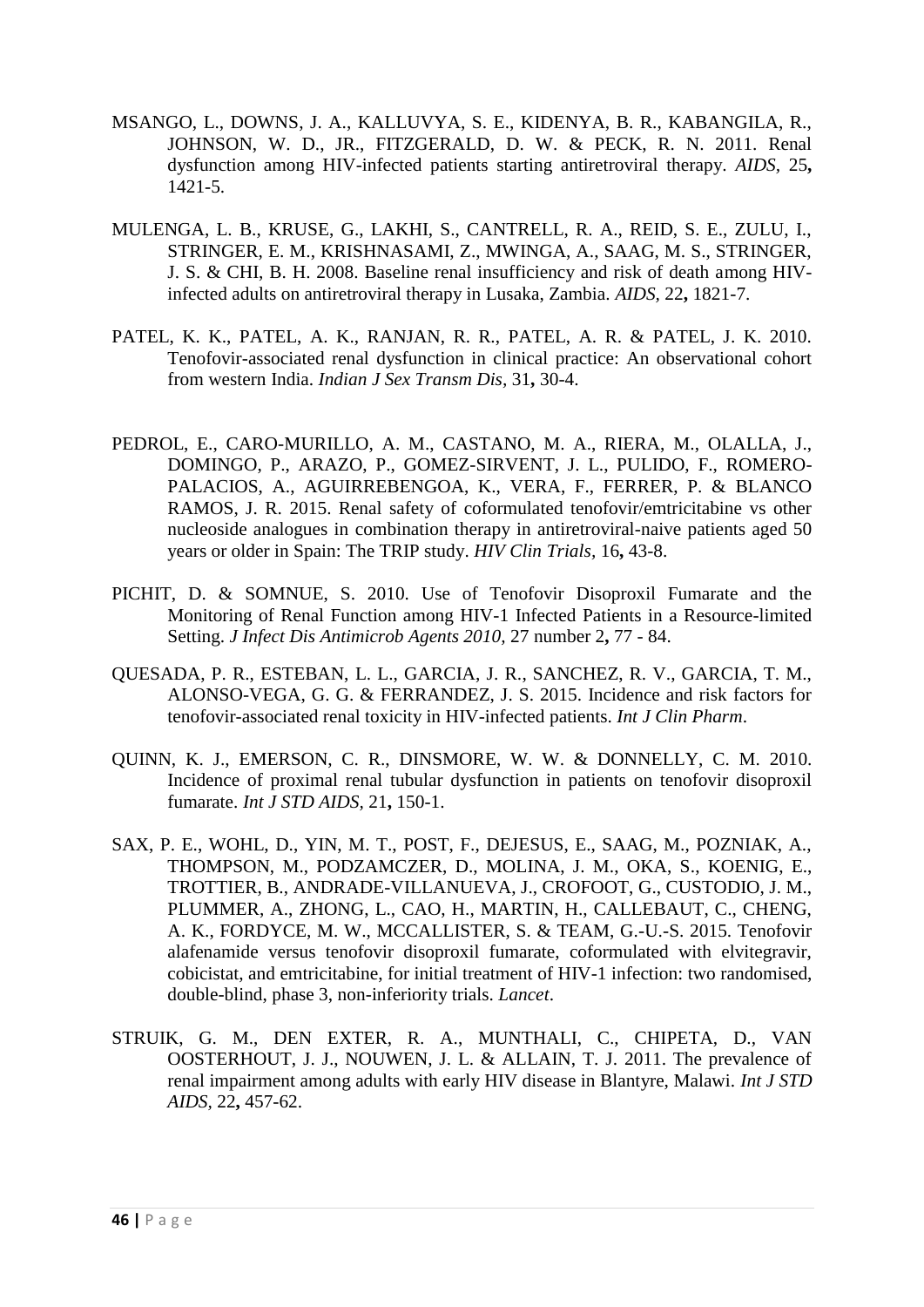- <span id="page-49-6"></span>SWARTZ, J. E., VANDEKERCKHOVE, L., AMMERLAAN, H., DE VRIES, A. C., BEGOVAC, J., BIERMAN, W. F., BOUCHER, C. A., VAN DER ENDE, M. E., GROSSMAN, Z., KAISER, R., LEVY, I., MUDRIKOVA, T., PAREDES, R., PEREZ-BERCOFF, D., PRONK, M., RICHTER, C., SCHMIT, J. C., VERCAUTEREN, J., ZAZZI, M., ZIDOVEC LEPEJ, S., DE LUCA, A., WENSING, A. M. & EUROPEAN SOCIETY FOR TRANSLATIONAL ANTIVIRAL, R. 2015. Efficacy of tenofovir and efavirenz in combination with lamivudine or emtricitabine in antiretroviral-naive patients in Europe. *J Antimicrob Chemother,* 70**,** 1850-7.
- <span id="page-49-2"></span>SZCZECH, L. A. 2008. Renal dysfunction and tenofovir toxicity in HIV-infected patients. *Top HIV Med,* 16**,** 122-6.
- <span id="page-49-3"></span>THUPPAL, S. V., WANKE, C. A., NOUBARY, F., COHEN, J. T., MWAMBURI, M., OORIAPDICKAL, A. C., MULIYIL, J., KANG, G., VARGHESE, G. M., RUPALI, P., KARTHIK, R., SATHASIVAM, R., CLARANCE, P., PULIMOOD, S. A., PETER, D. & GEORGE, L. 2015. Toxicity and clinical outcomes in patients with HIV on zidovudine and tenofovir based regimens: a retrospective cohort study. *Trans R Soc Trop Med Hyg,* 109**,** 379-85.
- <span id="page-49-4"></span>UNAIDS 2009. On this day Worlds AIDS Day in 2008/20 years after the first One/Several milestone have been reached. *In:* DAY, W. A. (ed.). Worlds AIDS Day: Worlds AIDS Day.
- <span id="page-49-1"></span>UNAIDS 2011. 2011 report special edition. special edition ed.: UNAIDS.
- <span id="page-49-5"></span>WHO. 2014. *Kidney Disease Death Rate Per 100,000 Age Standardized* [Online]. World Health Organization.
- <span id="page-49-0"></span>WOOLS-KALOUSTIAN, K., GUPTA, S. K., MULOMA, E., OWINO-ONG'OR, W., SIDLE, J., AUBREY, R. W., SHEN, J., KIPRUTO, K., ZWICKL, B. E. & GOLDMAN, M. 2007. Renal disease in an antiretroviral-naive HIV-infected outpatient population in Western Kenya. *Nephrol Dial Transplant,* 22**,** 2208-12.